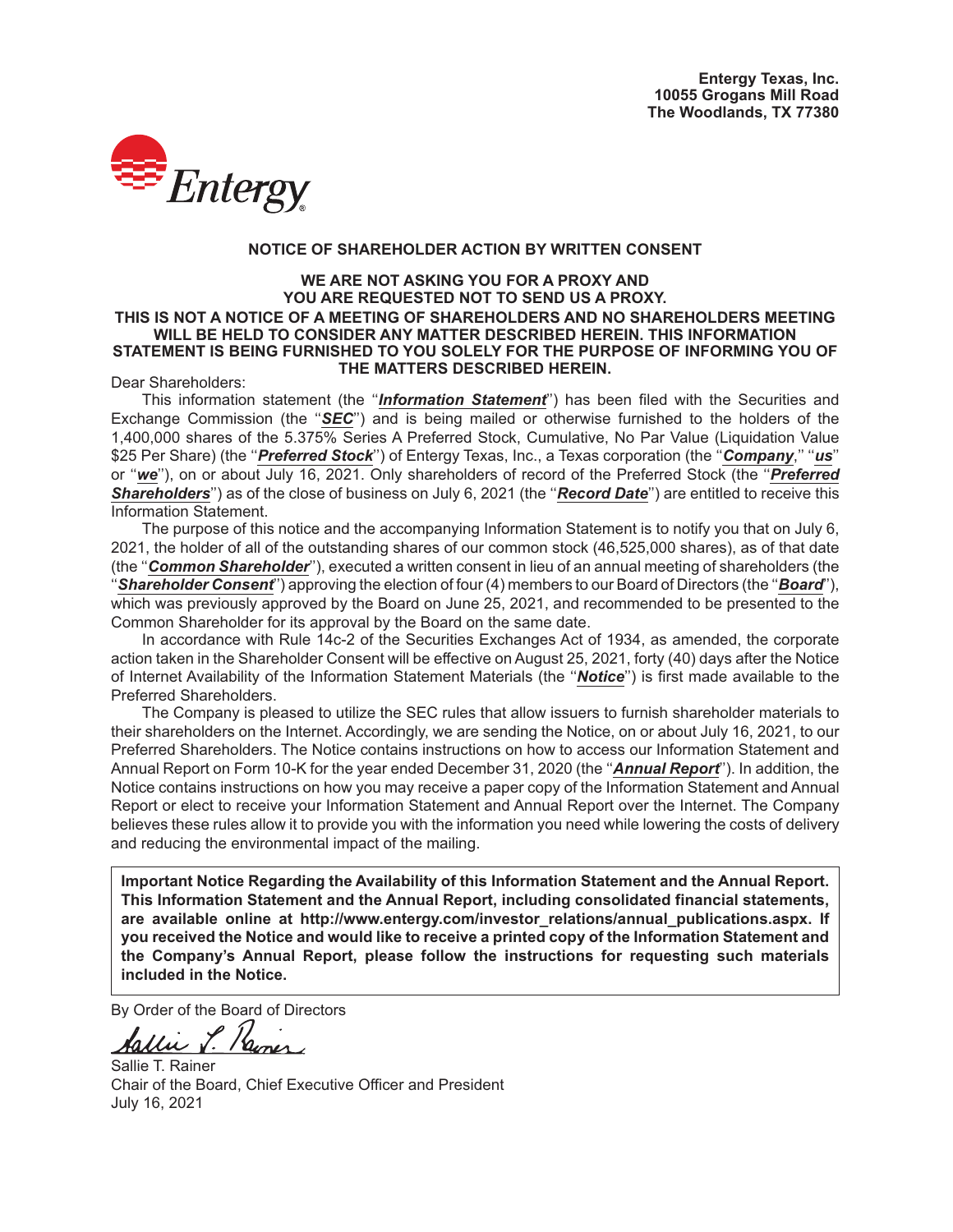## **Table of Contents**

| Notice of Shareholder Action by Written Consent                                  |
|----------------------------------------------------------------------------------|
| 1                                                                                |
| $\overline{2}$                                                                   |
| $\overline{2}$                                                                   |
| 3                                                                                |
| 3                                                                                |
| 3                                                                                |
| 3                                                                                |
| 4                                                                                |
| 4                                                                                |
| 4                                                                                |
| 4                                                                                |
| 4                                                                                |
| 5                                                                                |
| 6                                                                                |
| 6                                                                                |
| 6                                                                                |
| 6                                                                                |
| 7                                                                                |
| 7                                                                                |
| $\overline{7}$                                                                   |
| 8                                                                                |
| 8                                                                                |
| 8<br>Audit Committee Guidelines for Pre-Approval of Independent Auditor Services |
| 9                                                                                |
| 10                                                                               |
| 10                                                                               |
| 10                                                                               |
| 16                                                                               |
| 26                                                                               |
| 28                                                                               |
| 29                                                                               |
| 29                                                                               |
| 31                                                                               |
| 32                                                                               |
| 34                                                                               |
| 34                                                                               |
| 37                                                                               |
| 43                                                                               |
| 44                                                                               |
| 44                                                                               |
| 44                                                                               |
| Interests of Certain Persons In Or Opposition to Matters Acted Upon<br>44        |
| 44                                                                               |
| Beneficial Owners of More than Five Percent of Entergy Texas Stock<br>44         |
| 44                                                                               |
| 44                                                                               |
| 44                                                                               |
| A-1                                                                              |
| Reconciliation of GAAP and Non-GAAP Financial Measures<br>$A-1$                  |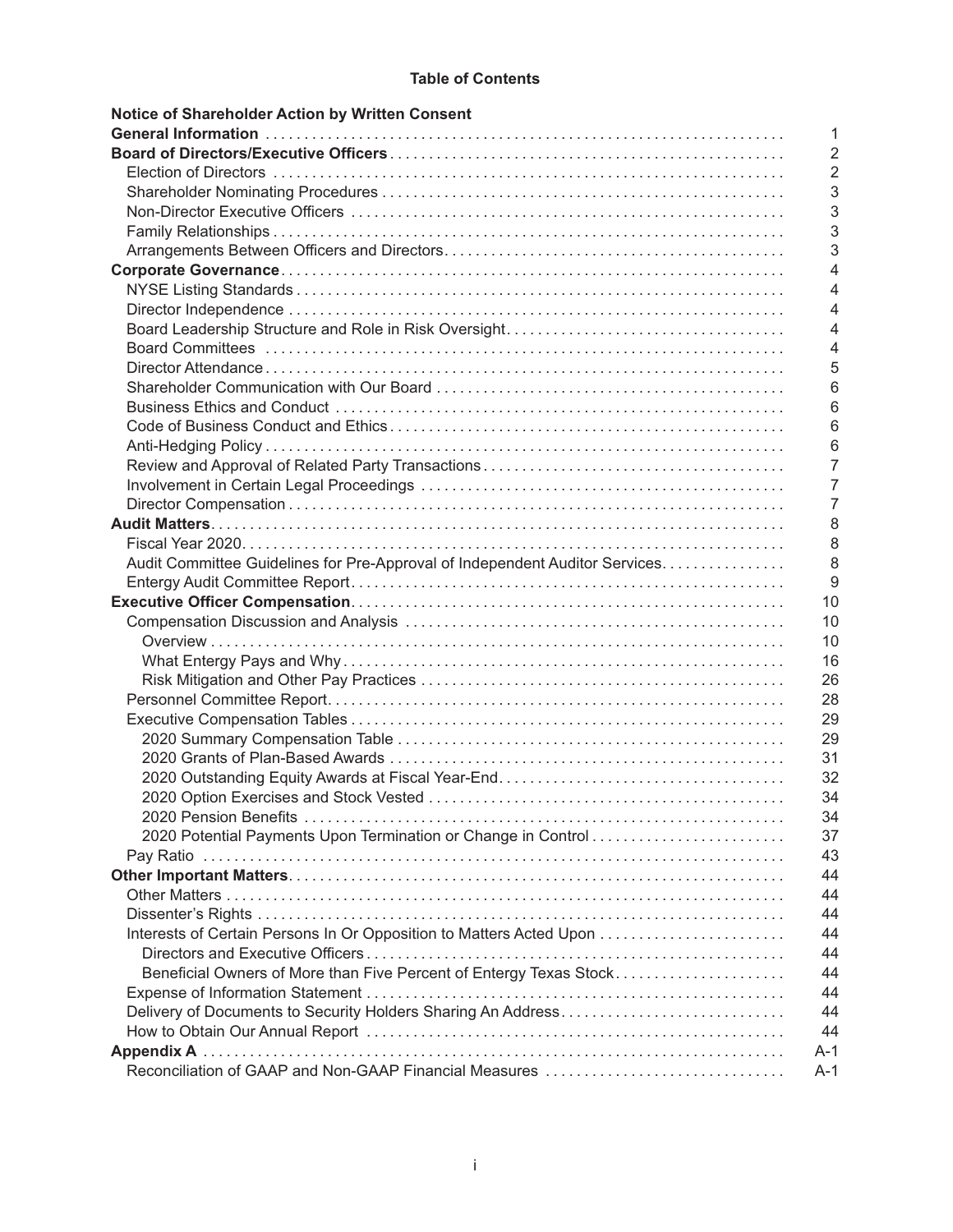

**Entergy Texas, Inc. 10055 Grogans Mill Road The Woodlands, TX 77380**

### **INFORMATION STATEMENT PURSUANT TO SECTION 14(c) OF THE SECURITIES EXCHANGE ACT OF 1934**

## **GENERAL INFORMATION**

This Information Statement is being made available on or about July 16, 2021 to the holders of record as of the close of business on July 6, 2021 (the ''*Record Date*'') of the 1,400,0000 shares of the 5.375% Series A Preferred Stock, Cumulative, No Par Value (Liquidation Value \$25 Per Share) (the ''*Preferred Stock*'') of Entergy Texas, Inc., a Texas corporation (the ''*Company*,'' ''*us*'' or ''*we*''), in connection with the action taken by Entergy Corporation (''*Entergy*''), the sole owner of all of the Company's outstanding shares of common stock (46,525,000 shares) as of the Record Date (the ''*Common Shareholder*''). On July 6, 2021, the Common Shareholder executed a written consent in lieu of the Company's 2021 annual meeting of shareholders (the ''*Shareholder Consent*''), approving the election of four (4) members to our Board of Directors (the ''*Board*''). The action taken pursuant to the Shareholder Consent had previously been approved by the Board on June 25, 2021, and recommended to be presented to the Common Shareholder for its approval by the Board on the same date.

The action being taken in the Shareholder Consent without a meeting of shareholders is authorized by Section 6.202 of the Texas Business Organizations Code (the "*Texas Law*") and the Company's Amended and Restated Certificate of Formation (our ''*Certificate of Formation*''). Both allow the taking of action without holding a meeting, providing notice, or taking a vote if shareholders having at least the minimum number of votes that would be necessary to take the action that is the subject of the consent at a meeting, in which each shareholder entitled to vote on the action is present and votes, signs a written consent or consents stating the action taken. According to Section 21.359 of the Texas Law, directors of every corporation must be elected at the annual meeting of shareholders by a plurality of the votes cast at the election. Under the Company's Certificate of Formation and the resolution creating the Preferred Stock, the holders of the Company's common stock and Preferred Stock vote together as one class, with the holder of the common stock (Entergy) possessing 79% of the voting power and the holders of the Preferred Stock possessing 21% of the voting power. In order to eliminate the costs and management time involved in holding an annual meeting, and in order to affect the actions described above, the Company's Board voted to utilize the written consent of the Common Shareholder, and subsequently obtained the written consent of the Common Shareholder to approve the action described above.

This Information Statement is being distributed pursuant to the requirements of Section 14(c) of the Securities Exchange Act of 1934, as amended (the "*Exchange Act*"), to the holders of record of the Preferred Stock as of the Record Date (the ''*Preferred Shareholders*''). The actions approved by the Common Shareholder will be effective on August 25, 2021, forty (40) days after July 16, 2021, the date this Information Statement is first made available to the Preferred Shareholders.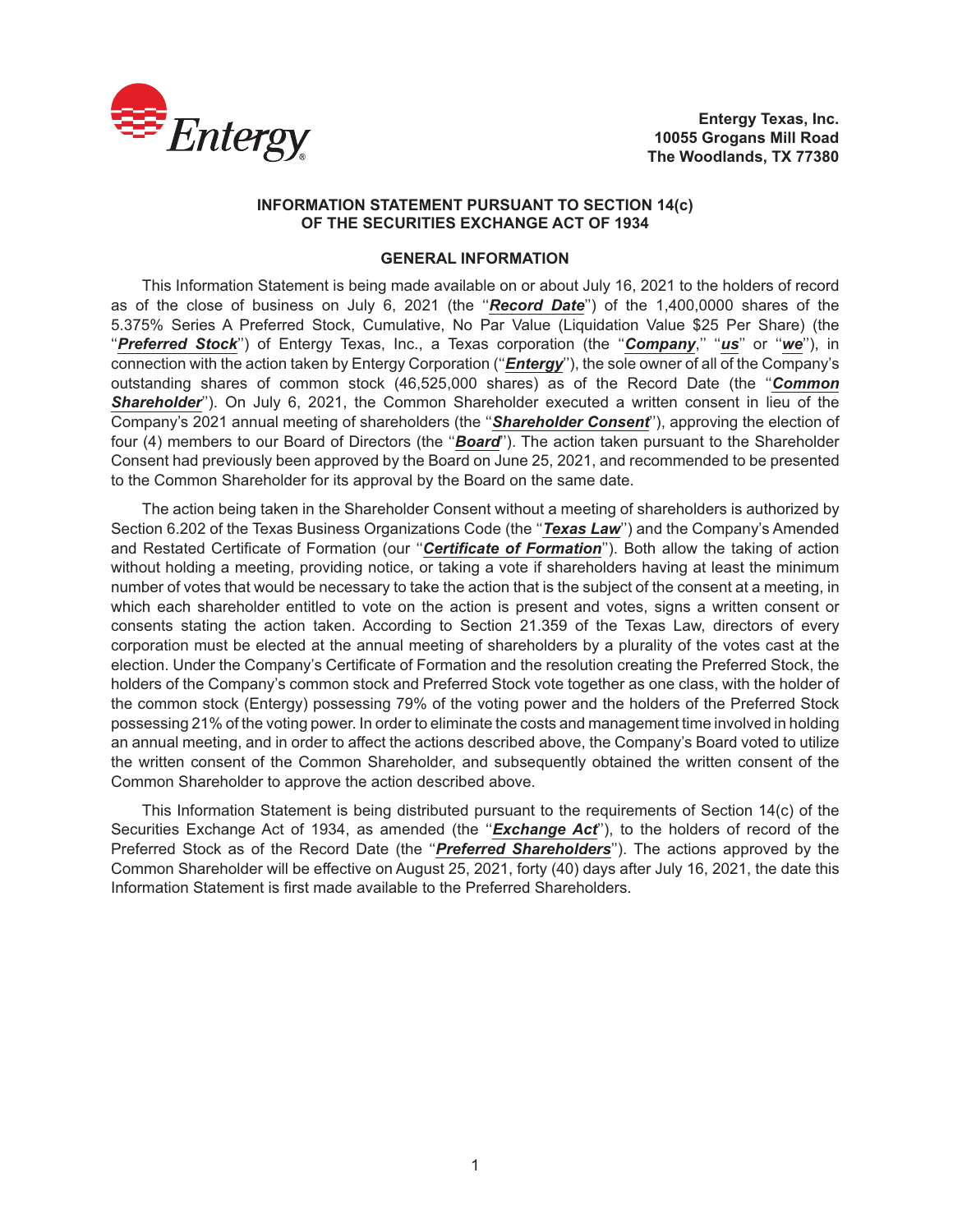## **BOARD OF DIRECTORS/EXECUTIVE OFFICERS**

## *Election of Directors*

Pursuant to the Shareholder Consent, upon recommendation of the Board, all four (4) members of our Board were reelected to hold office until the next annual meeting of shareholders or until their successors have been duly elected and qualified. Below is biographical information about each of our directors, including their age as of July 16, 2021, period served as a director, position (if any) with the Company, business experience and qualifications, directorships of other publicly-owned corporations (if any) and other professional affiliations. Each Director's information also provides a high level summary of the specific experience, qualifications and attributes of each director that the Board used to determine that the person should serve as a director.

| <b>Director</b>                   | <b>Professional Experience</b>                                                                                                                                                                                                                                                                                                                                                                                                                                     |  |  |
|-----------------------------------|--------------------------------------------------------------------------------------------------------------------------------------------------------------------------------------------------------------------------------------------------------------------------------------------------------------------------------------------------------------------------------------------------------------------------------------------------------------------|--|--|
| <b>Sallie T. Rainer</b><br>Age 60 | <b>Professional Experience</b>                                                                                                                                                                                                                                                                                                                                                                                                                                     |  |  |
| <b>Director Since 2012</b>        | Chair, President and Chief Executive Officer, Entergy Texas since 2012<br>$\bullet$<br>Director, Interfaith of The Woodlands, Greater Houston Woman's<br>$\bullet$<br>Chamber of Commerce and Houston Methodist The Woodlands Hospital                                                                                                                                                                                                                             |  |  |
|                                   | <b>Skills and Attributes</b>                                                                                                                                                                                                                                                                                                                                                                                                                                       |  |  |
|                                   | As the Company's Chair and Chief Executive Officer, Ms. Rainer is an<br>integral part of the Company and brings to the Board her leadership skills<br>and her extensive senior executive experience in the utility industry.                                                                                                                                                                                                                                       |  |  |
| Paul D. Hinnenkamp<br>Age 60      | <b>Professional Experience</b>                                                                                                                                                                                                                                                                                                                                                                                                                                     |  |  |
| <b>Director Since 2015</b>        | Executive Vice President and Chief Operating Officer, Entergy since<br>$\bullet$<br>2017                                                                                                                                                                                                                                                                                                                                                                           |  |  |
|                                   | Senior Vice President and Chief Operating Officer, Entergy 2015 - 2017<br>Director, Entergy Arkansas, Entergy Louisiana, Entergy Mississippi and<br>$\bullet$<br><b>Entergy New Orleans</b>                                                                                                                                                                                                                                                                        |  |  |
|                                   | <b>Skills and Attributes</b>                                                                                                                                                                                                                                                                                                                                                                                                                                       |  |  |
|                                   | Mr. Hinnenkamp brings to the Board his extensive senior executive and<br>operations experiences gained through his role as Entergy's Chief<br>Operating Officer.                                                                                                                                                                                                                                                                                                   |  |  |
| <b>Andrew S. Marsh</b><br>Age 49  | <b>Professional Experience</b>                                                                                                                                                                                                                                                                                                                                                                                                                                     |  |  |
| <b>Director Since 2013</b>        | Executive Vice President and Chief Financial Officer, Entergy since 2013<br>Executive Vice President and Chief Financial Officer, Entergy Arkansas,<br>$\bullet$<br>Entergy Louisiana, Entergy Mississippi, Entergy New Orleans, Entergy<br>Texas and System Energy Resources since 2014<br>Director, Entergy Arkansas, Entergy Louisiana, Entergy Mississippi,<br>Entergy New Orleans and System Energy Resources<br>Director, Nuclear Electric Insurance Limited |  |  |
|                                   | <b>Skills and Attributes</b><br>As our Chief Financial Officer, Mr. Marsh brings to the Board his extensive<br>executive leadership experience in the utility industry and his deep<br>knowledge of the Company.                                                                                                                                                                                                                                                   |  |  |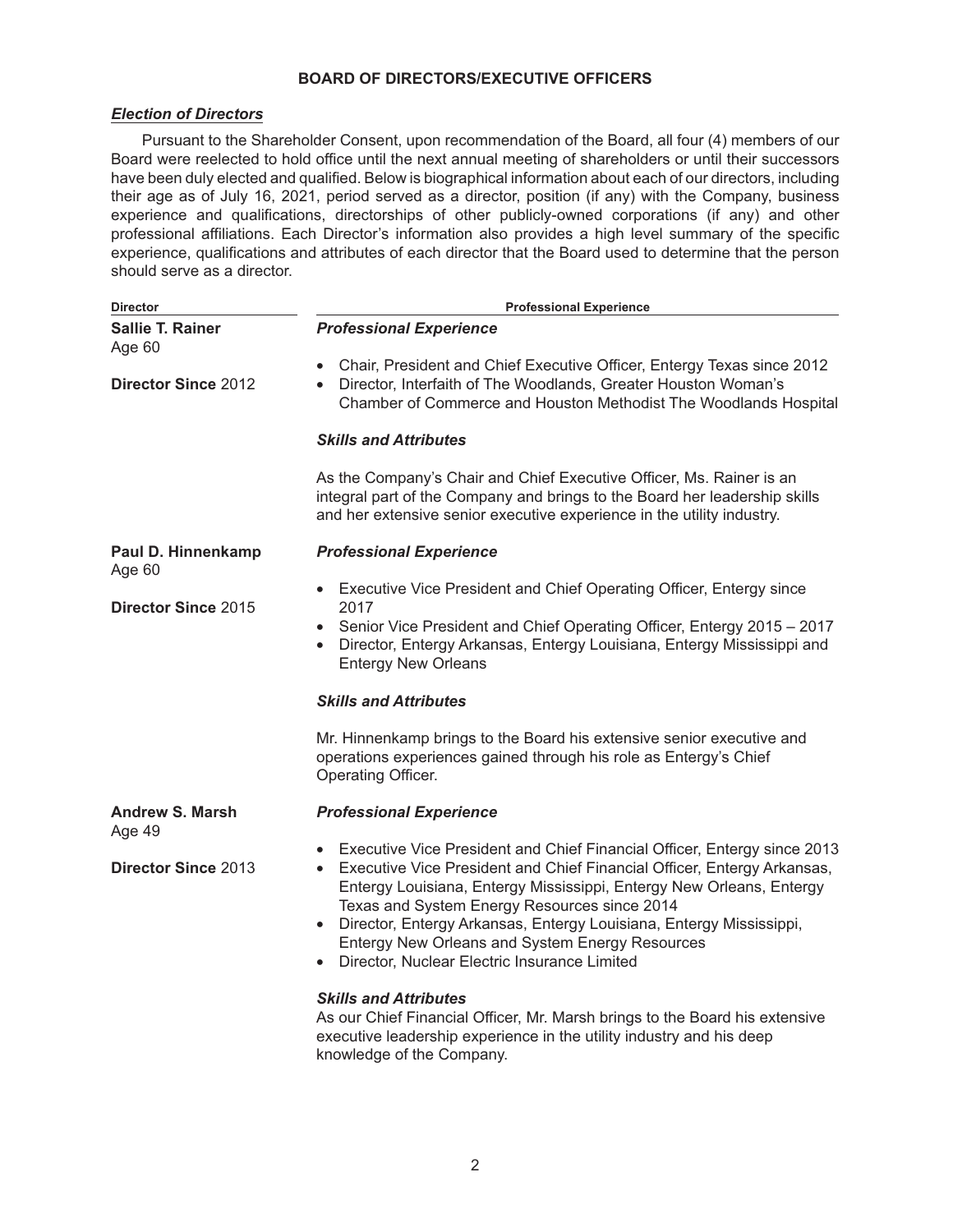| <b>Director</b>                   | <b>Professional Experience</b>                                                                                                                                                                                                                                                                                                                                                                                                                                    |  |  |
|-----------------------------------|-------------------------------------------------------------------------------------------------------------------------------------------------------------------------------------------------------------------------------------------------------------------------------------------------------------------------------------------------------------------------------------------------------------------------------------------------------------------|--|--|
| <b>Roderick K. West</b><br>Age 53 | <b>Professional Experience</b>                                                                                                                                                                                                                                                                                                                                                                                                                                    |  |  |
|                                   | Group President, Utility Operations, Entergy, Entergy Arkansas, Entergy                                                                                                                                                                                                                                                                                                                                                                                           |  |  |
| <b>Director Since 2017</b>        | Louisiana, Entergy Mississippi, Entergy New Orleans and Entergy Texas<br>since 2017<br>President, System Entergy Resources since 2017<br>Executive Vice President, Entergy 2016 - 2017<br>Chief Administrative Officer, Entergy 2010 - 2016<br>Director, Entergy Arkansas, Entergy Louisiana, Entergy Mississippi,<br>Entergy New Orleans and System Energy Resources<br>Hesburgh Trustee University of Notre Dame<br>Director, Electric Power Research Institute |  |  |
|                                   | <b>Skills and Attributes</b>                                                                                                                                                                                                                                                                                                                                                                                                                                      |  |  |
|                                   | Mr. West brings to the Board his extensive senior management and<br>leadership experience and deep knowledge of the utility industry gained                                                                                                                                                                                                                                                                                                                       |  |  |

*Shareholder Nominating Procedures*

Since Entergy possesses the voting power to elect all of our directors, we do not have any formal procedures by which our shareholders may recommend nominees to our Board.

management positions with Entergy.

through his role as Group President, Utility Operations and his senior level

## *Non-Director Executive Officers*

Below is biographical information about each of our non-director executive officers, including their age as of July 16, 2021, business experience, directorships of other publicly-owned corporations (if any) and other professional affiliations. Our officers are appointed by our Board and hold office until either their successors have been duly elected or they are removed by the Board.

| <b>Officer</b><br><b>Marcus V. Brown</b><br>Age 59 | <b>Professional Experience</b><br>• Executive Vice President and General Counsel of Entergy, Entergy<br>Arkansas, Entergy Louisiana, Entergy Mississippi, Entergy<br>New Orleans, Entergy Texas, and System Energy Resources since 2013<br>Director, Energy Mutual Insurance<br>$\bullet$                                                                                                 |  |
|----------------------------------------------------|-------------------------------------------------------------------------------------------------------------------------------------------------------------------------------------------------------------------------------------------------------------------------------------------------------------------------------------------------------------------------------------------|--|
| Leo P. Denault<br>Age 61                           | Chairman of the Board and Chief Executive Officer, Entergy since 2013<br>$\bullet$<br>Chief Executive Officer, Entergy Services since February 2013<br>$\bullet$<br>Director, Edison Electric Institute, Institute of Nuclear Power Operations,<br>$\bullet$<br>Atlanta Center Regional Governing Board of the World Association of<br>Nuclear Operators and Jobs for America's Graduates |  |
| <b>Kimberly A. Fontan</b><br>Age 48                | • Senior Vice President and Chief Accounting Officer, Entergy, Entergy<br>Arkansas, Entergy Louisiana, Entergy Mississippi, Entergy<br>New Orleans, Entergy Texas and System Energy Resources since 2019<br>Vice President, System Planning, Entergy Services 2017 - 2019<br>$\bullet$<br>Vice President, Regulatory Services, Entergy Services 2015 - 2017                               |  |

## *Family Relationships*

None of our directors are related by blood, marriage, or adoption to any other director, executive officer or other key employee.

## *Arrangements Between Officers and Directors*

To our knowledge, there is no arrangement or understanding between any of our directors or officers and any other person pursuant to which the director or officer was elected to serve. Other than Ms. Rainer, our directors and officers are selected from Entergy's officers.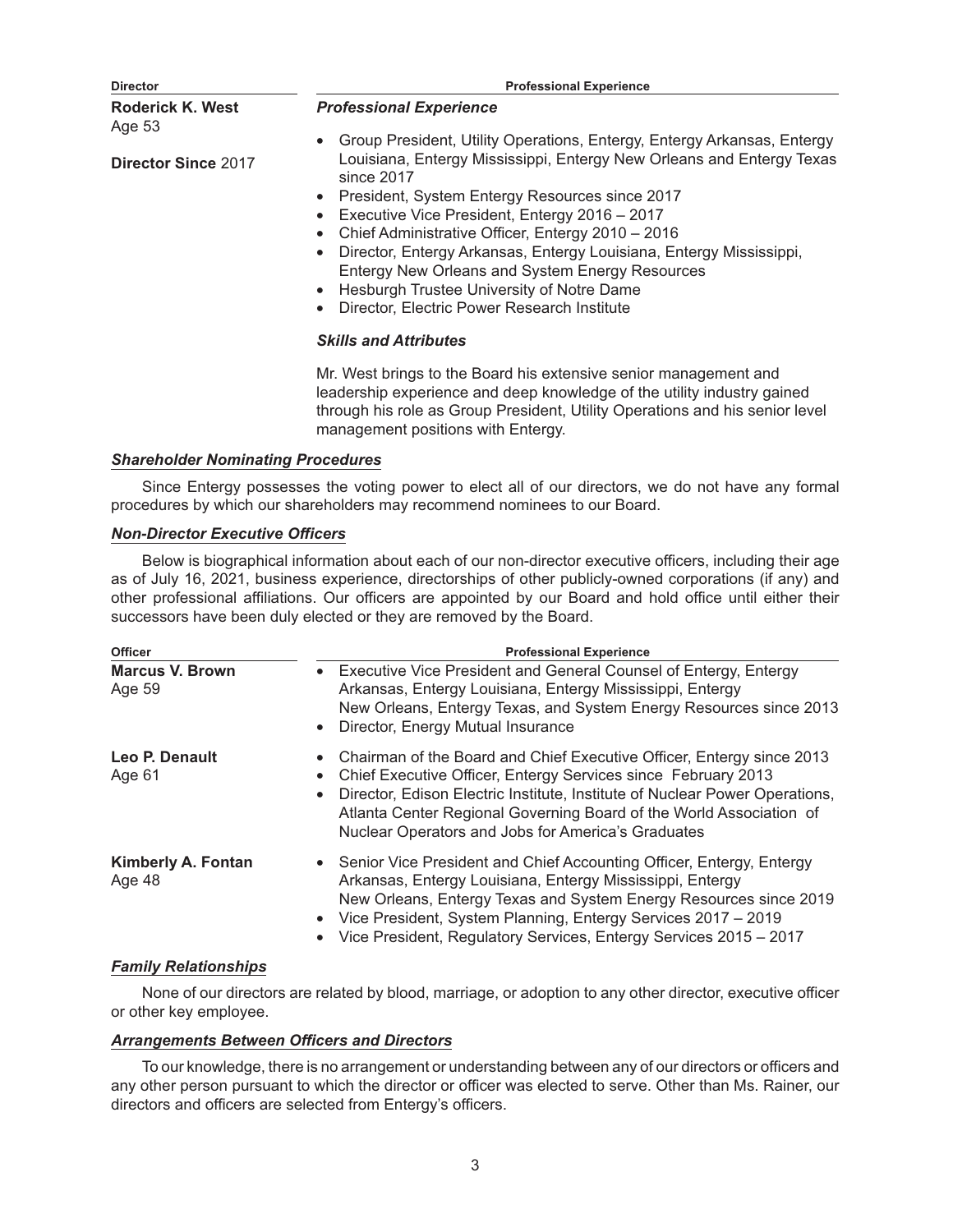## **CORPORATE GOVERNANCE**

## *NYSE Listing Standards*

The New York Stock Exchange (''*NYSE*'') exempts companies whose only listed securities are preferred stock or debt from most of its corporate governance requirements, including the requirement to have a board composed of a majority of independent directors.

## *Director Independence*

All of the Company's directors are officers of the Company or its affiliates, and therefore, do not meet the independence standards of the NYSE rules. As discussed above, we are exempt from the NYSE corporate governance standard requiring a board composed of a majority of independent directors. We are relying on this exemption provided under the NYSE rules.

## *Board Leadership Structure and Role in Risk Oversight*

The Board is responsible for the control and direction of the Company. Our Chair of the Board is our Chief Executive Officer, Sallie Rainer. The Board believes that this leadership structure is appropriate given Ms. Rainer's deep involvement with the Company and the utility industry. Entergy's board of directors provides oversight for it and all of its affiliates, including the Company, with respect to the overall performance, strategic direction and key corporate policies. It approves major initiatives, advises on key financial and business objectives, and monitors progress with respect to these matters.

## *Board Committees*

The Company's Board does not have any standing committees. However, the Entergy board committees described below review and consider matters affecting the Company as part of their oversight of Entergy and its subsidiaries. The chairs and members of those committees are appointed annually and are composed entirely of independent directors as defined by NYSE rules and Entergy's Corporate Governance Guidelines. Each committee operates pursuant to a written charter. Entergy's Corporate Governance Guidelines, the charters of its Audit, Corporate Governance and Personnel Committees, Code of Entegrity and the Code of Business Conduct and Ethics (the ''*Code of Conduct*''), including any amendments or waivers, are available at http://www.entergy.com/investor\_relations/corporate\_governance.aspx and in print to any shareholder who requests a copy from Entergy's Secretary.

The information below describes the current chairs, membership and key responsibilities of each of Entergy's board committees.

## **Audit Committee**

**Members:** Patrick J. Condon (Chair), Philip L. Frederickson, M. Elise Hyland and Karen A. Puckett. The Audit Committee held 9 meetings in 2020. Each member of the Audit Committee satisfies the heightened independence standards and qualification criteria and is financially literate in accordance with the NYSE and Securities and Exchange Commission ("SEC") rules. Mr. Condon and Mr. Frederickson have been determined to be Financial Experts as defined by the SEC.

## **Key Responsibilities**:

- Oversees accounting and financial reporting processes and the audits of financial statements;
- Assists the Entergy board in fulfilling its oversight responsibilities with respect to compliance with legal and regulatory requirements, including disclosure controls and procedures;
- Decides whether to appoint, retain or terminate the independent auditors;
- Pre-approves all audit, audit-related, tax and other services, if any, provided by the independent auditors;
- Appoints and oversees the work of Entergy's Vice President, Internal Audit and assesses the performance of the Internal Audit Department; and
- Prepares the Audit Committee Report.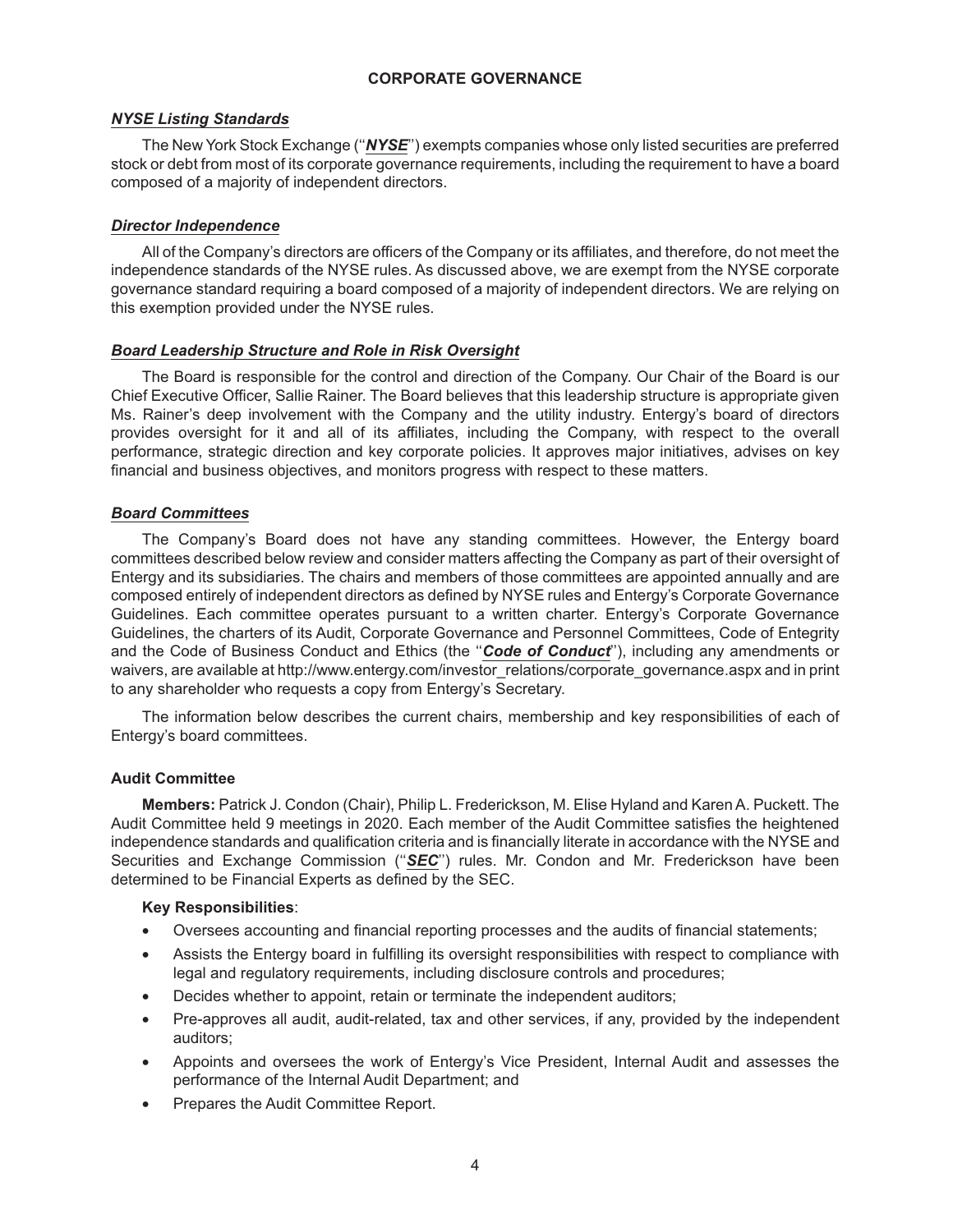### **Corporate Governance Committee**

**Members:** Blanche L. Lincoln (Chair), Brian W. Ellis, Alexis M. Herman and Stuart L. Levenick. The Corporate Governance Committee held 7 meetings in 2020.

## **Key Responsibilities**:

- Develops policies and practices relating to corporate governance and reviews compliance with Entergy's Corporate Governance Guidelines;
- Recommends the director nominees for approval by the Entergy board and shareholders;
- Establishes and implements self-evaluation procedures for the Entergy board and its committees, including individual director evaluations;
- Reviews annually and makes recommendations to the Entergy board on the form and amount of Entergy non-employee director compensation; and
- Provides oversight of Entergy's sustainability strategies, policies and practices, including those relating to climate change and corporate social responsibility.

## **Finance Committee**

**Members**: Philip L. Frederickson (Chair), John R. Burbank, Kirkland H. Donald and M. Elise Hyland. The Finance Committee held 9 meetings in 2020.

## **Key Responsibilities**:

- Oversees corporate capital structure and budgets and recommends approval of capital projects;
- Oversees financial plans and key financial risks;
- Reviews and makes recommendations to the Entergy board regarding financial policies, strategies, and decisions, including Entergy's dividend policy;
- Reviews investing activities; and
- Reviews and makes recommendations to the Entergy board with respect to significant investments, including large capital projects.

## **Personnel Committee**

**Members**: Karen A. Puckett (Chair), John R. Burbank, Brian W. Ellis, Alexis M. Herman and Blanche L. Lincoln. The Personnel Committee held 10 meetings in 2020. Each member of the Personnel Committee satisfies the heightened independence standards and qualification criteria in the NYSE and SEC rules.

## **Key Responsibilities**:

- Determines and approves the compensation of Entergy's Chief Executive Officer and other senior executive officers;
- Approves or makes recommendations to the Entergy board to approve incentive, equity-based and other compensation plans;
- Develops and implements compensation policies;
- Evaluates the performance of Entergy's Chairman and Chief Executive Officer;
- Reports at least annually to the Entergy board on succession planning, including succession planning for Entergy's Chief Executive Officer; and
- Provides oversight of organizational health and diversity and inclusion strategies.

## *Director Attendance*

## **Board Meetings**

In 2020, our Board of Directors held 4 meetings. All of our incumbent directors attended all of the meetings held in 2020.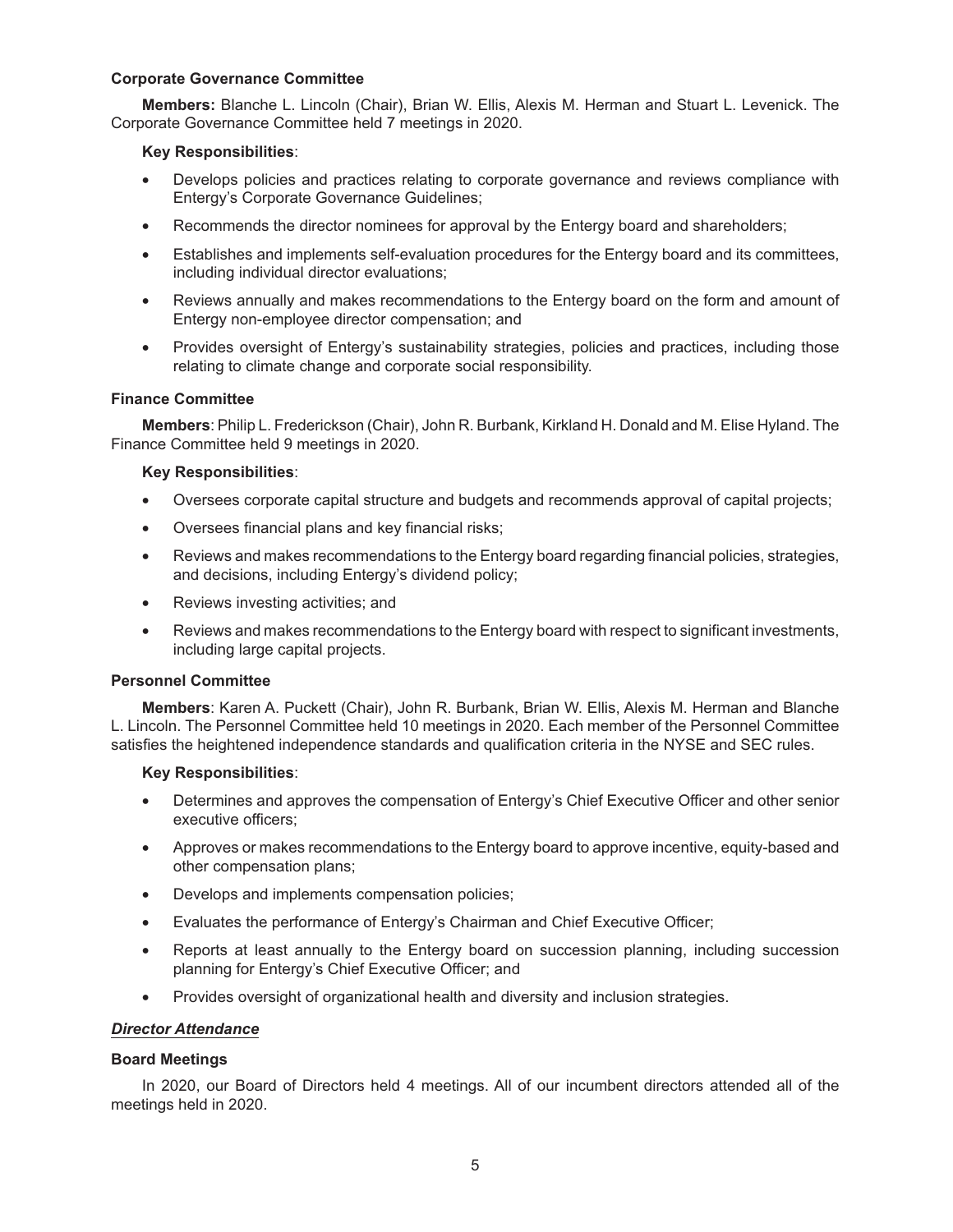#### **Annual Shareholder Meeting**

As the sole owner of all of the shares of our common stock, which possesses 79% of the voting power in the election of directors, Entergy has the ability to elect all of the Company's directors. Accordingly, as permitted by our Certificate of Formation and bylaws, we do not hold an annual meeting of shareholders, and instead, annually, members of our Board are elected through a written consent executed by Entergy.

## *Shareholder Communication With Our Board*

Our shareholders and other interested parties may communicate with members of the Board by submitting such communications in writing to our Corporate Secretary, c/o Entergy Corporation, 639 Loyola Avenue, New Orleans, Louisiana, 70113 or by email at etrbod@entergy.com, who, upon receipt of any communication will note the date the communication was received, open the communication, make a copy of it for our files, and promptly forward the communication to the director(s) to whom it is addressed. However, spam, junk mail, mass mailings, service complaints, service inquiries, new service suggestions, resumes and other forms of job inquiries, surveys, business solicitations and advertisements or requests for donations and sponsorships will not be forwarded.

#### *Business Ethics and Conduct*

All employees of an Entergy system company, including our Chief Executive Officer, Chief Financial Officer and other senior members of management, are required to abide by our Code of Entegrity, which sets forth the ethical responsibilities of our employees, officers and representatives. Our Code of Entegrity, along with other Entergy policies on business conduct, helps ensure that our business is conducted in a consistently legal and ethical manner. Entergy's policies form the foundation of a comprehensive process that includes compliance with corporate policies and procedures, an open relationship among employees to foster good business conduct, and a high level of integrity. Entergy's policies and procedures cover all major areas of professional conduct, including employment practices, conflicts of interest, intellectual property and the protection of confidential information, and require strict adherence to laws and regulations applicable to the conduct of our business. Annually, all employees with computer access are required to acknowledge that they are familiar with the Code of Entegrity and agree to uphold Entergy's core values and follow Entergy's policies.

Employees are required to report any conduct that they believe in good faith to be an actual or apparent violation of Entergy's policies. Retaliation against any employee who in good faith seeks advice, raises a concern, reports misconduct, or provides information in an investigation is strictly prohibited. Entergy's Internal Audit department has procedures to receive, retain and treat complaints received regarding accounting, internal accounting controls, or auditing matters and to allow for confidential and anonymous submissions by employees with concerns regarding questionable accounting or auditing matters.

## *Code of Business Conduct and Ethics*

Our directors, officers and employees are required to comply with the Code of Conduct. The Code of Conduct is intended to focus individuals on areas of ethical risk, help them recognize and deal with ethical issues, provide mechanisms to report unethical conduct, and foster a culture of honesty, accountability and mutual respect. It covers a wide range of professional conduct, including conflicts of interest, unfair or unethical use of corporate opportunities, protection of confidential information, compliance with applicable laws and regulations, and oversight of ethics and compliance by employees of the Company.

## *Anti-Hedging Policy*

Entergy has adopted an anti-hedging policy that prohibits officers, directors and employees of Entergy and its affiliates, including the Company, from entering into hedging or monetization transactions involving Entergy's common stock. Prohibited transactions include, without limitation, zero-cost collars, forward sale contracts, purchase or sale of options, puts, calls, straddles or equity swaps or other derivatives that are directly linked to Entergy's stock or transactions involving ''short-sales'' of Entergy's stock. The Entergy board adopted this policy to require officers, directors and employees to continue to own Entergy stock with the full risks and rewards of ownership, thereby ensuring continued alignment of their objectives with those of Entergy's other shareholders.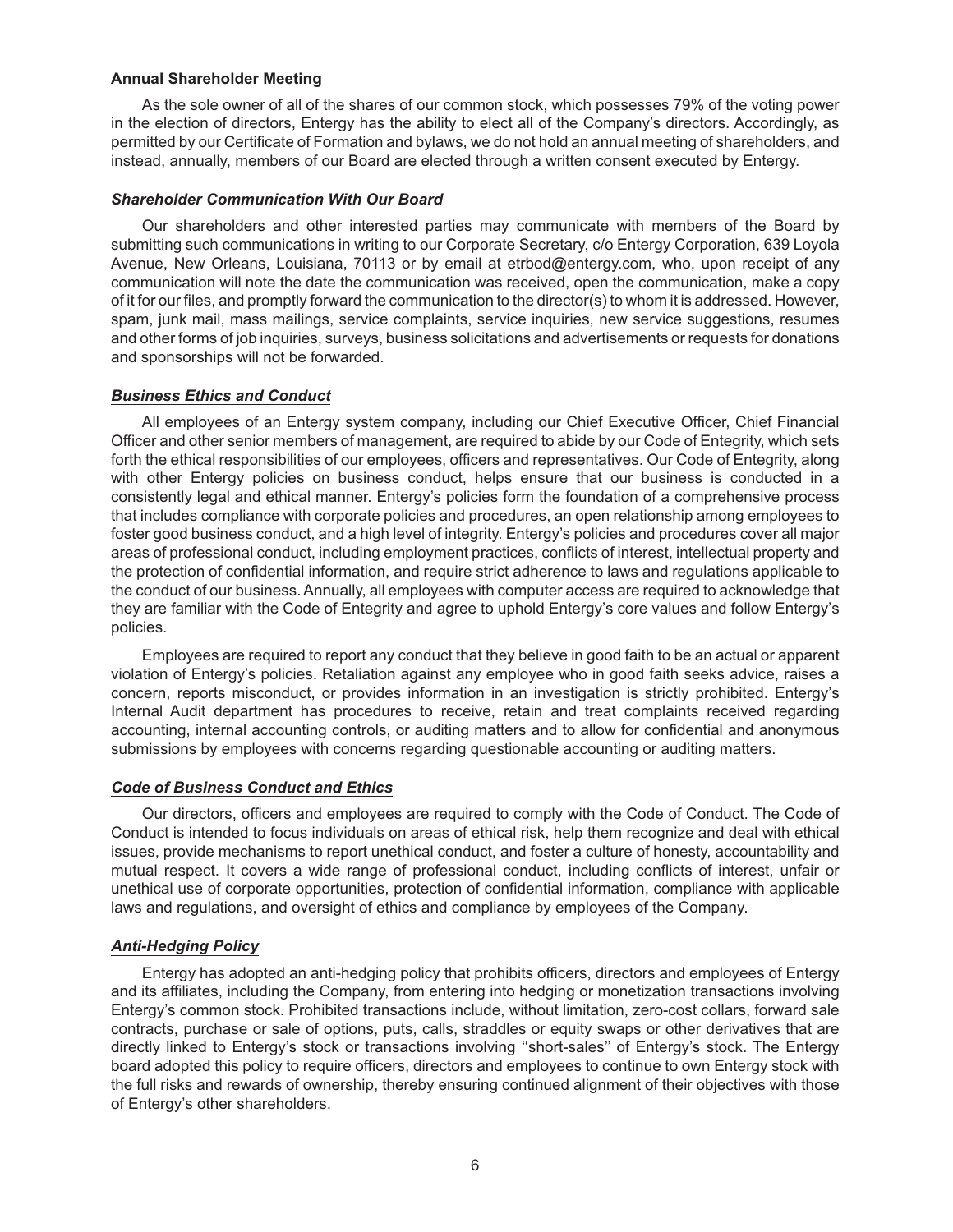## *Review and Approval of Related Party Transactions*

Entergy's board of directors has adopted a written Related Party Transaction Approval Policy that applies to any transaction or series of transactions in which Entergy or a subsidiary is a participant:

- When the amount involved exceeds \$120,000; and
- When a Related Party (a director or executive officer of Entergy or any subsidiary, any nominee for director, any shareholder owning an excess of 5% of the total equity of Entergy and any immediate family member of any such person) has a direct or indirect material interest in such transaction (other than solely as a result of being a director or a less than 10% beneficial owner of another entity).

The policy is administered by Entergy's Corporate Governance Committee. The committee will consider relevant facts and circumstance in determining whether or not to approve or ratify such a transaction and will approve or ratify only those transactions that are, in the committee's judgment, appropriate or desirable under the circumstances. The Corporate Governance Committee has determined that certain types of transactions do not create or involve a direct or indirect material interest, including (i) compensation and related party transactions involving a director or an executive officer solely resulting from service as a director or employment with the Company as long as the compensation is approved by Entergy's board of directors (or an appropriate committee); (ii) transactions involving public utility services at rates or charges fixed in conformity with law or governmental authority; or (iii) all business relationships between Entergy and a Related Party made in the ordinary course of business on terms and conditions generally available in the marketplace an in accordance with applicable law. To Entergy's knowledge, since January 1, 2020, neither the Company nor any of its affiliates has participated in any Related Party transaction.

## *Involvement in Certain Legal Proceedings*

To the best of our knowledge, none of our directors or officers has been involved in any of the following events during the past ten years:

- 1) any bankruptcy petition filed by or against any business of which such person was a general partner or executive officer either at the time of the bankruptcy or within two years prior to that time;
- 2) any conviction in a criminal proceeding or being a named subject to a pending criminal proceeding (excluding traffic violations and minor offenses);
- 3) being subject to any order, judgment, or decree not subsequently reversed, suspended or vacated of any court of competent jurisdiction permanently or temporarily enjoining, barring, suspending or otherwise limiting his or her involvement in any type of business, securities or banking activities;
- 4) being found by a court of competent jurisdiction (in a civil action), the SEC or the Commodities Futures Trading Commission to have violated a federal or state securities or commodities law;
- 5) being the subject of, or a party to, any federal or state, judicial or administrative order, judgment, decree or finding not subsequently reversed, suspended or vacated relating to an alleged violation of (a) any federal or state securities or commodities law or regulations, (b) any law or regulation respecting financial institutions or insurance companies, including, but not limited to, a temporary or permanent injunction, order of disgorgement or restitution, civil money penalty or temporary or permanent cease-and-desist order, or removal or prohibition order, or (c) any law or regulation prohibiting mail or wire fraud or fraud in connection with any business entity; or
- 6) being the subject of, or a party to, any sanction or order, not subsequently reversed, suspended or vacated, of any self-regulatory organization (as defined in Section 3(a)(26) of the Exchange Act), any registered entity (as defined in Section (1a)(40) of the Commodity Exchange Act) or any equivalent exchange, association, entity, or organization that has disciplinary authority over its members or person associated with a member.

## *Director Compensation*

All of the Company's directors are employees of Entergy or its subsidiaries, and do not receive any additional compensation for their service as a director of the Company. The compensation received by the Company's directors who are also Named Executive Officers (''*NEOs*'') is shown in the 2020 Summary Compensation Table on page 29.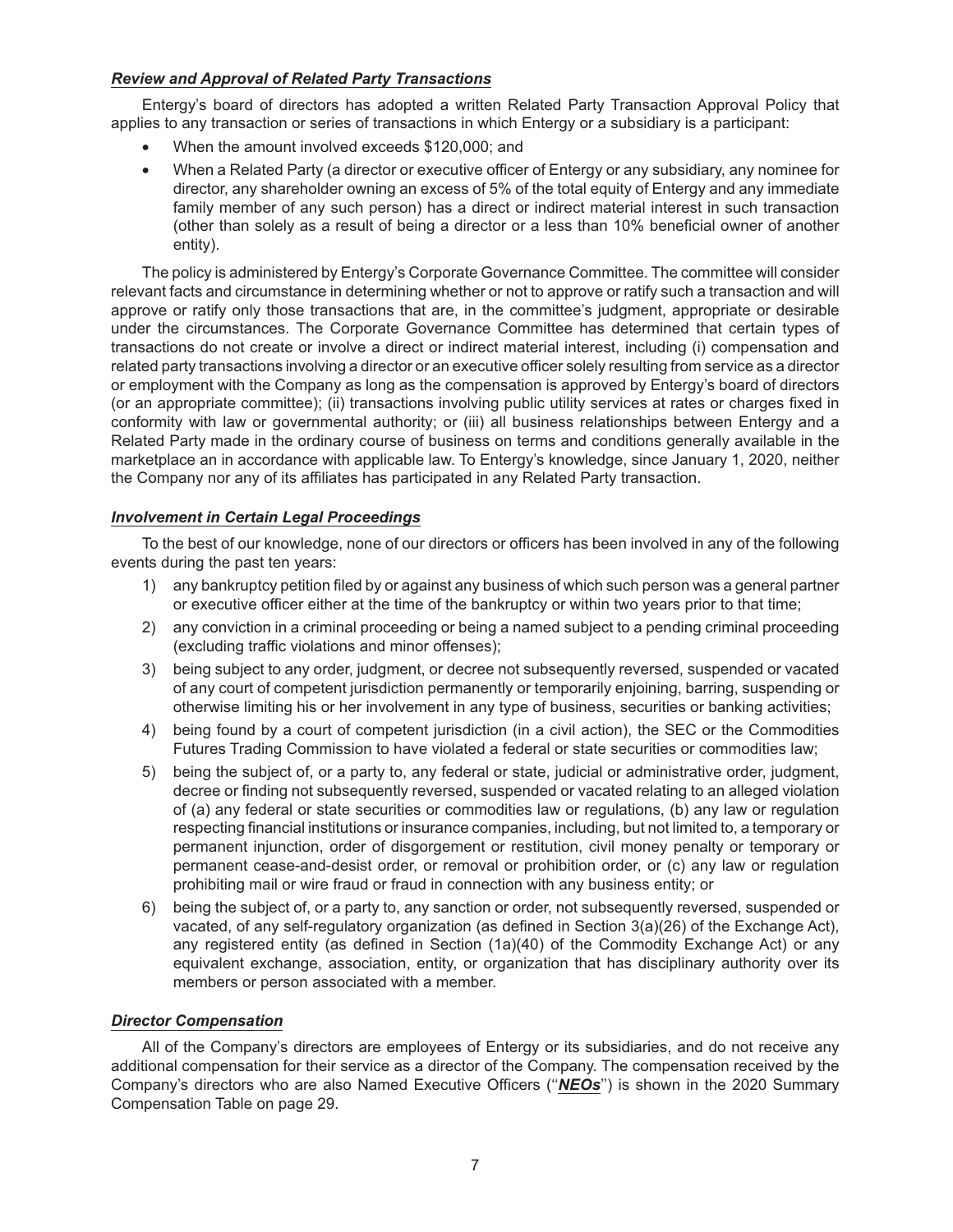## **AUDIT MATTERS**

## *Fiscal Year 2020*

Deloitte & Touche LLP and their affiliates (''*Deloitte*'') served as the independent registered public accounting firm for Entergy and its subsidiaries, including the Company, in 2020. Deloitte is an independent public accounting firm registered with the Public Company Accounting Oversight Board (the ''*PCAOB*'').

Aggregate fees allocated to the Company by Deloitte for the years ended December 31, 2020 and 2019 were as follows:

|  | 2020 2019               |
|--|-------------------------|
|  | \$1,258,220 \$1,165,125 |
|  |                         |
|  |                         |
|  |                         |
|  |                         |
|  |                         |

(a) Includes fees for employee benefit plan audits, consultation on financial accounting and reporting, and other attestation services.

(b) 100% of fees paid in 2020 and 2019 were pre-approved by Entergy's Audit Committee.

## *Audit Committee Guidelines for Pre-Approval of Independent Auditor Services*

The Audit Committee has adopted the following guidelines regarding the engagement of Entergy's independent auditor to perform services for Entergy and its subsidiaries:

- 1. The independent auditor will provide the Entergy Audit Committee, for approval, an annual engagement letter outlining the scope of services proposed to be performed during the fiscal year, including audit services and other permissible non-audit services (e.g. audit-related services, tax services, and all other services).
- 2. For other permissible services not included in the engagement letter, Entergy management will submit a description of the proposed service, including a budget estimate, to the Audit Committee for pre-approval. Management and the independent auditor must agree that the requested service is consistent with the SEC's rules on auditor independence prior to submission to the Audit Committee. The Audit Committee, at its discretion, will pre-approve permissible services and has established the following additional guidelines for permissible non-audit services provided by the independent auditor:
	- Aggregate non-audit service fees are targeted at fifty percent or less of the approved audit service fee.
	- All other services should only be provided by the independent auditor if it is a highly qualified provider of that service or if the Audit Committee pre-approves the independent audit firm to provide the service.
- 3. The Audit Committee will be informed quarterly as to the status of pre-approved services actually provided by the independent auditor.
- 4. To ensure prompt handling of unexpected matters, the Audit Committee delegates to the Audit Committee Chair or its designee the authority to approve permissible services and fees. The Audit Committee Chair or designee will report action taken to the Audit Committee at the next scheduled Audit Committee meeting.
- 5. The Vice President and General Auditor will be responsible for tracking all independent auditor fees and will report quarterly to the Audit Committee.

*The information contained in the following Audit Committee Report shall not be deemed to be ''soliciting material'' or ''filed'' or ''incorporated by reference'' in future filings with the SEC, or subject to the liabilities of Section 18 of the Exchange Act, except to the extent that the Company specifically incorporates it by reference into a document filed under the Securities Act of 1933, as amended, or the Exchange Act.*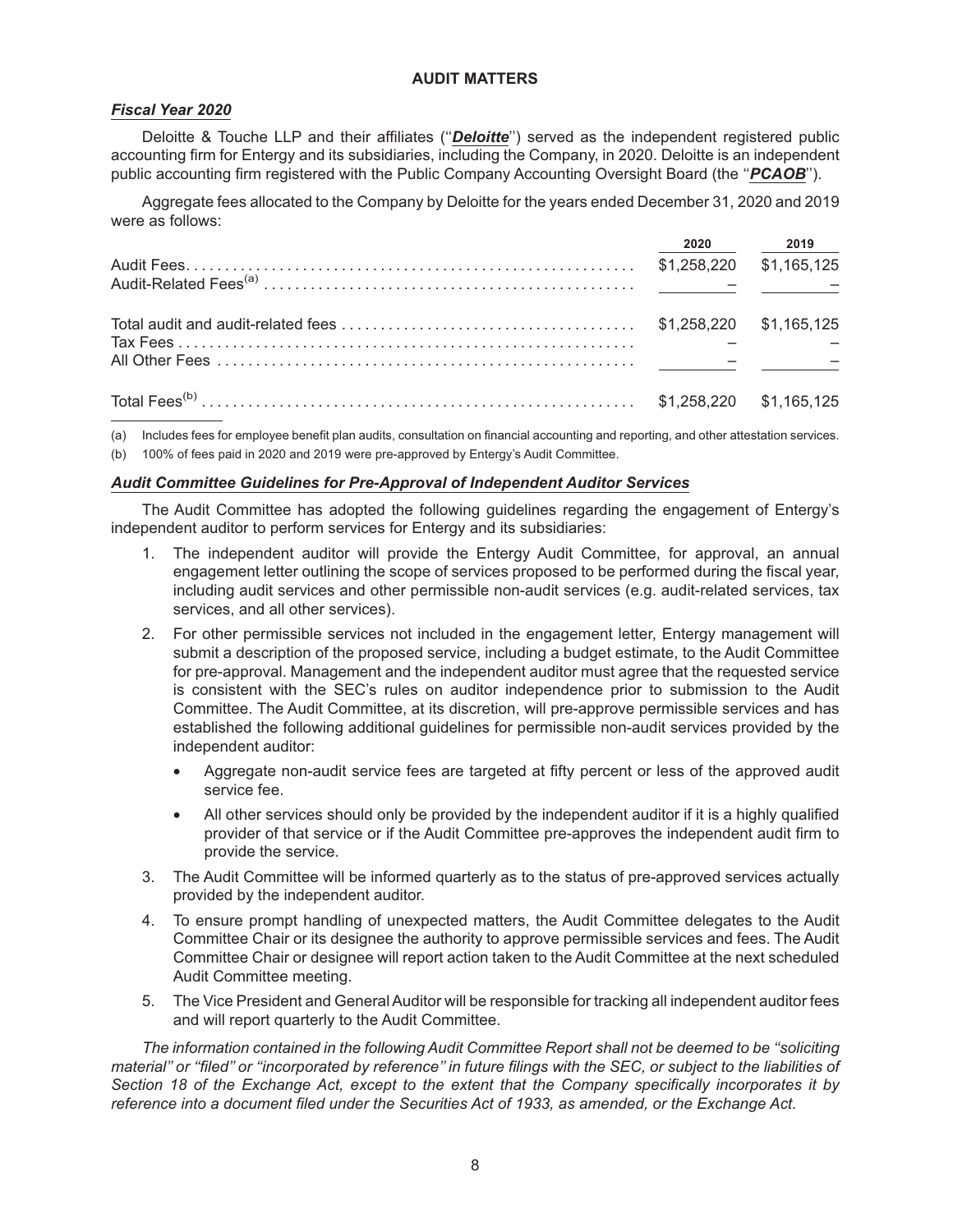#### *Entergy Audit Committee Report*

The Entergy Corporation Board of Directors' Audit Committee is comprised of four independent directors. The committee operates under an Entergy board-adopted written charter which was revised most recently in May 2019. The Entergy board has determined that each member of its Audit Committee has no material relationship with Entergy under the Entergy board's independence standards and that each is independent and financially literate under the listing standards of the NYSE and under the SEC's standards relating to the independence of audit committees. In addition, Entergy's board has determined that Messrs. Condon and Frederickson satisfy the financial expertise requirements of the NYSE and have the requisite experience to be designated an audit committee financial expert as that term is defined by the rules of the SEC.

Management is responsible for the preparation, presentation and integrity of Entergy's and its subsidiaries' financial statements and for maintaining appropriate accounting and financial reporting policies and practices and internal controls and procedures designed to assure compliance with accounting standards and applicable laws and regulations. The Audit Committee is responsible for overseeing Entergy's accounting and financial reporting processes and audits of Entergy's financial statements. As set forth in its charter, the Audit Committee acts in an oversight capacity and relies on the work and assurances of management, Entergy's internal auditors, as well as Entergy's independent registered public accounting firm, Deloitte & Touche. Deloitte & Touche is responsible for auditing the consolidated financial statements of Entergy and expressing an opinion on their conformity with generally accepted accounting principles, as well as expressing an opinion on the effectiveness of internal control over financial reporting in accordance with the requirements of the PCAOB.

The Audit Committee is responsible for the appointment, compensation, retention, and oversight of the work performed by Deloitte & Touche. In fulfilling its oversight responsibility, the Audit Committee carefully reviews the policies and procedures for the engagement of the independent registered public accounting firm, including the scope of the audit, audit fees, auditor independence matters, performance of the independent auditors, and the extent to which the independent registered public accounting firm may be retained to perform non-audit services.

The Audit Committee held 9 meetings during 2020. The meetings were designed to facilitate and encourage private communication between the Audit Committee and management, the internal auditors and Deloitte & Touche. During these meetings, the Audit Committee reviewed and discussed the audited annual financial statements, the unaudited interim financial statements and significant accounting policies applied by Entergy and its subsidiaries in their financial statements with management and Deloitte & Touche. The Audit Committee also has discussed with, and received regular status reports from Entergy's General Auditor and Deloitte & Touche on the overall scope and plans for their audits of Entergy, including their scope and plans for evaluating the effectiveness of internal control over financial reporting as required by applicable rules of the PCAOB and applicable SEC rules. On a regular basis, the Audit Committee reviews Entergy's cybersecurity risk management practices and performance, primarily by receiving reports on the Company's cybersecurity management program as prepared by the Chief Information Officer, Chief Security Officer, and General Auditor.

The discussions with Deloitte & Touche also included the matters required to be discussed by the applicable requirements of the SEC and PCAOB, including Critical Audit Matters. The Audit Committee received from the independent registered public accounting firm the written disclosures and the letter required pursuant to applicable requirements of the PCAOB regarding the independent registered public accounting firm's communications with the Audit Committee concerning independence, and has discussed with Deloitte & Touche, its independence. As required by SEC rules, lead audit partners are rotated every five years. The Audit Committee is directly involved in the selection process of the current and prior lead partners. One or more members of the Audit Committee meet with candidates for the lead audit partner and the committee discusses the appointment before the rotation occurs. Deloitte & Touche provides no internal audit services for Entergy or its subsidiaries and the Audit Committee has concluded that non-audit services provided by Deloitte & Touche are compatible with maintaining its independence.

Based on the above-referenced reviews and discussions, the Audit Committee recommended to the Board of Directors that the audited financial statements be included in the Annual Report on Form 10-K for the year ended December 31, 2020 (the ''*Annual Report*''), and the Board approved this recommendation.

The Audit Committee of the Entergy Corporation Board of Directors:

| Patrick J. Condon, Chair | M. Elise Hyland  |
|--------------------------|------------------|
| Philip L. Frederickson   | Karen A. Puckett |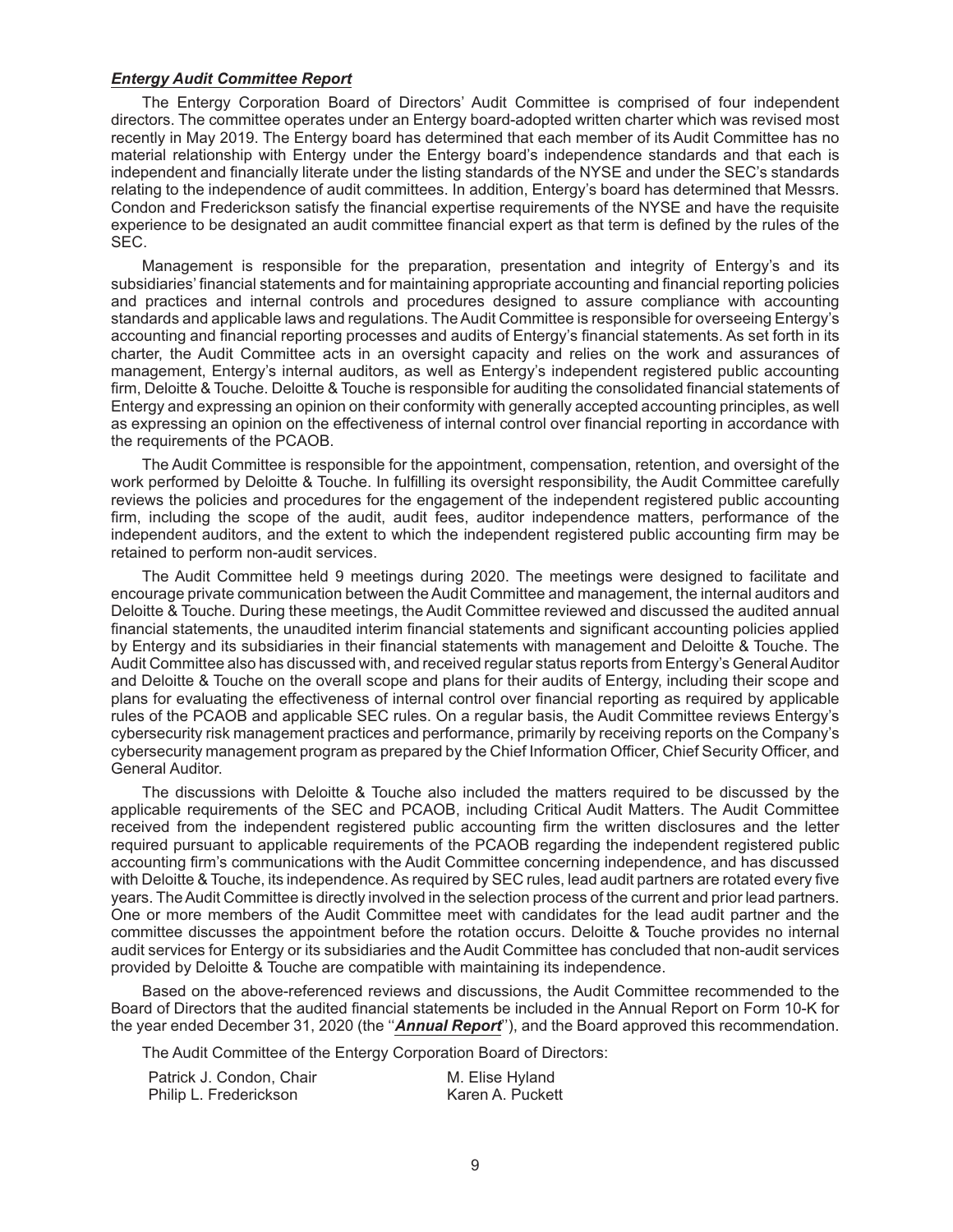## **EXECUTIVE OFFICER COMPENSATION**

## **COMPENSATION DISCUSSION AND ANALYSIS**

This Compensation Discussion and Analysis describes Entergy's executive compensation policies, programs, philosophy and decisions regarding the Named Executive Officers (''*NEOs*'') for 2020. It also explains how and why the Personnel Committee of Entergy's board of directors arrived at the specific compensation decisions involving the NEOs in 2020 who were:

| <b>Name</b>      | Title                                                      |  |
|------------------|------------------------------------------------------------|--|
| Sallie T. Rainer | <b>President and Chief Executive Officer</b>               |  |
| Marcus V. Brown  | <b>Executive Vice President and General Counsel</b>        |  |
| Leo P. Denault   | Chairman of the Board and Chief Executive Officer, Entergy |  |
| Andrew S. Marsh  | Executive Vice President and Chief Financial Officer       |  |
| Roderick K. West | Group President, Utility Operations                        |  |

Messrs. Brown, Denault, Marsh, and West hold the positions referenced above as executive officers of Entergy and are members of Entergy's Office of the Chief Executive (''*OCE*''). No additional compensation was paid in 2020 to any of these officers for their service as an NEO of the Company.

## *Overview*

## **Entergy's Compensation Principles and Philosophy**

Entergy's executive compensation programs are based on a philosophy of pay for performance that supports its strategy and business objectives. It believes the executive pay programs:

- **Motivate** its management team to drive strong financial and operational results by linking pay to performance.
- **Attract** and retain a highly experienced, diverse and successful management team.
- **Incentivize and reward** the achievement of results that are deemed by the Personnel Committee to be consistent with the overall goals and strategic direction that the Entergy board has approved.
- **Create** sustainable value for the benefit of all of Entergy's stakeholders, including its customers, employees, communities and owners.
- **Align** the interests of the executives and Entergy's investors in its long-term business strategy by directly tying the value of equity-based awards to Entergy's stock price performance and relative total shareholder return.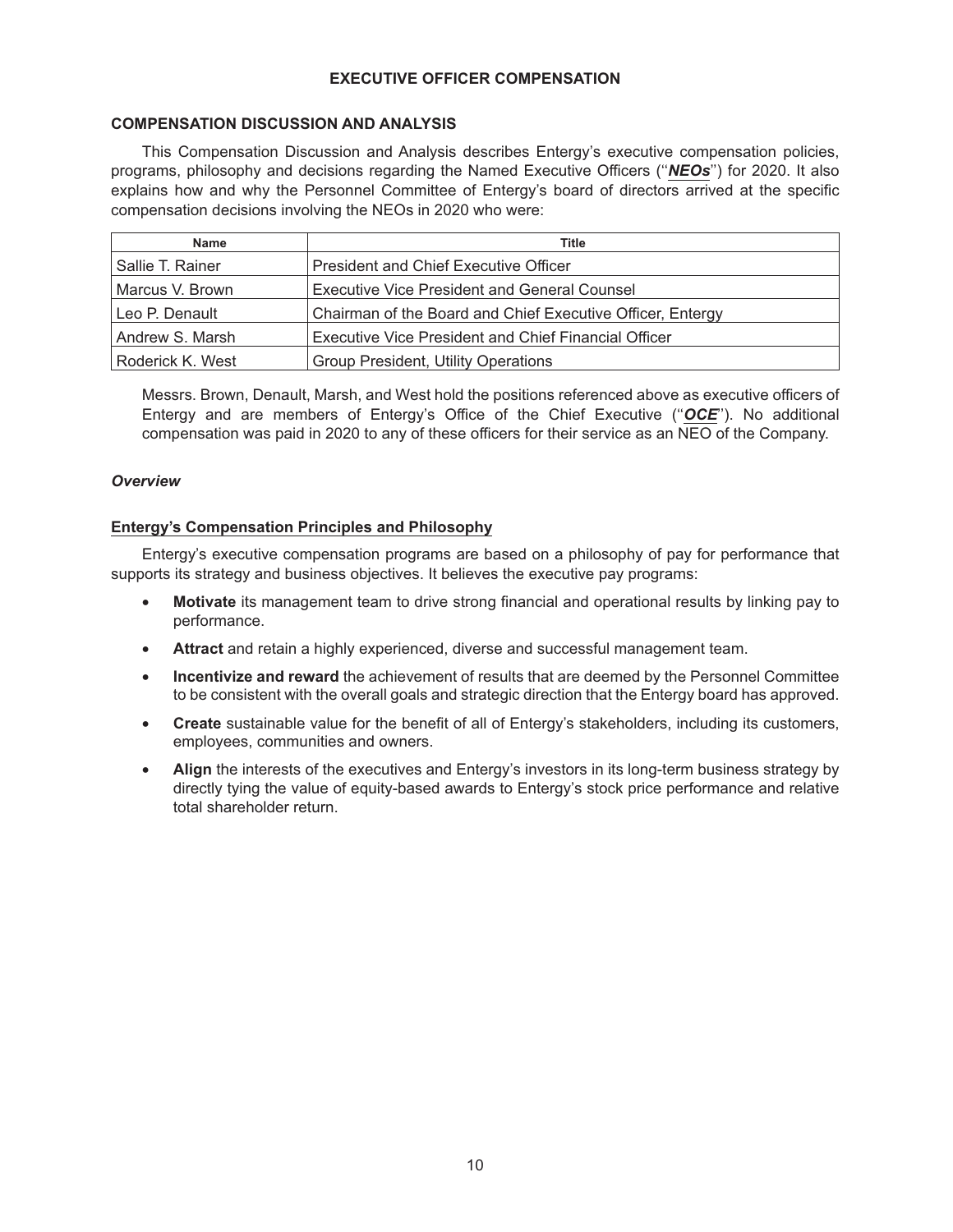# **Executive Compensation Best Practices:**

Entergy regularly reviews its executive compensation programs to align them with commonly viewed best practices in the market and to reflect feedback from discussions with Entergy's investors on executive compensation.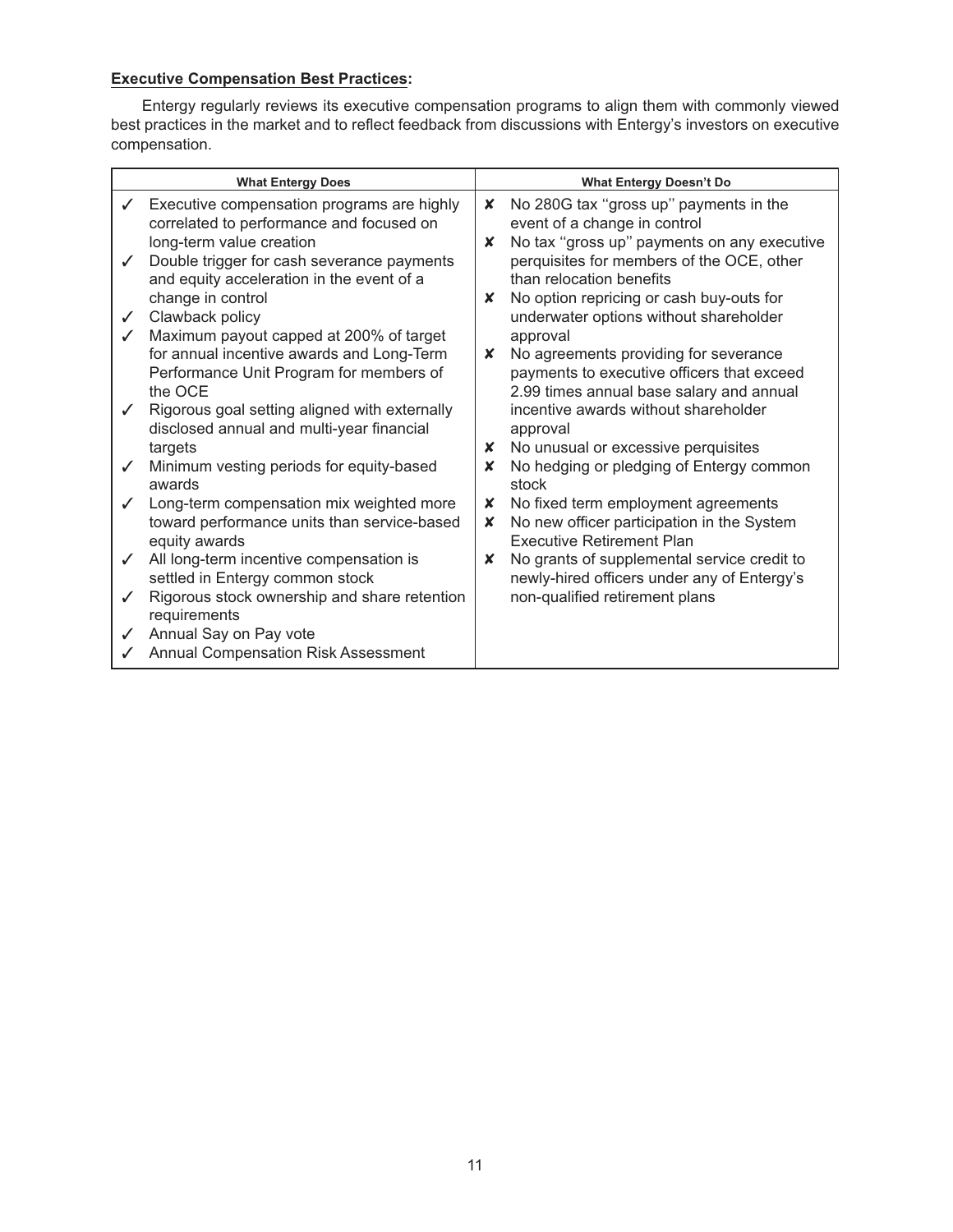# **How Entergy Makes Compensation Decisions**

The Personnel Committee oversees the executive compensation programs and policies with the advice of its independent compensation consultant and support from Entergy's management team.

|                                      | Entergy's Personnel Committee is responsible for the review and approval<br>$\bullet$<br>of all aspects of our executive compensation programs and policies.                                                                                                                                                                                                                               |  |  |
|--------------------------------------|--------------------------------------------------------------------------------------------------------------------------------------------------------------------------------------------------------------------------------------------------------------------------------------------------------------------------------------------------------------------------------------------|--|--|
| <b>Personnel</b><br><b>Committee</b> | Among its duties, the Personnel Committee is responsible for approving the<br>$\bullet$<br>compensation for all members of the OCE, including:                                                                                                                                                                                                                                             |  |  |
|                                      | Annual review of the compensation elements and mix of elements for<br>the following year;                                                                                                                                                                                                                                                                                                  |  |  |
|                                      | Annual review and approval of incentive program design, goals and<br>$\bullet$<br>objectives for alignment with our compensation and business<br>strategies;                                                                                                                                                                                                                               |  |  |
|                                      | Evaluation of Entergy and individual performance results in light of<br>$\bullet$<br>these goals and objectives;                                                                                                                                                                                                                                                                           |  |  |
|                                      | Evaluation of the competitiveness of each executive officer's total<br>$\bullet$<br>compensation package;                                                                                                                                                                                                                                                                                  |  |  |
|                                      | Approval of any changes to our executive officers' compensation,<br>$\bullet$<br>including but not limited to, base salary, annual and long-term<br>incentive award opportunities and retention programs;                                                                                                                                                                                  |  |  |
|                                      | Evaluation of the performance of Entergy's Chairman and Chief<br>$\bullet$<br>Executive Officer; and                                                                                                                                                                                                                                                                                       |  |  |
|                                      | Reporting, at least annually, to Entergy's board on succession<br>planning.                                                                                                                                                                                                                                                                                                                |  |  |
|                                      | The committee also receives reports and engages on other significant<br>$\bullet$<br>matters affecting the general employee population, including workforce<br>diversity, inclusion and belonging ("DIB"), organizational health and safety.                                                                                                                                               |  |  |
|                                      | The Personnel Committee has the sole authority to hire its compensation<br>$\bullet$<br>consultant, approve its compensation, determine the nature and scope of its<br>services, evaluate its performance and terminate its engagement.                                                                                                                                                    |  |  |
| <b>Management</b>                    | Entergy's Chief Executive Officer and Chief Human Resource Officer<br>$\bullet$<br>("CHRO") work closely with the Personnel Committee in managing the<br>executive compensation programs and attend meetings of the Personnel<br>Committee. Mr. Denault and Entergy's CHRO, Kathryn Collins since she<br>joined Entergy, attended all of the Personnel Committee meetings held in<br>2020. |  |  |
|                                      | Entergy's Chief Executive Officer reviews with the committee the<br>$\bullet$<br>performance of the members of the OCE other than himself and makes<br>recommendations to the committee regarding compensation for these<br>executive officers.                                                                                                                                            |  |  |
|                                      | During 2020, Pay Governance, LLC ("Pay Governance") assisted the<br>$\bullet$<br>Personnel Committee with its responsibilities related to Entergy's executive<br>compensation programs.                                                                                                                                                                                                    |  |  |
|                                      | Pay Governance:<br>$\bullet$                                                                                                                                                                                                                                                                                                                                                               |  |  |
|                                      | Regularly attended meetings of the committee;                                                                                                                                                                                                                                                                                                                                              |  |  |
| Independent                          | Conducted studies of competitive compensation practices;                                                                                                                                                                                                                                                                                                                                   |  |  |
| <b>Compensation</b>                  | Identified Entergy's market surveys and proxy peer group;                                                                                                                                                                                                                                                                                                                                  |  |  |
| Consultant                           | Provided updates on executive compensation trends and regulatory<br>developments;                                                                                                                                                                                                                                                                                                          |  |  |
|                                      | Reviewed base salary, annual incentives and long-term incentive<br>compensation opportunities relative to competitive practices; and                                                                                                                                                                                                                                                       |  |  |
|                                      | Developed conclusions and recommendations related to Entergy's<br>executive compensation programs for consideration by the committee.                                                                                                                                                                                                                                                      |  |  |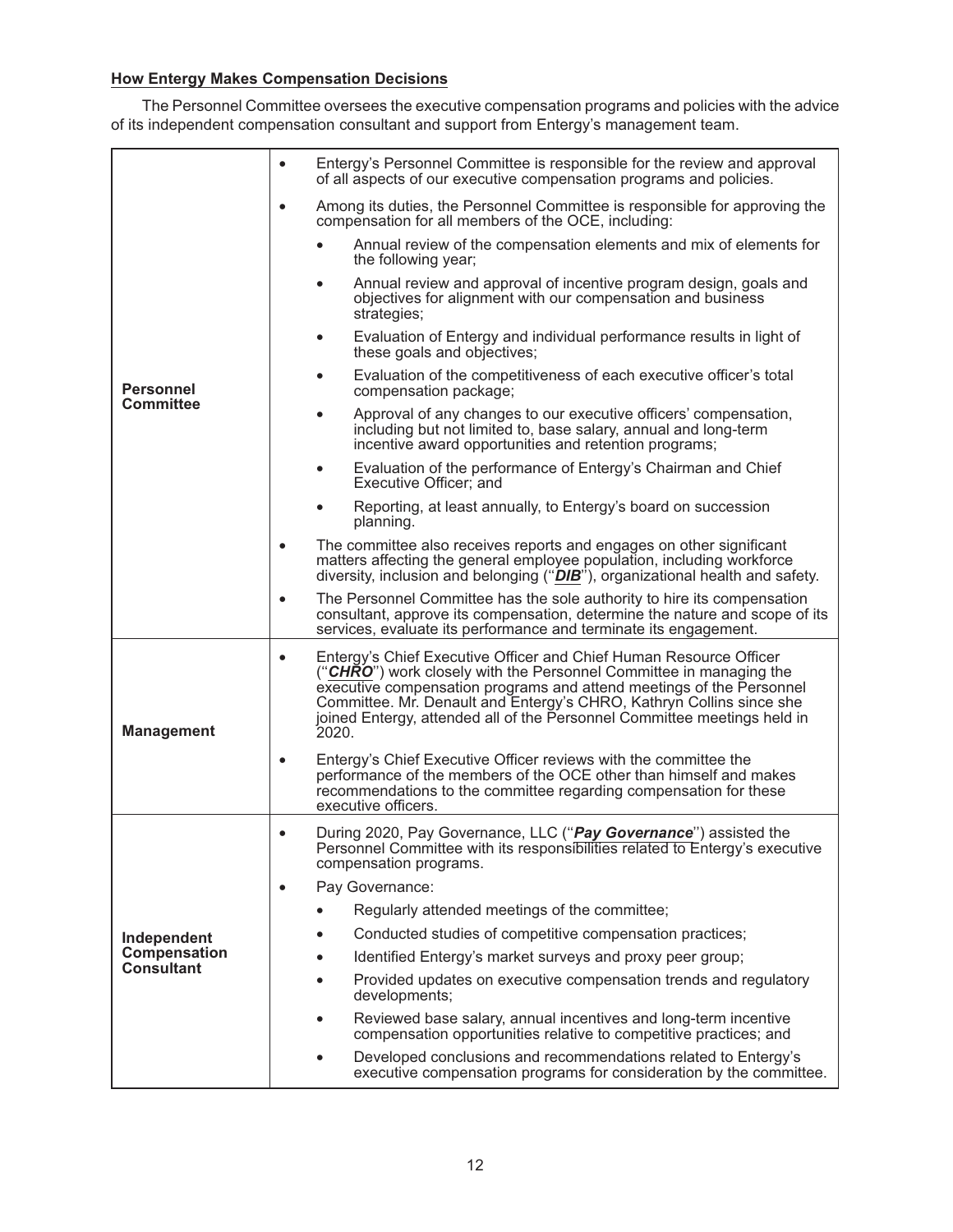## **2021 Executive Compensation Program Enhancements**

Annual Incentive Awards. Feedback from Entergy's investors has indicated that environmental, social and governance (or ESG) issues are being viewed as increasingly vital to long-term performance. In addition, investors are expecting more transparency regarding corporate ESG commitments. This echoes Entergy's own commitment to ESG and all of its critical stakeholders. Thus, Entergy conducted a comprehensive review of its incentive program in 2020 to identify and prioritize the optimal incentive metrics – including ESG goals – to use in the 2021 program. Historically, Entergy has used two financial measures to determine the Entergy Achievement Multiplier (''*EAM*''), which is the performance metric used to determine the maximum funding available for annual incentive awards. ESG and other performance metrics were considered in determining the allocation of incentive funds to certain workgroups and individual recipients. However, to demonstrate Entergy's strong commitment to its ESG goals, and to more explicitly link compensation to the interests of its stakeholders, the EAM will be determined based on financial and non-financial measures beginning in 2021. Specifically, a financial measure will be weighted 60%, while quantitative and qualitative non-financial measures, including ESG metrics, will account for the remaining 40%.

Financial Measure: Keeping with the committee's goal of aligning performance measures with financial results that link to externally communicated investor guidance, ETR Tax Adjusted Earnings per share or ETR Tax Adjusted EPS will continue to be used as the financial measure to determine 60% of the EAM. ETR Tax Adjusted EPS is based on Entergy's Adjusted Earnings Per Share (''*ETR Adjusted EPS*''), which is the earnings measure that is used for external guidance. ETR Adjusted EPS adjusts Entergy's as reported (GAAP) earnings per share results to eliminate the impact of its Entergy Wholesale Commodities (''*EWC*'') business, significant tax items and other non-routine items. To arrive at ETR Tax Adjusted EPS, ETR Adjusted EPS is adjusted to add back the effect of significant tax items, and to eliminate the effect of: (i) major storms, including the impact on total debt of pending securitizations, (ii) the resolution of certain unresolved regulatory litigation matters, (iii) unrealized gains or losses on equity securities, (iv) potential effects of federal income tax law changes, and (v) elective contributions to pension plans or trusts related to non-qualified post-retirement benefits that deviate from original plan assumptions.

| <b>Measure</b> | <b>Description</b>                                                                                                                                                                                                                           | <b>Rationale</b>                                                                                                                                                                                                                                                                                                                                                                |
|----------------|----------------------------------------------------------------------------------------------------------------------------------------------------------------------------------------------------------------------------------------------|---------------------------------------------------------------------------------------------------------------------------------------------------------------------------------------------------------------------------------------------------------------------------------------------------------------------------------------------------------------------------------|
| <b>Safety</b>  | Quantitative measure of serious injury<br>and fatalities per 100 employees or<br>contractors as defined by EEI.                                                                                                                              | Ensures a safe and incident-free<br>$\bullet$<br>workplace is maintained for all of<br>Entergy's employees and<br>contractors.                                                                                                                                                                                                                                                  |
| <b>DIB</b>     | Overall qualitative assessment of DIB<br>key performance indicators assessed in<br>the workforce, workplace and<br>marketplace, informed by quantitative<br>measures; progress on DIB initiatives;<br>and responsiveness to emergent issues. | Reinforces the commitment to be<br>$\bullet$<br>a fair and equitable work<br>environment that is welcoming to<br>all and allows Entergy to attract<br>and retain superb talent, allowing<br>it to execute its strategy to be the<br>Premier Utility.<br>Drives an engaged workforce;<br>customer-centric service and<br>solutions; enhancement of owner<br>value; and community |

Non-Financial Measures: The following non-financial metrics will be used to determine 40% of the EAM for 2021: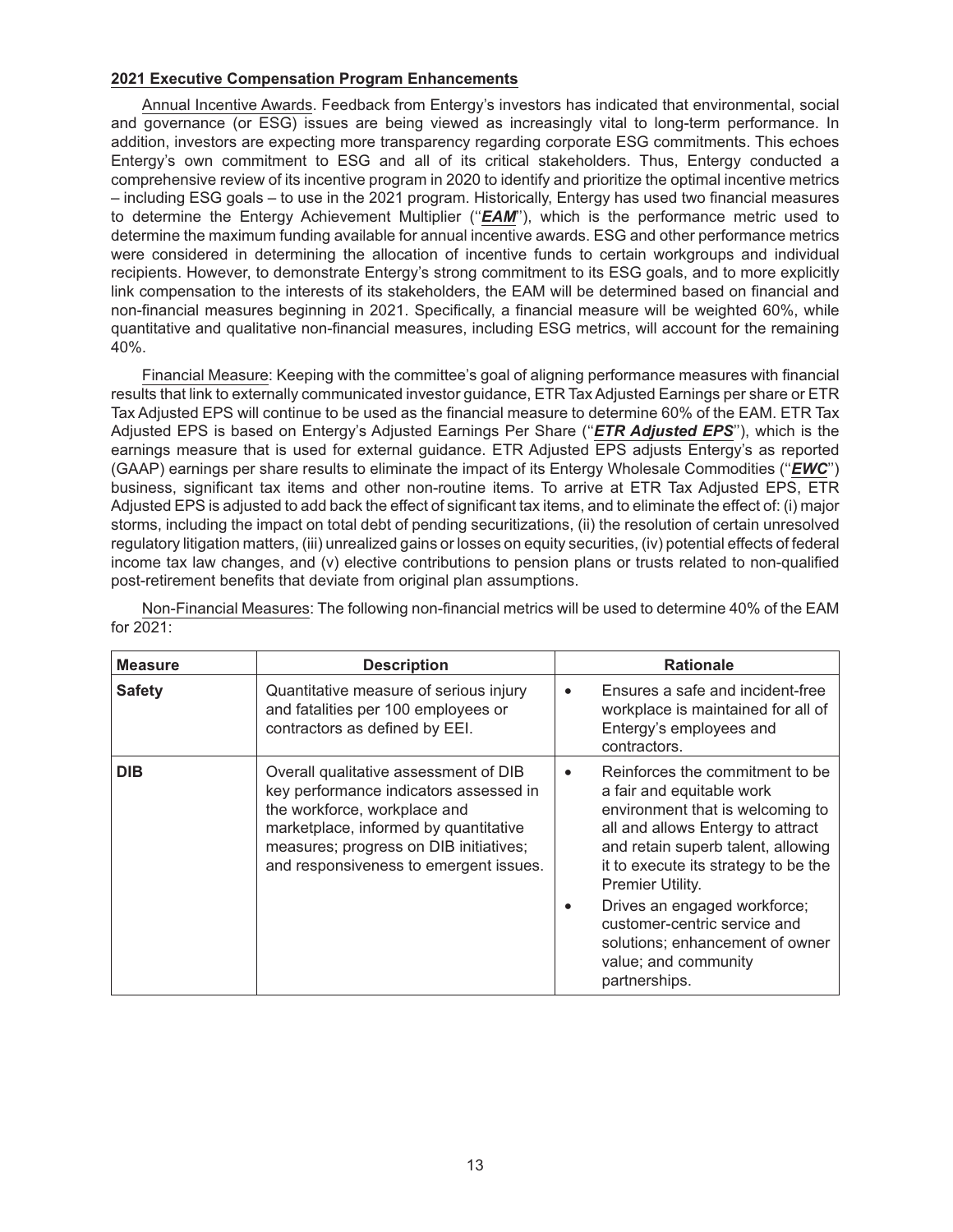| <b>Measure</b>                                         | <b>Description</b>                                                                                                                                          | <b>Rationale</b>                                                                                                                                                                                                                                                                                                        |
|--------------------------------------------------------|-------------------------------------------------------------------------------------------------------------------------------------------------------------|-------------------------------------------------------------------------------------------------------------------------------------------------------------------------------------------------------------------------------------------------------------------------------------------------------------------------|
| <b>Environmental</b><br><b>Stewardship</b>             | Assessment of progress toward<br>environmental commitments through<br>performance on key initiatives and Utility<br>CO <sub>2</sub> emission rate outcomes. | Reinforces Entergy's<br>$\bullet$<br>commitment to long-term<br>sustainability and a reduced<br>impact on the environment.<br>Ensures accountability for<br>achieving its significant external<br>commitments to reduce carbon<br>emissions.                                                                            |
| <b>Customer Net</b><br><b>Promoter</b><br><b>Score</b> | Utilize quantitative Residential Net<br>Promoter Score benchmark survey<br>process.                                                                         | Incentivizes actions that drive<br>$\bullet$<br>positive customer outcomes (as<br>measured through customer<br>feedback) including impacts on<br>reliability improvements,<br>responsiveness, continuous<br>improvement and innovation.<br>Signals overall health and loyalty<br>of Entergy's customer<br>relationship. |

Targets for each of the non-financial measures will be clearly defined and will be designed to drive employee behaviors that support all four of Entergy's stakeholders – customers, employees, communities and our owners.

Long-Term Performance Incentive Program (''*LTIP*''). In recent performance periods, Entergy has used two financial measures to determine awards under the LTIP – a cumulative earnings per share (''*EPS*'') measure (most recently cumulative ETR Adjusted EPS) and relative total shareholder return (''*TSR*''). To emphasize the importance of strong cash generation for the long-term health of its business, Entergy is replacing the EPS measure with a credit measure – adjusted FFO/Debt ratio for the 2021 – 2023 performance period. The adjusted FFO/Debt ratio is the ratio of: (i) adjusted funds from operations calculated as operating cash flow adjusted for allowance for funds used during construction, working capital and the effects of securitization revenue, and the pre-defined exclusions discussed above for the annual incentives; to (ii) total debt, excluding outstanding or pending securitization debt. The Personnel Committee decided to use this ratio because it emphasizes financial stability, noting that a financially healthy utility creates the capacity to make investments on behalf of customers, addresses the needs of communities, provides low-cost access to capital markets and promotes employee confidence. Relative TSR will continue to be used as the other performance measure for the 2021 – 2023 LTIP performance period, with relative TSR weighted 80% and the credit measure weighted 20%. Relative TSR measures Entergy's total TSR relative to the TSR of the companies in the Philadelphia Utility Index as of December 31, 2020. Targets for the LTIP performance measures will include the same exclusions that will be used to determine the annual incentive financial measure targets.

## **2020 Incentive Payouts**

Performance measures and targets for the 2020 annual incentive awards were determined by the Personnel Committee in January 2020 and the targets and measures for the 2018 – 2020 LTIP performance cycle were established in January 2018. In January 2021, the Personnel Committee certified the results for the EAM for the 2020 annual incentive awards and the 2018 – 2020 LTIP performance cycle. The Personnel Committee did not make any adjustments to the targets for either program for the impact of COVID-19 on Entergy and its subsidiaries.

Entergy believes the 2020 incentive pay outcomes for the NEOs demonstrate the application of its pay for performance philosophy.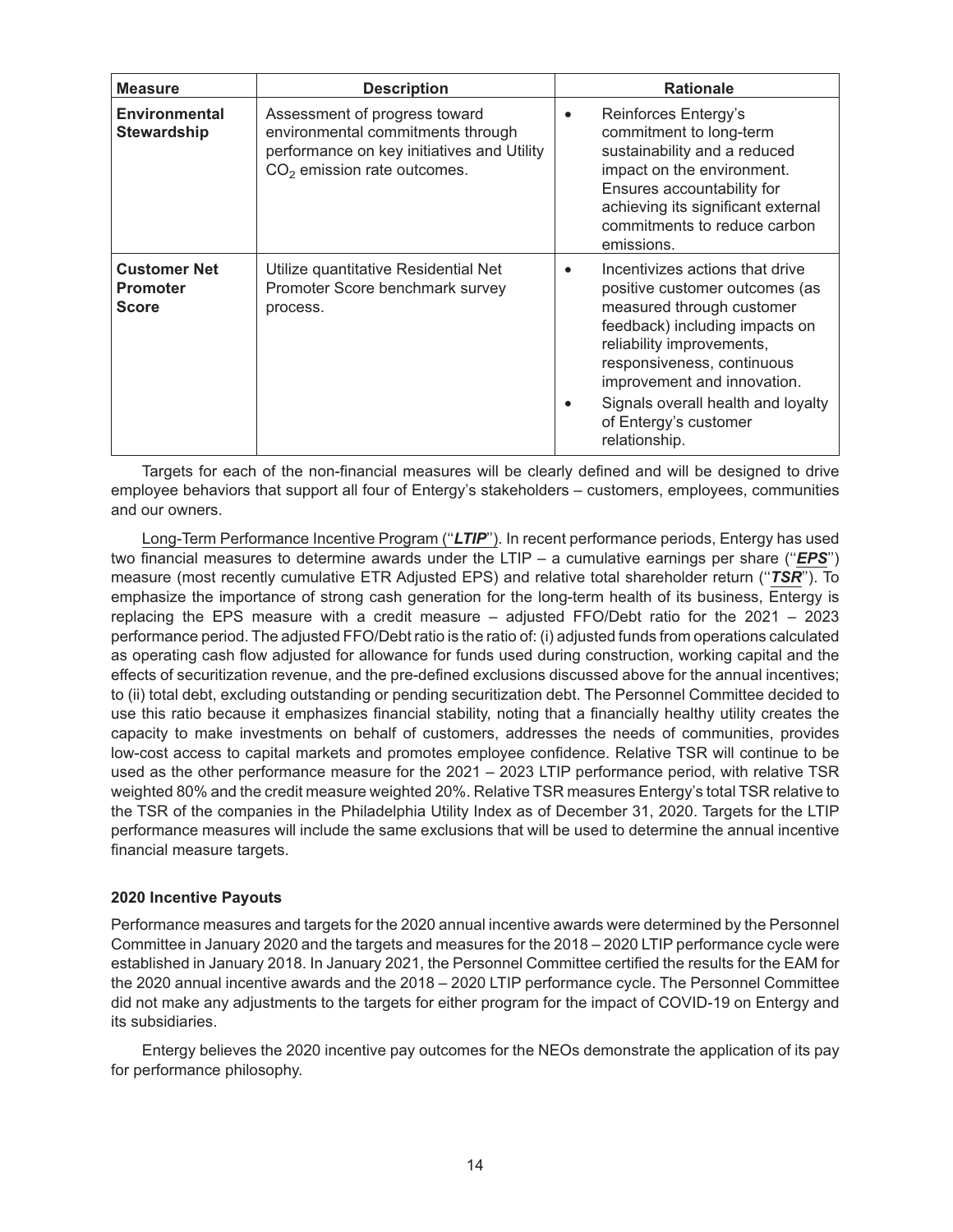## **Annual Incentive Awards**

The Personnel Committee determined that the 2020 EAM would be based on two equally weighted performance metrics:

- ETR Tax Adjusted Earnings Per Share (''*ETR Tax Adjusted EPS*''): Entergy uses a single non-GAAP earnings measure for guidance and investor reporting purposes that reflects its ongoing business. This measure, Entergy Adjusted Earnings Per Share (''*ETR Adjusted EPS*'') adjusts Entergy's as reported (GAAP) earnings per share results to eliminate the impact of its EWC business, significant tax items and other non-routine items. ETR Tax Adjusted EPS is based on the externally reported ETR Adjusted EPS, which is then adjusted to add back the effect of significant tax items, and to eliminate the effect of major storms, the resolution of certain unresolved regulatory litigation matters, changes in federal income tax law and unrealized gains or losses on equity securities (the ''*Pre-Determined Exclusions*''), as well as other items the Personnel Committee may consider appropriate adjustments based on management accountability and business rationale.
- Entergy Adjusted Operating Cash Flow ("*ETR Adjusted OCF*"): ETR Adjusted OCF is calculated based on Entergy's as-reported (GAAP) operating cash flow, adjusted to eliminate the effect of any Pre-Determined Exclusions.

| <b>Annual Incentive Program Performance Goals</b> | 2020 Targets | 2020 Results |
|---------------------------------------------------|--------------|--------------|
| ETR Tax Adjusted EPS (\$)                         | 5.60         | 6.90         |
| ETR Adjusted OCF (\$ billions)                    | 3.450        | 3.127        |
| EAM as a percentage of target                     | 100%         | 120%         |
| Average NEO Payout (as a percentage of target)    |              | 119%         |

The 2020 annual incentive award targets and results determined by the Personnel Committee were:

In January 2021, the Personnel Committee determined that ETR Tax Adjusted EPS exceeded the maximum by \$1.30, but fell short of achieving its ETR Adjusted OCF target of \$3.45 billion by approximately \$323 million, leading to a preliminary EAM of 118%. In recognition of management's success in achieving positive outcomes in 2020 on certain strategic efforts deemed critical to Entergy's long-term success, the committee exercised its discretion to increase the EAM by 2% to 120%. Based on each NEO's individual accountabilities and accomplishments, the committee then determined individual annual incentive awards of 115% to 122% of the target opportunity for each of the NEOs.

## **Long-Term Performance Unit Program**

In January 2018, the Personnel Committee chose relative TSR and Cumulative Adjusted Utility, Plant & Other Earnings Per Share (''*Cumulative Adjusted UP&O EPS*''), each weighted equally, as the performance measures for the 2018 – 2020 LTIP performance period. Cumulative Adjusted UP&O EPS adjusts Entergy's cumulative operational Utility, Parent & Other results to eliminate the impact of tax items and weather. Similar to the way targets are established for the annual incentive awards, the relative TSR and Cumulative Adjusted UP&O EPS performance measures were established by the Personnel Committee after the Entergy board's review of Entergy's strategic plan.

The targets and results for the 2018 – 2020 LTIP performance period as determined by the Personnel Committee were:

| <b>LTIP Results</b>                | $2018 - 2020$<br><b>LTIP Target</b> | $2018 - 2020$<br><b>LTIP Result</b> |
|------------------------------------|-------------------------------------|-------------------------------------|
| <b>Relative TSR</b>                | Median                              | $2nd$ Quartile                      |
| Cumulative Adjusted UP&O EPS (\$)  | 15.20                               | 15.25                               |
| Payout (as a percentage of target) | 100%                                | 126%                                |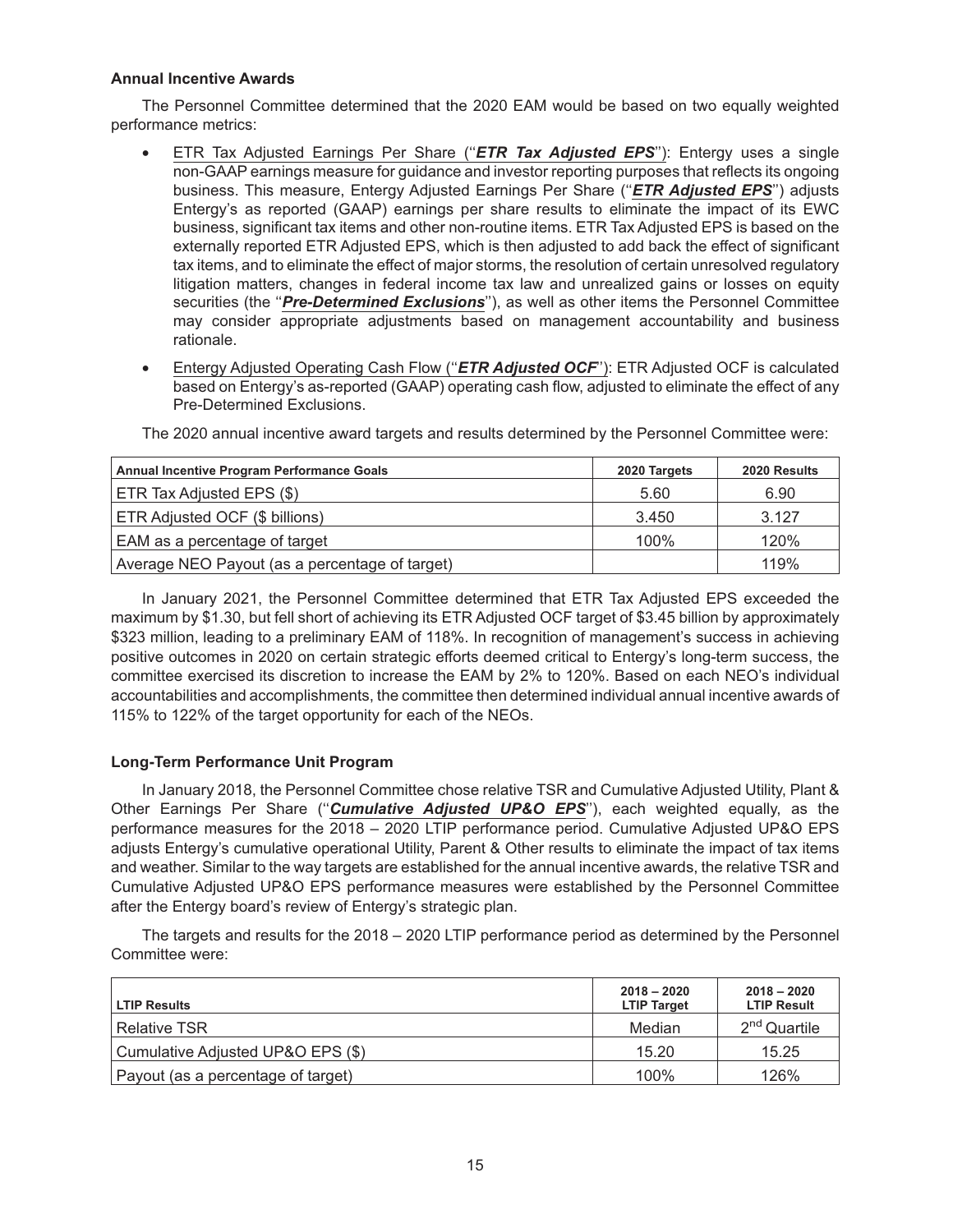## **Principal Executive Compensation Elements**

The principal components of Entergy's 2020 executive compensation programs and the purpose of each component were:

| Compensation<br><b>Element</b>           | Form   | Performance<br><b>Metrics</b>                                                               | <b>Primary Purpose</b>                                                                                                                                                                                          | <b>Vesting</b><br>Period | Subject to<br><b>Clawback</b> |
|------------------------------------------|--------|---------------------------------------------------------------------------------------------|-----------------------------------------------------------------------------------------------------------------------------------------------------------------------------------------------------------------|--------------------------|-------------------------------|
| <b>Base Salary</b>                       | Cash   | N/A                                                                                         | Provides a base level of<br>competitive cash compensation<br>for executive talent.                                                                                                                              | N/A                      | N/A                           |
| Annual<br>Incentive                      | Cash   | ETR Tax<br><b>Adjusted EPS</b><br>$(50\%)$<br><b>ETR Adjusted</b><br><b>OCF</b><br>$(50\%)$ | Motivates and rewards<br>executives for performance on<br>key financial measures during<br>the year.                                                                                                            | 1 year                   | ✓                             |
| Long-Term<br>Performance<br><b>Units</b> | Equity | <b>Relative TSR</b><br>$(80\%)$<br>Cumulative<br><b>ETR Adjusted</b><br>EPS (20%)           | Focuses the executive officers<br>on building long-term<br>shareholder value, growing<br>earnings and increases<br>executives' ownership of<br>Entergy common stock.                                            | 3 years                  | ✓                             |
| <b>Stock Options</b>                     | Equity | N/A                                                                                         | Align interests of executives<br>with long-term shareholder<br>value, provide competitive<br>compensation, and increase<br>executives' ownership in<br>Entergy common stock.                                    | 3 years                  | ✓                             |
| Restricted<br><b>Stock</b>               | Equity | N/A                                                                                         | Aligns interests of executives<br>with long-term shareholder<br>value, provides competitive<br>compensation, retains executive<br>talent and increases the<br>executives' ownership in<br>Entergy common stock. | 3 years                  | ✓                             |

## **Competitive Positioning**

*Market Data for Compensation Comparison*

Annually, the Personnel Committee reviews:

- Published and private compensation survey data compiled by Pay Governance;
- Both utility and general industry data to determine total cash compensation (base salary and annual incentive) for non-industry specific roles;
- Data from utility companies to determine total cash compensation for management roles that are utility-specific, such as Group President, Utility Operations; and
- Utility market data to determine long-term incentives for all positions.

## *How the Personnel Committee Uses the Market Data*

The Personnel Committee uses this survey data to develop compensation opportunities that are designed to deliver total direct compensation (''*TDC*'') within a targeted range of approximately the 50<sup>th</sup> percentile of the surveyed companies in the aggregate. In most cases, the committee considers its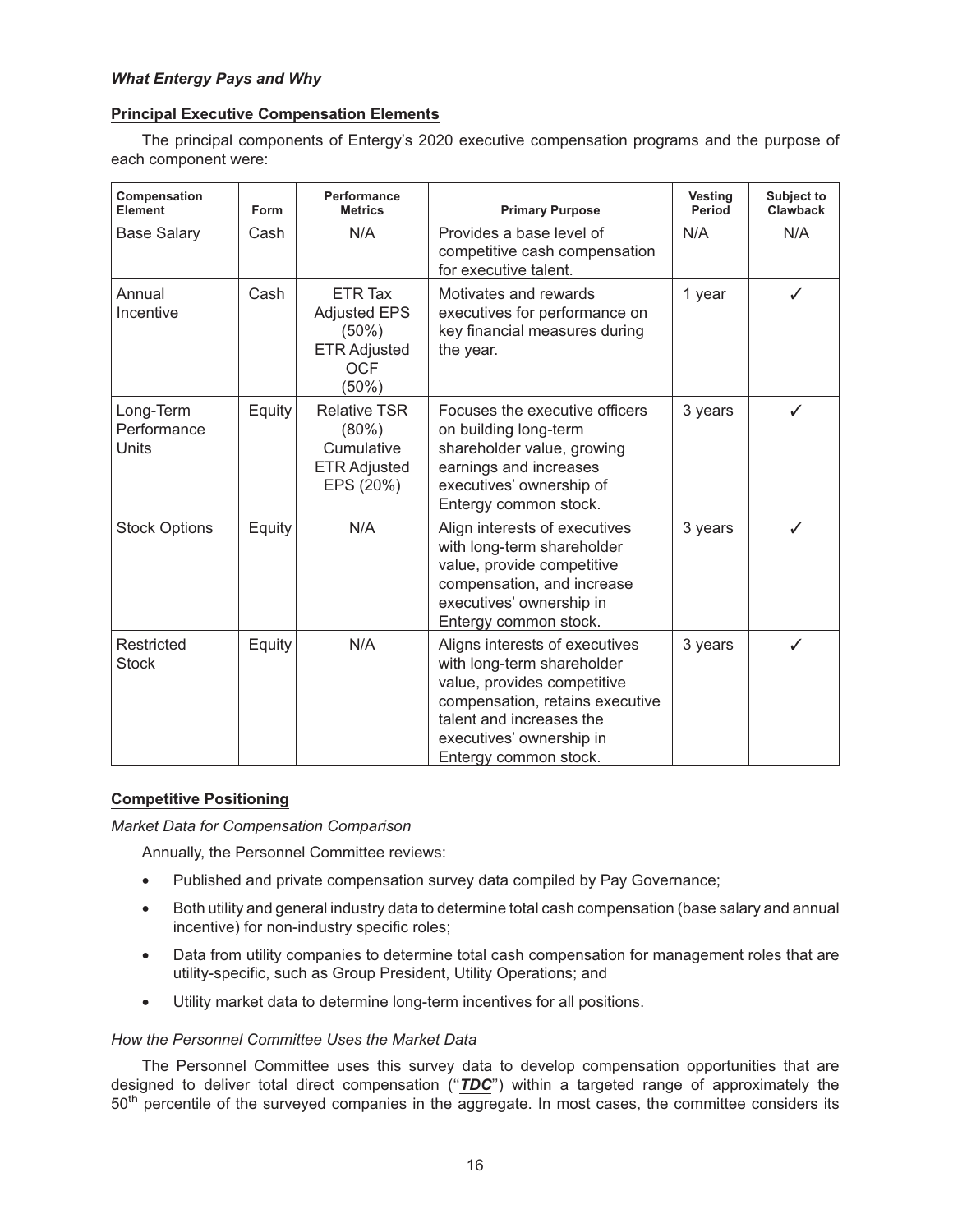objectives to have been met if Entergy's Chief Executive Officer and the eight other executive officers (including the applicable NEOs) who constitute the OCE each has a target compensation opportunity that falls within a targeted range of 85% - 115% of the 50<sup>th</sup> percentile of the survey data. In general, compensation levels for an executive officer who is new to a position tend to be at the lower end of the competitive range, while seasoned executive officers whose experience and skill set are viewed as critical to retain would be positioned at the higher end of the competitive range. Generally, differences in the levels of TDC among the NEOs are primarily driven by the scope of their responsibilities, differences in the competitive market pay range for similar positions, performance and considerations of internal pay equity.

## *Proxy Peer Group*

Although the survey data described above are the primary data used in benchmarking compensation, the committee uses compensation information from the companies included in the Philadelphia Utility Index to evaluate the overall reasonableness of Entergy's compensation programs and to determine relative TSR for the 2020 – 2022 LTIP performance period. The companies included in the Philadelphia Utility Index at the time the Personnel Committee approved the 2020 compensation model and framework were:

| <b>AES Corporation</b>                | <b>Consolidated Edison</b><br>Inc. | El Paso Electric Co.*          | <b>Pinnacle West Capital</b><br>Corporation     |
|---------------------------------------|------------------------------------|--------------------------------|-------------------------------------------------|
| Ameren Corporation                    | <b>Dominion Energy</b>             | <b>Eversource Energy</b>       | <b>Public Service</b><br>Enterprise Group, Inc. |
| American Electric<br>Power Co. Inc.   | <b>DTE Energy Company</b>          | <b>Exelon Corporation</b>      | Southern Company                                |
| American Water Works<br>Company, Inc. | Duke Energy<br>Corporation         | <b>FirstEnergy Corporation</b> | Xcel Energy, Inc.                               |
| CenterPoint Energy Inc.               | Edison International               | NextEra Energy, Inc.           |                                                 |

**\***El Paso Electric Co. is no longer included in the Philadelphia Utility Index.

## **2020 Compensation Decisions**

## **Base Salary**

When setting the base salaries of the NEOs who are members of the OCE, the Personnel Committee generally targets the range of compensation paid to similarly situated executive officers of the companies included in the market data previously discussed in this Compensation Discussion and Analysis under ''Competitive Positioning.'' For Ms. Rainer, her salary is established by her immediate supervisor using the same criteria. The base salaries of the NEOs are considered annually as part of the performance review process, and upon a NEO's promotion or other change in job responsibilities. Based on this review in 2020, and after reviewing the market data above, all of the NEOs, other than Mr. Denault, received increases in their base salaries ranging from approximately 2.50% to 6.15%. In 2020, Mr. Denault did not receive an increase in his base salary. Instead, the Personnel Committee increased Mr. Denault's TDC by increasing his long-term incentive target opportunities; thereby, increasing the portion of his compensation that is ''at risk'' and further aligning his interests with those of Entergy's shareholders.

The following table sets forth the 2019 and 2020 base salaries for the NEOs. Changes in base salaries for 2020 were effective in April.

| <b>Named Executive Officer</b> | 2019 Base Salary | 2020 Base Salary |
|--------------------------------|------------------|------------------|
| Sallie T. Rainer               | \$347,422        | 358,713<br>S.    |
| Marcus V. Brown                | 666.250          | 690,000<br>\$.   |
| Leo P. Denault                 | \$1,260,000      | \$1,260,000      |
| Andrew S. Marsh                | 650,000          | 690,000<br>S     |
| Roderick K. West               | 714,013          | 731,863          |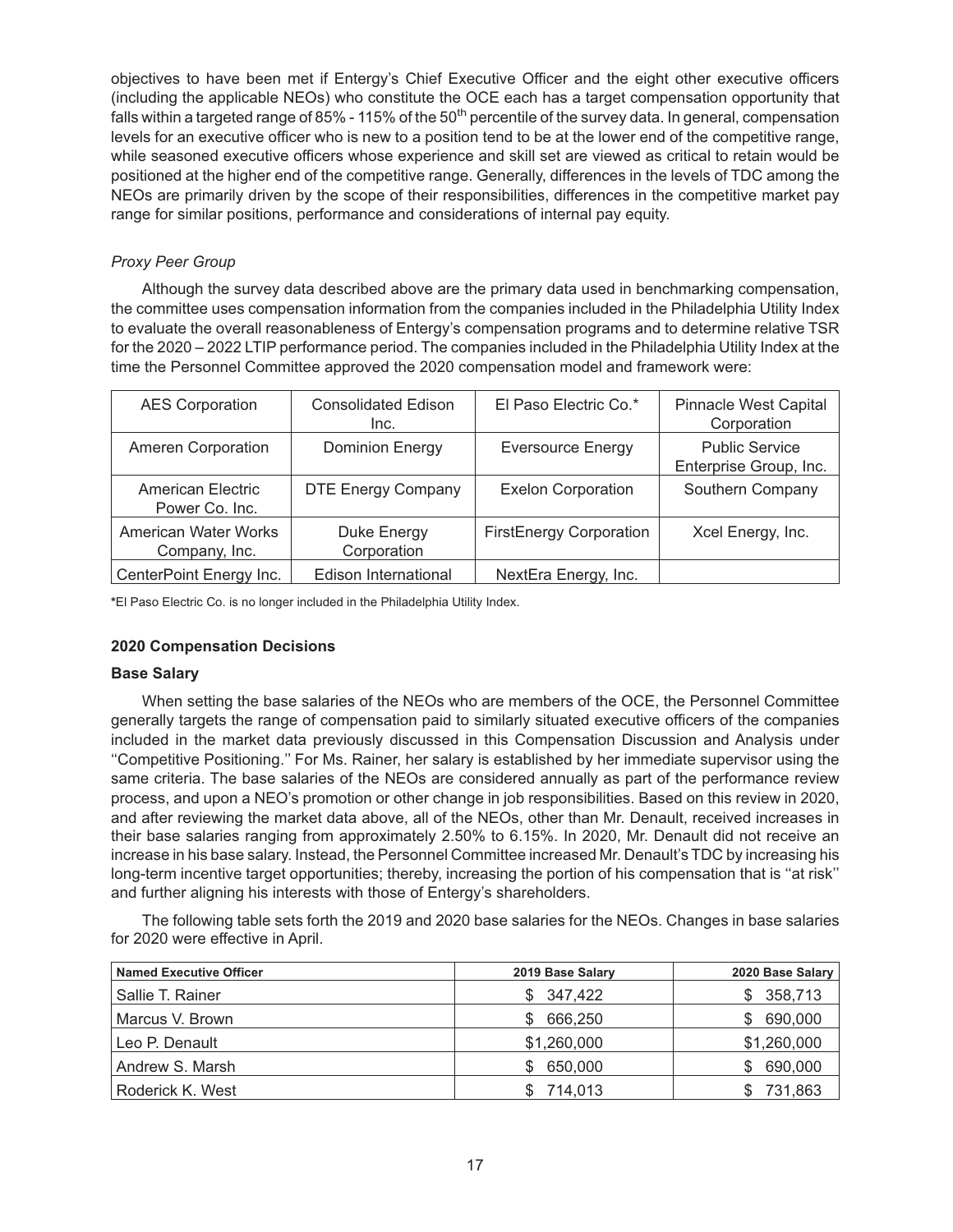#### **Annual Incentive Compensation**

## **STEP 1 –** *Establish Performance Measures to Determine EAM Pool:*

Annually, the Personnel Committee engages in a rigorous process to determine the performance measures that will be used to determine the EAM.

- The committee's goal is to establish performance measures that are consistent with Entergy's strategy and business objectives for the upcoming year, as reflected in its strategic plan, and are designed to drive results that represent a high level of achievement.
- These measures are approved based on a comprehensive review by the full Entergy board of Entergy's strategic plan, conducted in December of the preceding year and updated in January to reflect key drivers of anticipated changes in performance from the preceding year.

## **STEP 2 –** *Establish Target Achievement Levels:*

In January, after Entergy's strategic plan is updated to reflect any changes from that reviewed in December, the Personnel Committee establishes the specific targets that must be achieved for each performance measure. The Personnel Committee seeks to ensure that the targets:

- Take into account changes in the business environment and specific challenges and opportunities facing Entergy;
- Reflect an appropriate balancing of the various risks and opportunities recognized at the time the targets are set; and
- Are aligned with external expectations communicated to our shareholders.

## **STEP 3 –** *Establish NEO Target Opportunities:*

In January of each year, the Personnel Committee establishes the target opportunities for the members of the OCE based on its review of the competitive analysis of job-specific market data prepared by Pay Governance as well as the officer's role, individual performance and internal equity considerations. For the NEOs who are members of the OCE (Messrs. Brown, Denault, Marsh and West), target award opportunities are established based on these factors. For Ms. Rainer, her target award opportunity is determined based on her management level within the Entergy organization. Executive management levels at Entergy range from ML level 1 through ML level 4 (the ''ML 1-4 Officers''). At December 31, 2020, Ms. Rainer held a Level 4 position. Accordingly, her incentive award opportunity was determined based on her management level and the external market data developed by the Committee's independent compensation consultant. The 2020 target opportunities were increased for Mr. Brown, Mr. Marsh and Mr. West to align more closely with market data and internal pay equity. Mr. Denault's 2020 target opportunity was unchanged from the level set in 2019 due to the Personnel Committee's decision to increase his TDC by increasing his long-term incentive target opportunities. Ms. Rainer's 2020 target opportunity was comparable to the level set for 2019.

## **STEP 4 –** *Determine the EAM:*

In January, after the end of the fiscal year, the Finance and Personnel Committees jointly review Entergy's financial results and the Personnel Committee determines the EAM, which represents the level of success in achieving the performance objectives established by the committee and determines the maximum funding level of the annual incentive program, as a percentage of the total target opportunity.

## **STEP 5 –** *Determine Annual Incentive Awards:*

To determine individual executive officer awards under the annual incentive program, the Personnel Committee considers not only each executive's role in executing on Entergy's strategies and delivering the financial performance achieved, but also the individual's accountability for any challenges and achievements Entergy experienced during the year.

## *Establishing 2020 Financial Measures and Targets*

Using the process described above, in December 2019, the Personnel Committee decided to use ETR Tax Adjusted EPS and ETR Adjusted OCF, with each measure weighted equally, as the performance measures for determining the 2020 EAM pool. ETR Tax Adjusted EPS is based on ETR Adjusted EPS, which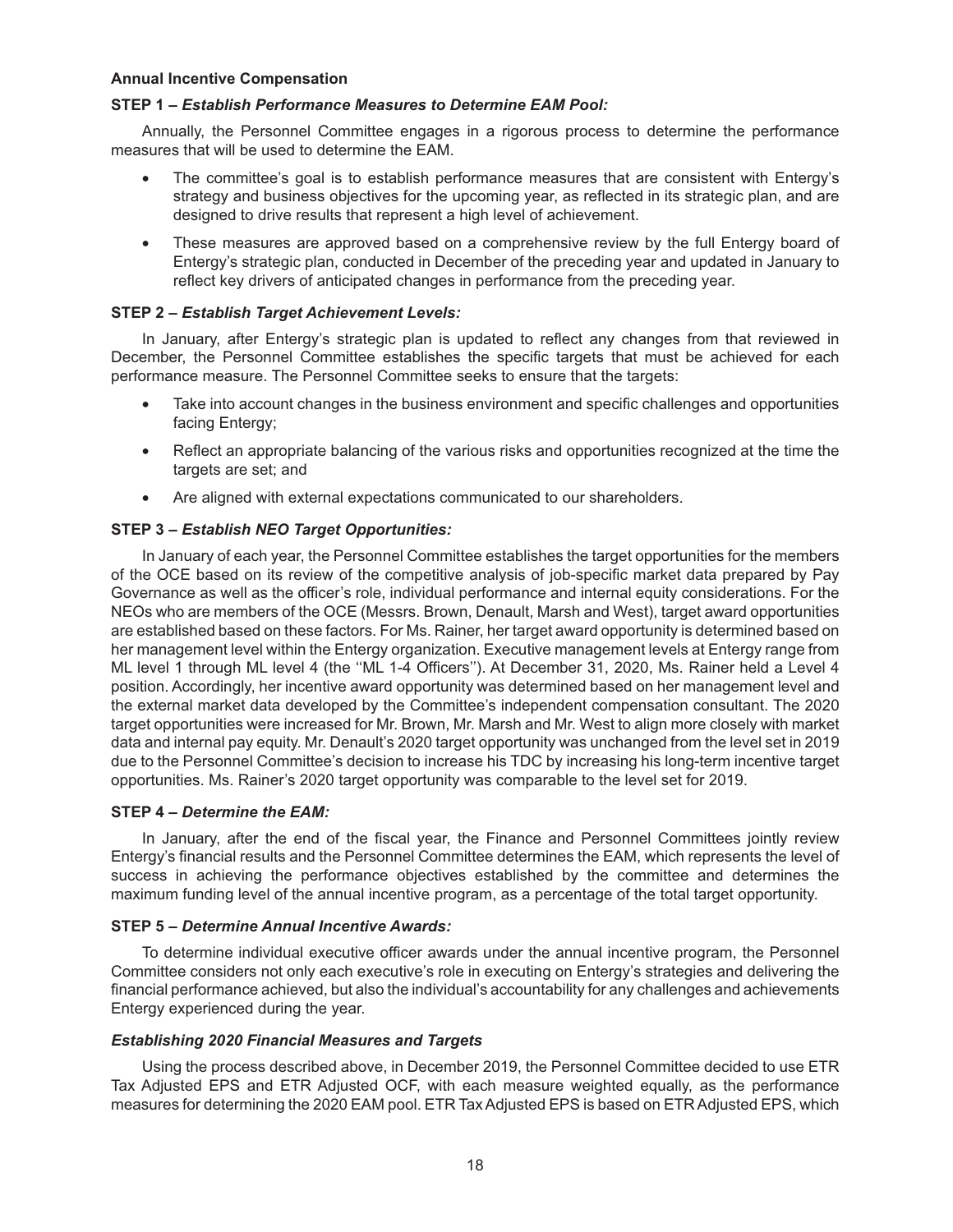is the primary earnings measure used by Entergy externally and the measure on which it provides annual earnings guidance. To arrive at ETR Tax Adjusted EPS, ETR Adjusted EPS is adjusted to add back the effect of any significant tax items that were excluded to arrive at ETR Adjusted EPS and to eliminate the effects, if any, of the Pre-Determined Exclusions. ETR Adjusted OCF, is calculated based on Entergy's as-reported (GAAP) operating cash flow, adjusted to eliminate the effect of any significant non-routine items not representative of the ongoing business, such as items associated with the decisions to sell or close the EWC nuclear plants, and any Pre-Determined Exclusions. The Personnel Committee determined that ETR Tax Adjusted EPS and ETR Adjusted OCF were the appropriate metrics to use for annual incentives in 2020 because:

- They are based on objective financial measures that Entergy and its investors consider to be important in evaluating its financial performance;
- They are based on the same metrics we use for internal and external financial reporting; and
- They provide both discipline and transparency.

The Personnel Committee considered it appropriate to use ETR Tax Adjusted EPS, which adds back the effect of significant tax items that may have been excluded from ETRAdjusted EPS, as the earnings measure because of the significant financial benefits to Entergy resulting from such tax items and the management effort required to achieve them. The committee also considered the appropriateness of excluding the effect of each of the specific Pre-Determined Exclusions it had identified from each of the financial measures. It viewed the exclusion of major storms as appropriate because although Entergy includes estimates for storm costs in its financial plan, it does not include estimates for a major storm event, such as a hurricane. The Personnel Committee considered the exclusion of any unanticipated effects of the tax reform legislation adopted at the end of 2017 to be appropriate because of the lingering uncertainty around those effects and the inability of management to impact those results. The Personnel Committee approved the other exclusions from reported results — for the impact of certain legacy unresolved regulatory litigation and unanticipated unrealized gains and losses on securities held by Entergy's nuclear decommissioning trusts primarily because of management's inability to influence either of the related outcomes. The Personnel Committee further provided that in determining the 2020 EAM, the 2020 results would be subject to adjustment for other items the committee may consider appropriate in its review of 2020 performance, considering management accountability and business rationale, and the EAM as so calculated would be subject to further adjustment at the committee's discretion based on business considerations.

In determining the targets to set for 2020, the Personnel Committee reviewed anticipated drivers and risks to Entergy's expectations for its adjusted earnings and operating cash flow for 2020 as set forth in Entergy's financial plan, as well as factors driving the strong financial performance achieved in 2019. The Personnel Committee confirmed that the proposed plan targets for ETR Tax Adjusted EPS and ETR Adjusted OCF reflected significant growth in the core earnings and consolidated operating cash flow measures underlying the annual incentive program targets. The committee also noted that while the 2020 ETR Tax Adjusted EPS target was less than the 2019 results, the 2020 target represented significant growth in the underlying ETR Adjusted EPS both from 2019 results and from the 2019 target, with the primary driver of the higher results in 2019 being certain one-time tax benefits that would not be recurring in 2020. The Personnel Committee also considered the potential impact of a wide range of identified risks and opportunities and confirmed that the related annual incentive program targets reflected a reasonable balancing of such risks and opportunities and an appropriate degree of challenge.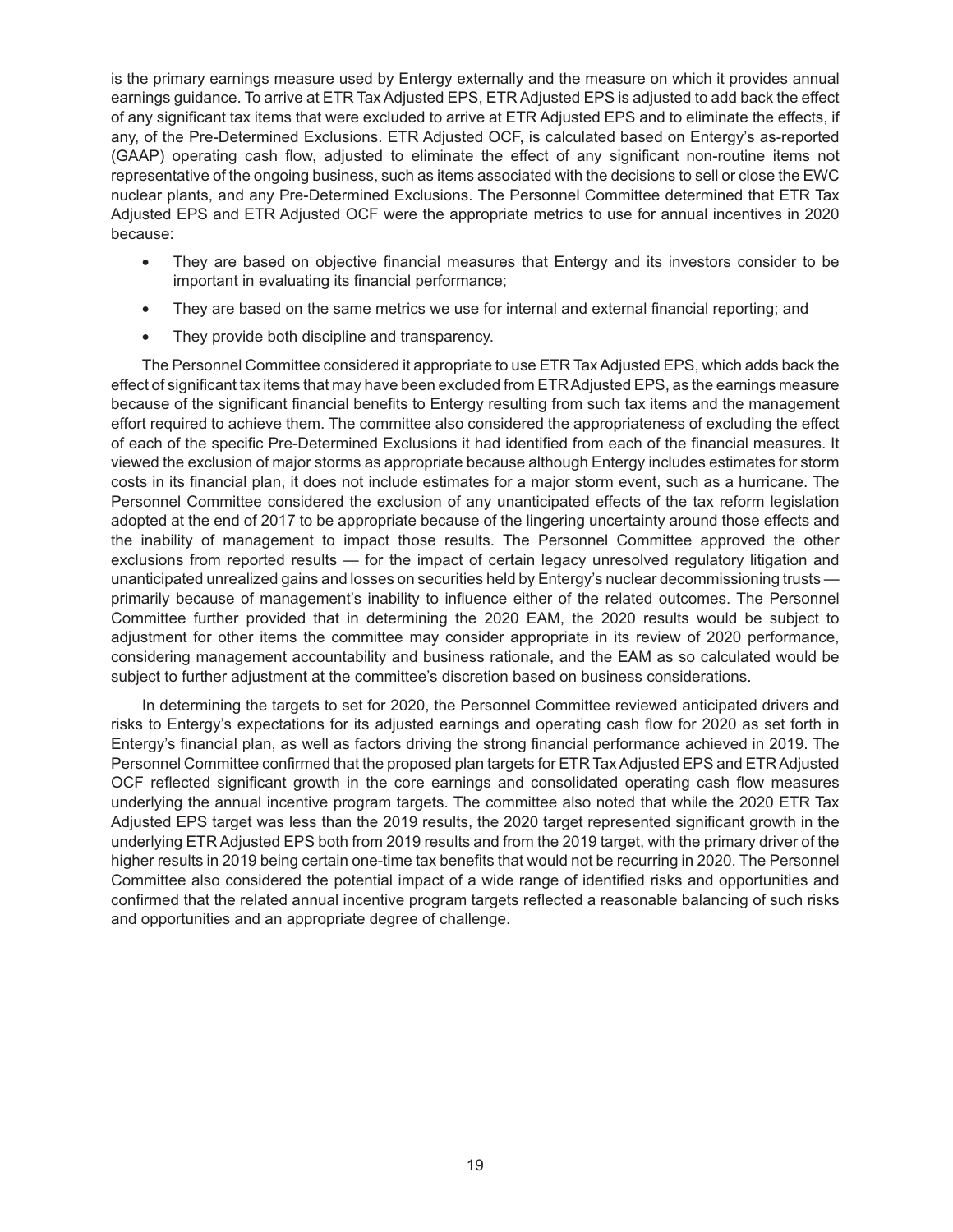#### *2020 Performance Assessment*

The following table shows the 2020 annual incentive program performance metrics and targets established by the Personnel Committee to determine the 2020 EAM and 2020 results:

|                                |        | Performance Goals <sup>(1)</sup> |               |                |                    |
|--------------------------------|--------|----------------------------------|---------------|----------------|--------------------|
|                                | Weight | <b>Minimum</b>                   | <b>Target</b> | <b>Maximum</b> | 2020 Results $(2)$ |
| ETR Tax Adjusted EPS (\$)      | 50%    | 5.04                             | 5.60          | 6.16           | 6.90               |
| ETR Adjusted OCF (\$ billions) | 50%    | 3.070                            | 3.450         | 3.830          | 3.127              |
| EAM as % of Target             |        | 25%                              | 100%          | 200%           | 120%               |

#### **Annual Incentive Program Targets and Results**

(1) Payouts for performance between achievement levels are calculated using straight-line interpolation, with no payouts for performance below the minimum achievement level for both performance measures.

(2) See Appendix A for the reconciliation of non-GAAP financial measures to GAAP results.

In January 2021, the Finance and Personnel Committees jointly reviewed Entergy's financial results against the performance objectives reflected in the table above. Management discussed with the committees Entergy's ETR Tax Adjusted EPS and the ETR Adjusted OCF results for 2020, including primary factors explaining how those results compared to the 2020 business plan and annual incentive program targets set in January 2020. ETR Tax Adjusted EPS exceeded the ETR Tax Adjusted EPS target of \$5.60 per share by \$1.30, but management fell short of achieving its ETR Adjusted OCF target of \$3.45 billion by approximately \$323 million, leading to a preliminary EAM of 118%. These results reflected a positive adjustment of \$0.10 to ETR Tax Adjusted EPS and a positive adjustment of \$274 million to ETR Adjusted OCF for the effects on earnings and operational cash flow of major storms impacting Entergy's service area during 2020, consistent with the Pre-Determined Exclusions approved when the targets were set at the beginning of the year. The results also reflected a positive adjustment of \$100 million to ETR Adjusted OCF for the effect on operational cash flow of additional voluntary contributions made to Entergy's pension plan in 2020 over and above the required level of contributions, which adjustment was made because the committee did not consider it appropriate for management to be penalized in the incentive compensation process for choosing to make such elective contributions, consistent with the Pre-Determined Exclusion for items the committee determined should be excluded based on management accountability and business rationale.

The Personnel Committee considered whether 2020 ETR Tax Adjusted EPS or ETR Adjusted OCF should be adjusted for any other factors that had impacted 2020 results. The committee noted that 2020 revenues and cash flow had been adversely impacted by reduced sales resulting from unfavorable weather, the COVID-19 pandemic and, to a lesser extent, major storms, which collectively reduced ETR Adjusted EPS by approximately \$0.71 per share, and ETR Adjusted OCF by approximately \$663 million as compared to plan. In addition, the committee noted that ETR Adjusted OCF had been further reduced by approximately \$178 million due to increased customer arrearages as a result of regulatory moratoria on customer disconnects following the onset of the pandemic. As noted, both ETR Tax Adjusted EPS and ETR Adjusted OCF were adjusted to reflect the impact of major storms as a Pre-Determined Exclusion. However, the committee decided not to adjust the results to reflect the impact of the COVID-19 pandemic, the disconnect moratoria or the unfavorable weather experienced in 2020.

In addition to the foregoing financial results, the Personnel Committee considered management's degree of success in achieving various operational and regulatory goals set out at the beginning of the year and in overcoming certain challenges that arose in the business during the course of the year. The committee took note of not only the many ways management had created value for all of Entergy's key stakeholders during 2020, but also the major challenges that were overcome in the process, including the COVID-19 pandemic and the challenges of responding to three hurricanes in a record-breaking storm season for the Gulf Coast. The committee also noted that despite these challenges, management had remained focused on achieving strong financial results for the benefit of all of its stakeholders while at the same time driving positive outcomes in certain areas that would contribute to the long term sustainability of Entergy, including particularly the achievement of its 2020 CO<sub>2</sub> emissions goal, development and announcement of its goal to achieve net zero carbon emissions by 2050, and significant enhancements to its sustainability disclosure and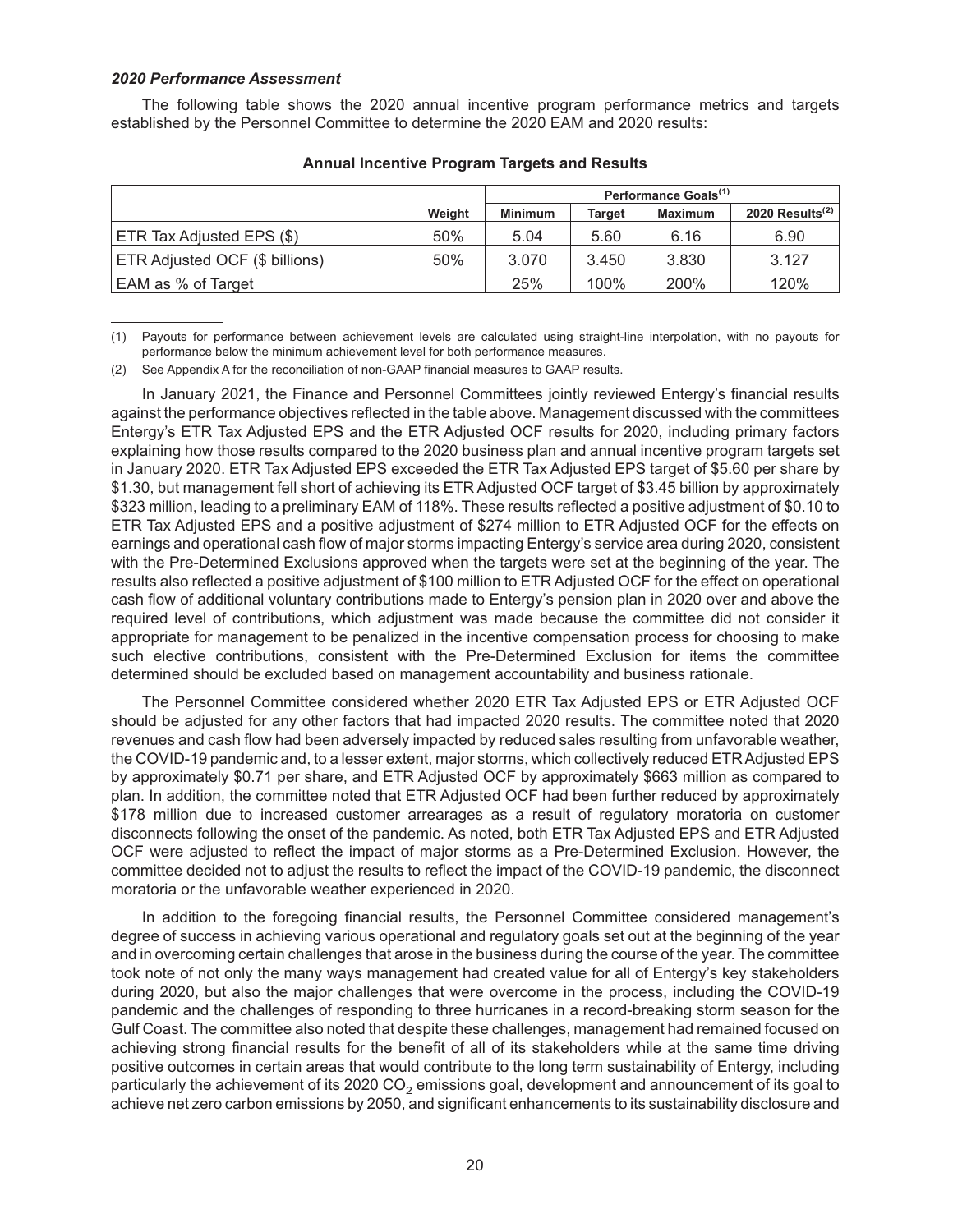reporting, and substantial progress in other important ESG and sustainability efforts. In recognition of these accomplishments, which the committee considers to be critical to Entergy's long-term success, the committee exercised its discretion to increase the EAM by 2% to 120%.

To determine individual NEO annual incentive awards for the NEOs who are members of the OCE, the Personnel Committee considered individual performance in executing on Entergy's strategies and delivering the strong financial performance achieved in 2020. In addition, the Personnel Committee considered the individual's key accountabilities and accomplishments in relation to certain operational and regulatory challenges Entergy experienced during the year. With these considerations in mind, the Personnel Committee approved payouts ranging from 115% to 120% of target for each of the NEOs who are members of the OCE.

After the EAM was established to determine overall funding for the annual incentive awards, Entergy's Chief Executive Officer allocated incentive award funding to individual business units based on business unit results. Ms. Rainer's award was determined based on her key accountabilities, accomplishments, and performance resulting in a payout of 122% of target.

Based on the foregoing evaluation of management performance, the NEOs received the following annual incentive payouts for 2020:

| <b>Named Executive Officer</b> | <b>Base Salary</b> | Target as<br>Percentage of<br><b>Base Salary</b> | Payout as<br>Percentage of<br>Target | 2020 Annual<br><b>Incentive Award</b> |
|--------------------------------|--------------------|--------------------------------------------------|--------------------------------------|---------------------------------------|
| Sallie T. Rainer               | 358,713<br>S.      | 40%                                              | 122%                                 | 175,713<br>S.                         |
| Marcus V. Brown                | 690,000<br>S       | 80%                                              | 120%                                 | 662,400<br>S                          |
| Leo P. Denault                 | \$1,260,000        | 140%                                             | 120%                                 | \$2,116,800                           |
| Andrew S. Marsh                | 690,000<br>S       | 85%                                              | 120%                                 | 703,800<br>S                          |
| Roderick K. West               | 731,863<br>S       | 80%                                              | 115%                                 | 673,314                               |

## **Long-Term Incentive Compensation**

## *Overview*

Long-term incentive compensation, consisting solely of equity awards in 2020, represents the largest portion of executive officer compensation, and as noted earlier, the increase in Mr. Denault's TDC opportunity was delivered in the form of long-term incentive compensation. Entergy believes the combination of long-term incentives it employs provides a compelling performance-based compensation opportunity, acts in retaining the senior management team, and aligns the interests of Entergy's executive officers with the interests of its shareholders and customers by enhancing executives focus on Entergy's long-term goals. In general, Entergy seeks to allocate the total value of long-term incentive compensation 60% to performance units and 40% to a combination of stock options and restricted stock, equally divided in value, based on the value the compensation model seeks to deliver.

For each NEO who is a member of the OCE, a dollar value is established to determine that NEO's long-term incentive awards target. The targeted award value for each NEO is determined based on market median compensation data for the officer's role, adjusted to reflect individual performance and internal equity. In January 2020, the Personnel Committee approved the 2020 long-term incentive award target amounts for each NEO with each NEO's target amount increasing in recognition of the contributions made to Entergy in 2019. This target amount was then converted into the number of performance units, stock options and shares of restricted stock granted to each NEO based on the allocation described above.

In consultation with Entergy's Chief Executive Officer, the Personnel Committee reviewed Ms. Rainer's performance, role and responsibilities, strengths, developmental opportunities and internal equity and allocated awards of restricted stock and stock options to her based on these factors. The long-term performance units granted to Ms. Rainer were determined based on the average of the market data for officers within her management level, without regard to her specific job function. Ms. Rainer's equity awards were then allocated as described above.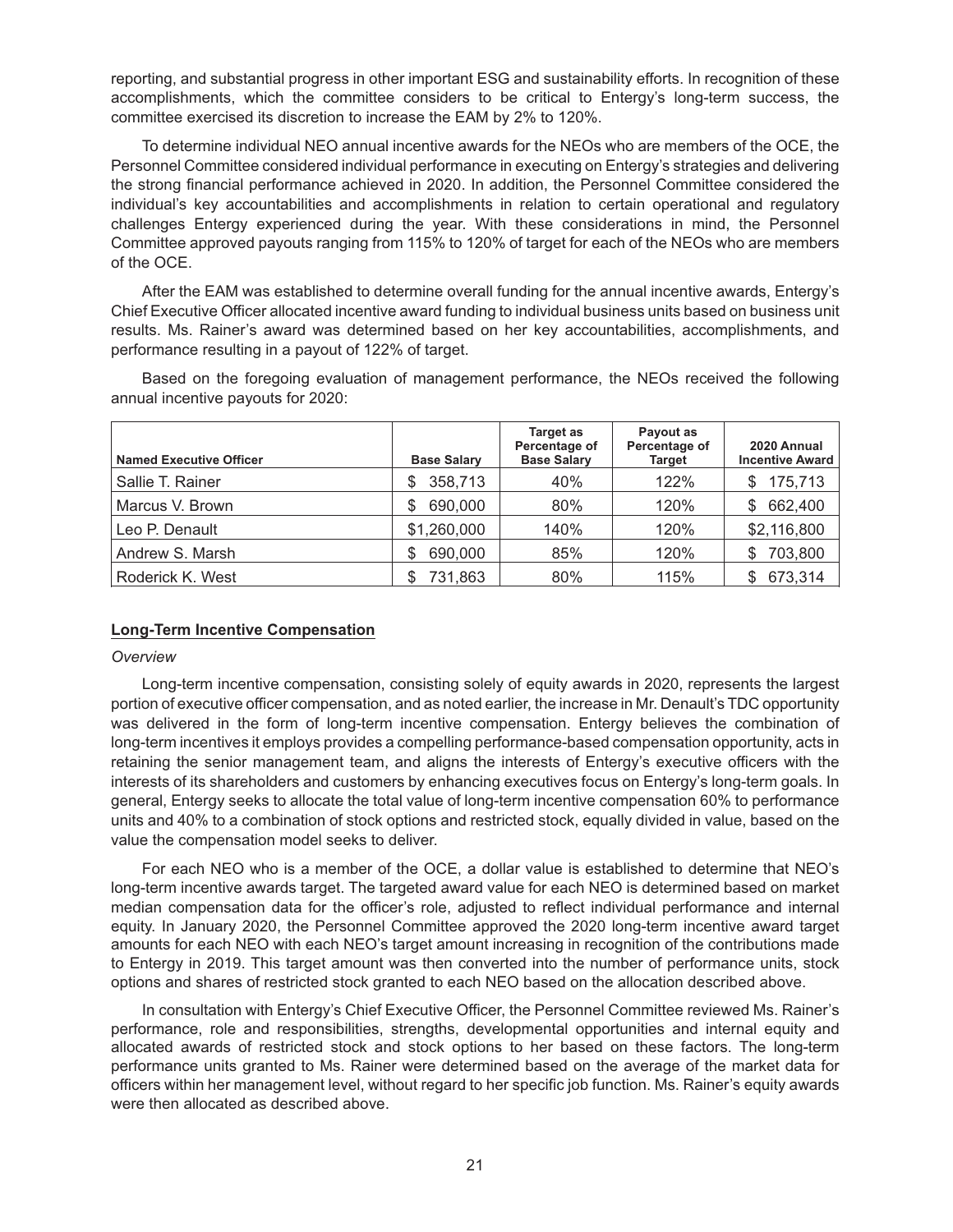Long-Term Performance Unit Program

The NEOs are issued performance unit awards under the LTIP.

- Each performance unit represents one share of Entergy's common stock at the end of the three-year performance period, plus dividends accrued during the performance period.
- The performance units and accrued dividends on any shares earned during the performance period are settled in shares of Entergy common stock.
- The Personnel Committee sets payout opportunities for the program at the outset of each performance period.
- No payout under this program will be made if relative TSR for the performance period falls within the lowest quartile of the peer companies in the Philadelphia Utility Index and Cumulative ETRAdjusted EPS is below the minimum performance goal.
- All shares paid out under the LTIP are required to be retained by Entergy's officers until applicable executive stock ownership requirements are met.

The LTIP specifies a minimum, target and maximum achievement level, the achievement of which will determine the number of performance units that may be earned by each participant. For the 2020 – 2022 LTIP performance period, the Personnel Committee chose the performance measures and targets set forth below.

| Performance Measures <sup>(1)</sup> | LTIP<br><b>Measure Weight</b> | Payout                                                                                                         |
|-------------------------------------|-------------------------------|----------------------------------------------------------------------------------------------------------------|
| <b>Relative TSR</b>                 | 80%                           | Minimum (25%) - Bottom of $3rd$ Quartile<br>Target (100%) - Median Percentile<br>Maximum (200%) - Top Quartile |
| Cumulative ETR Adjusted EPS         | <b>20%</b>                    | Minimum (25%) - \$16.07<br>Target (100%) - \$17.85<br>Maximum (200%) - \$19.63                                 |

*2020 – 2022 LTIP Unit Program Period: Measures and Goals(1)*

(1) Payouts for performance between achievement levels are calculated using straight-line interpolation, with no payouts for performance below the minimum achievement level for both performance measures.

## **Performance Measures**

## Relative TSR

- The Personnel Committee chose relative TSR as a performance measure because it reflects Entergy's creation of shareholder value relative to other electric utilities included in the Philadelphia Utility Index over the performance period. By measuring performance in relation to an industry benchmark, this measure is intended to isolate and reward management for the creation of shareholder value that is not driven by events that affect the industry as a whole.
- Minimum, target and maximum performance levels are determined by reference to the ranking of Entergy's TSR in relation to the TSR of the companies in the Philadelphia Utility Index. The Personnel Committee identified the Philadelphia Utility Index as the appropriate industry peer group for determining relative TSR because the companies included in this index, in the aggregate, are deemed to be comparable to Entergy in terms of business and scale.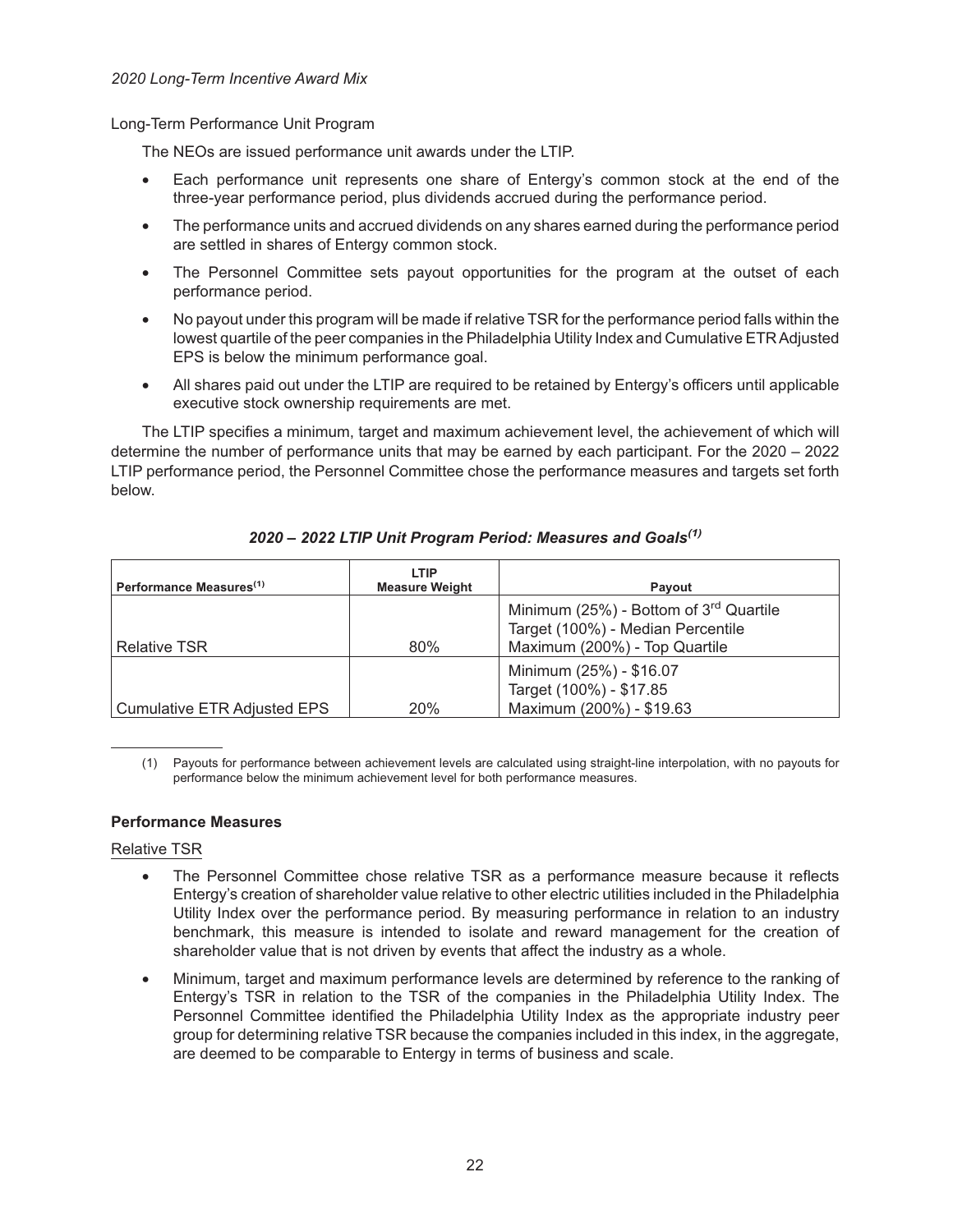## Cumulative ETR Adjusted EPS

- Cumulative ETRAdjusted EPS, which adjusts Entergy's as reported (GAAP) results to eliminate the impact of earnings or loss from EWC and other non-routine items, was selected in 2020 as a performance measure because the Personnel Committee wished to incentivize management to achieve steady, predictable earnings growth for Entergy over the 3 year performance period, and because it aligns with the earnings measure used to communicate Entergy's earnings expectations externally to investors.
- In a manner similar to the way targets are established for the annual incentives, targets for the Cumulative ETR Adjusted EPS performance measure were established by the Personnel Committee after the Entergy board's review of Entergy's strategic plan for the three-year period beginning in 2020 and are consistent with the earnings expectations for Entergy that are communicated to investors. These targets also incorporate the Pre-Determined Exclusions discussed previously with respect to the annual incentive measures.

## *Stock Options and Restricted Stock*

Entergy grants stock options and shares of restricted stock because they align the interests of the executive officers with long-term shareholder value, provide competitive compensation, and increase the executives' ownership in Entergy common stock. Generally, stock options are granted with a maximum term of ten years, and vest one-third on each of the first three anniversaries of the date of grant. The exercise price for each option granted in 2020 was \$131.72, which was the closing price of Entergy's common stock on the date of grant. Shares of restricted stock vest one-third on each of the first three anniversaries of the date of grant, are paid dividends which are reinvested in shares of Entergy common stock and have full voting rights. The dividend reinvestment shares are subject to forfeiture similar to the terms of the original grant.

## *2020 Long-Term Incentive Awards*

In January 2020, the Personnel Committee granted the following long-term performance units, stock options and shares of restricted stock to each NEO. The number of long-term performance units, stock options and shares of restricted stock were determined as discussed above under ''Long-Term Incentive Compensation – Overview.''

| <b>Named Executive Officer</b> | $2020 - 2022$<br><b>Target LTIP Units</b> | <b>Stock Options</b> | <b>Shares of</b><br><b>Restricted Stock</b> |
|--------------------------------|-------------------------------------------|----------------------|---------------------------------------------|
| Sallie T. Rainer               | 950                                       | 4.300                | 750                                         |
| Marcus V. Brown                | 7.571                                     | 28.574               | 3,029                                       |
| Leo P. Denault                 | 31.263                                    | 117,990              | 12,505                                      |
| Andrew S. Marsh                | 9.560                                     | 36,079               | 3,824                                       |
| Roderick K. West               | 8.401                                     | 31.705               | 3,361                                       |

All of the performance units, shares of restricted stock and stock options granted to the NEOs in 2020 were granted pursuant to the 2019 Omnibus Incentive Plan or 2019 OIP. The 2019 OIP requires both a change in control and an involuntary job loss without cause or a resignation by the NEO for good reason within 24 months following a change in control (a ''double trigger'') for the acceleration of these awards upon a change in control.

## **2020 LTIP Payouts**

Payout for the 2018 – 2020 LTIP Performance Period. In January 2018, the Personnel Committee chose relative TSR and Cumulative Adjusted UP&O EPS as the performance measures, each weighted equally, for the 2018 – 2020 LTIP performance period. Cumulative Adjusted UP&O EPS, which adjusted Entergy's operational Utility, Parent & Other results to eliminate the impact of tax items and weather (the ''*UP&O Adjustments*''), was added as a performance measure because it aligned with Entergy's externally communicated earnings measure on its core utility business and was the primary measure on which Entergy communicated its long term earnings outlooks in 2018. Similar to the way targets are established for the annual incentive program, targets for the Cumulative Adjusted UP&O EPS performance measure were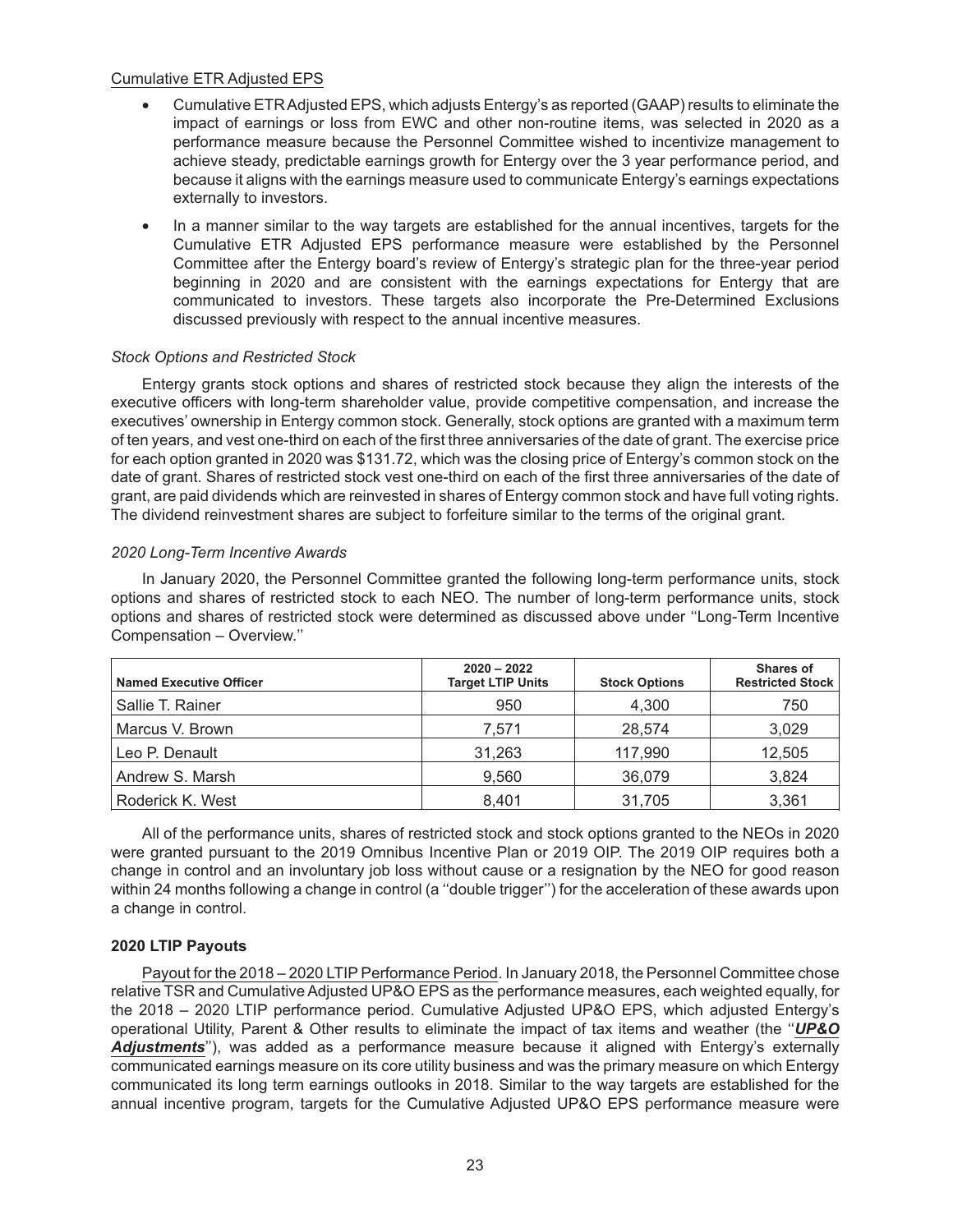established by the Personnel Committee after the Entergy board's review of Entergy's strategic plan. These targets also exclude the Pre-Determined Exclusions discussed previously with respect to the annual incentive measures, as well as the UP&O Adjustments. The payout was determined based on the achievement of the following performance goals established for both performance measures by the committee at the beginning of the performance period:

| Performance Measure <sup>(1)</sup> | LTIP<br><b>Measure Weight</b> | Payout                                                                                                         |
|------------------------------------|-------------------------------|----------------------------------------------------------------------------------------------------------------|
| <b>Relative TSR</b>                | 50%                           | Minimum (25%) - Bottom of $3rd$ Quartile<br>Target (100%) - Median Percentile<br>Maximum (200%) - Top Quartile |
| Cumulative Adjusted UP&O EPS (\$)  | 50%                           | Minimum (25%) - \$13.68<br>Target (100%) - \$15.20<br>Maximum (200%) - \$16.72                                 |

## *2018 – 2020 LTIP Performance Period Measures and Goals*

(1) Payouts for performance between achievement levels are calculated using straight-line interpolation, with no payouts for performance below the minimum achievement level.

In January 2021, the Personnel Committee reviewed Entergy's TSR and the Cumulative Adjusted UP&O EPS for the 2018 – 2020 LTIP performance period in order to determine the payout to participants based upon the performance measures and range of potential payouts for the 2018 – 2020 LTIP performance period as provided above. The committee compared Entergy's TSR against the TSR of the companies that were included in the Philadelphia Utility Index throughout the three year performance period, which were:

- 
- Ameren Corporation **•** Eversource Energy
- American Electric Power Co. Inc. Exelon Corporation
- American Water Works Company, Inc. FirstEnergy Corporation
- 
- Consolidated Edison Inc. • PG&E Corporation
- 
- DTE Energy Company **•** Southern Company
- Duke Energy Corporation Xcel Energy, Inc.
- AES Corporation **•** Edison International
	-
	-
	-
	- CenterPoint Energy Inc. NextEra Energy, Inc.
		-
	- **Dominion Energy Public Service Enterprise Group, Inc.** 
		-
		-

As recommended by the Finance Committee, the Personnel Committee concluded that Entergy's relative TSR for the 2018 – 2020 performance period was in the second quartile, and that Cumulative Adjusted UP&O EPS was \$15.25, yielding a payout of 126% of target for the NEOs.

| <b>Named Executive Officer</b> | 2018-2020<br>Target | <b>Number of Shares</b><br>Is sued <sup>(1)</sup> | <b>Value of Shares</b><br>Actually Issued <sup>(2)</sup> | <b>Grant Date Fair</b><br>Value $(3)$ |
|--------------------------------|---------------------|---------------------------------------------------|----------------------------------------------------------|---------------------------------------|
| Sallie T. Rainer               | 1.650               | 2.307                                             | 219,442                                                  | 135,985                               |
| Marcus V. Brown                | 7.900               | 11,048                                            | \$1,050,886                                              | 651,079<br>S                          |
| Leo P. Denault                 | 42,700              | 59,718                                            | \$5,680,376                                              | \$3,519,121                           |
| Andrew S. Marsh                | 7.900               | 11,048                                            | \$1,050,886                                              | 651,079<br>S                          |
| Roderick K. West               | 7.900               | 11,048                                            | \$1,050,886                                              | 651,079                               |

<sup>(1)</sup> Includes accrued dividends.

<sup>(2)</sup> Value determined based on the closing price of Entergy common stock on January 19, 2021 (\$95.12), the date the Personnel Committee certified the 2018 – 2020 performance period results.

<sup>(3)</sup> Represents the aggregate grant date fair value calculated in accordance with applicable accounting rules as reflected in the 2018 Summary Compensation Table.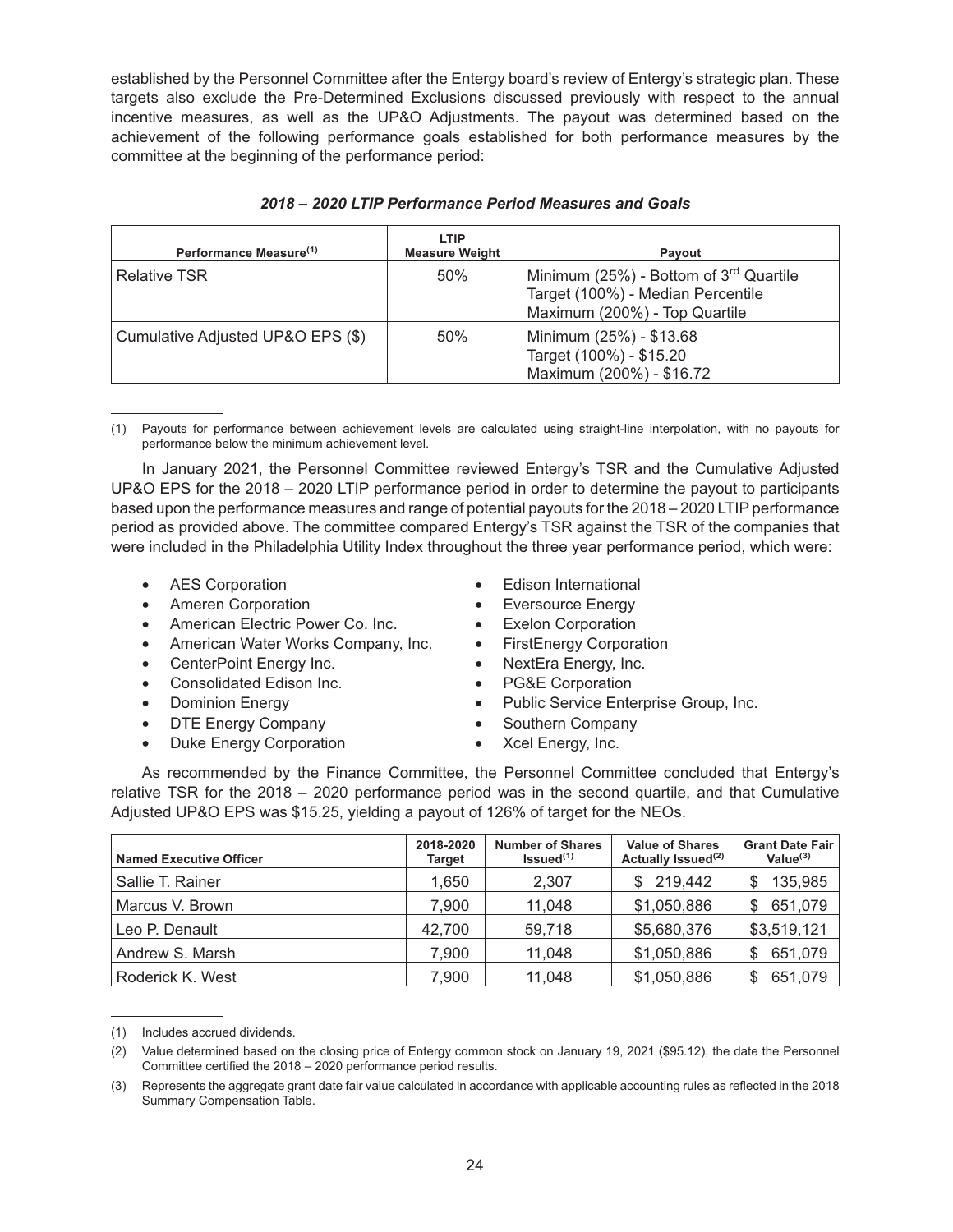## **Benefits and Perquisites**

The Company's NEOs are eligible to participate in or receive the following benefits:

| <b>Plan Type</b>                               | <b>Description</b>                                                                                                                                                                                                                                                                                                                                                                                                                                                                                                    |
|------------------------------------------------|-----------------------------------------------------------------------------------------------------------------------------------------------------------------------------------------------------------------------------------------------------------------------------------------------------------------------------------------------------------------------------------------------------------------------------------------------------------------------------------------------------------------------|
| <b>Retirement Plans</b>                        | Entergy-sponsored:                                                                                                                                                                                                                                                                                                                                                                                                                                                                                                    |
|                                                | Entergy Retirement Plan - a tax-qualified final average pay defined benefit<br>pension plan that covers a broad group of employees hired before July 1, 2014.<br>Pension Equalization Plan - a non-qualified pension restoration plan for a select<br>group of management or highly compensated employees who participate in the<br>Entergy Retirement Plan.<br>System Executive Retirement Plan - a non-qualified supplemental retirement plan<br>for individuals who became executive officers before July 1, 2014. |
| <b>Savings Plan</b>                            | Entergy-sponsored 401(k) Savings Plan that covers a broad group of employees.                                                                                                                                                                                                                                                                                                                                                                                                                                         |
| <b>Health &amp; Welfare</b><br><b>Benefits</b> | Medical, dental and vision coverage, health care and dependent care<br>reimbursement plans, life and accidental death and dismemberment insurance,<br>business travel accident insurance, and long-term disability insurance.<br>Eligibility, coverage levels, potential employee contributions, and other plan design                                                                                                                                                                                                |
|                                                | features are the same for the NEOs as for the broad employee population.                                                                                                                                                                                                                                                                                                                                                                                                                                              |
| <b>2020 Perquisites</b>                        | Corporate aircraft usage and annual mandatory physical exams. The NEOs who<br>are members of the OCE do not receive tax gross ups on any benefits, except for<br>relocation assistance.                                                                                                                                                                                                                                                                                                                               |
|                                                | In 2020, club dues and tax gross up payments on this perquisite was provided to<br>Ms. Rainer.                                                                                                                                                                                                                                                                                                                                                                                                                        |
|                                                | For additional information regarding perquisites, see the "All Other Compensation"<br>column in the 2020 Summary Compensation Table.                                                                                                                                                                                                                                                                                                                                                                                  |
| <b>Deferred</b><br>Compensation                | The NEOs are eligible to defer up to 100% of their base salary and annual<br>incentive awards into the Entergy sponsored Executive Deferred Compensation<br>Plan. As of December 31, 2020, none of the NEOs participated in this plan.                                                                                                                                                                                                                                                                                |
| <b>Executive</b><br><b>Disability Plan</b>     | Eligible individuals who become disabled under the terms of the plan are eligible<br>for 65% of the difference between their annual base salary and \$276,923 (i.e. the<br>annual base salary that produces the maximum \$15,000 monthly disability<br>payment under the general long-term disability plan).                                                                                                                                                                                                          |

Entergy provides these benefits to the NEOs as part of its effort to provide a competitive executive compensation program and because it believes that these benefits are important retention and recruitment tools since many of the companies with which it competes for executive talent provide similar arrangements to their senior executive officers.

#### **Severance and Retention Arrangements**

The Personnel Committee believes that retention and transitional compensation arrangements are an important part of overall compensation as they help to secure the continued employment and dedication of the NEOs, notwithstanding any concern that they might have at the time of a change in control regarding their own continued employment. In addition, the Personnel Committee believes that these arrangements are important as recruitment and retention devices, as many of the companies with which Entergy competes for executive talent have similar arrangements in place for their senior employees.

To achieve these objectives, Entergy has established a System Executive Continuity Plan under which ML 1-4 Officers are entitled to receive ''change in control'' payments and benefits if such officer's employment is involuntarily terminated without cause or if the officer resigns for good reason, in each case, in connection with a change in control of Entergy and its subsidiaries. Entergy strives to ensure that the benefits and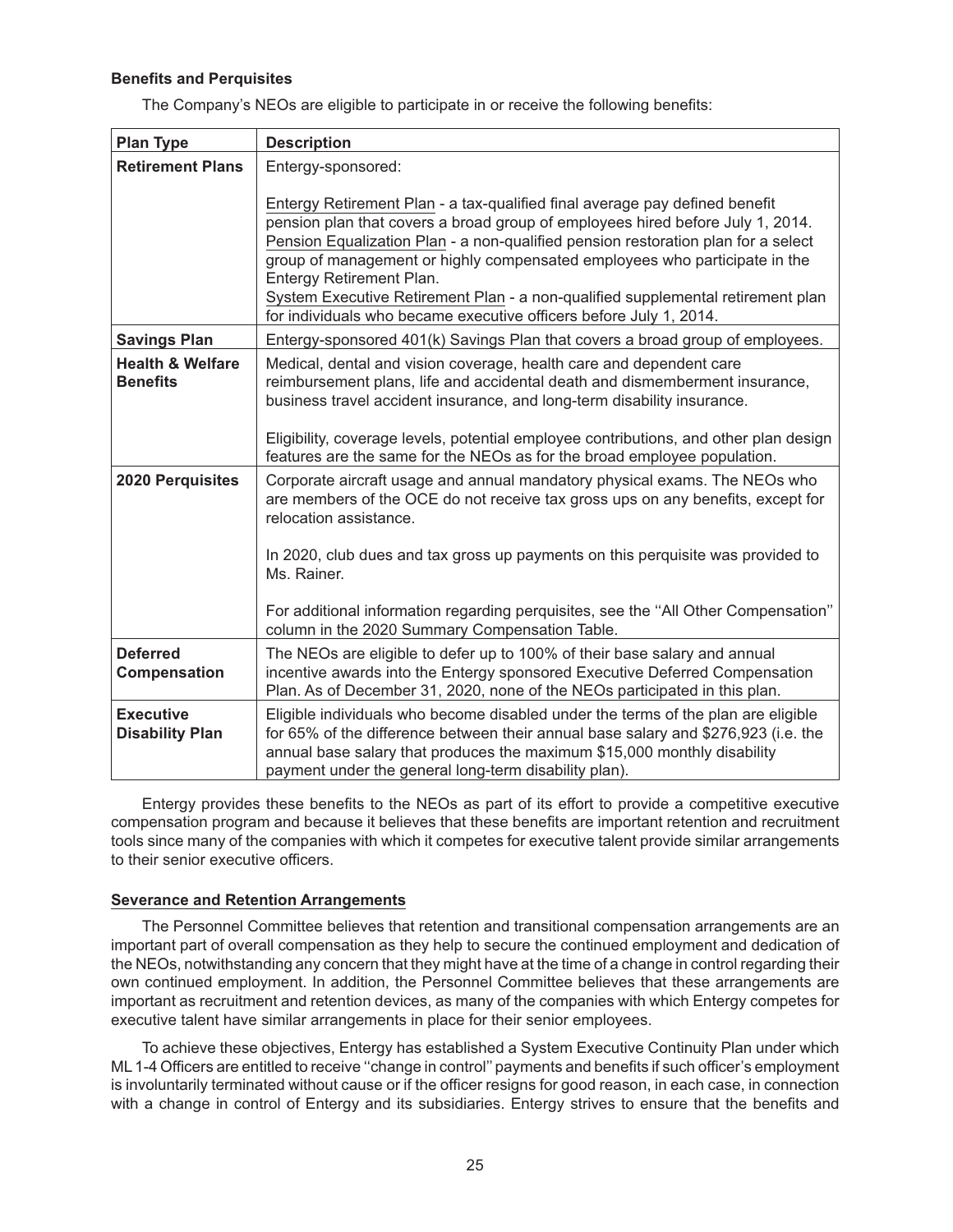payment levels under the System Executive Continuity Plan are consistent with market practices. Entergy's executive officers, including the NEOs, are not entitled to any tax gross up payments on any severance benefits received under this plan. For more information regarding the System Executive Continuity Plan, see ''2020 Potential Payments Upon Termination or Change in Control.''

## *Risk Mitigation and Other Pay Practices*

Entergy strives to ensure that its compensation philosophy and practices are in line with the best practices of companies in its industry as well as other companies in the S&P 500. Some of these practices include the following:

## **Clawback Provisions**

Entergy has adopted a clawback policy that covers all individuals subject to Section 16 of the Exchange Act, including all of the NEOs. Under the policy, which goes beyond the requirements of the Sarbanes-Oxley Act of 2002 (Sarbanes-Oxley), incentives paid to covered executive officers are required to be reimbursed where:

- (i) the payment was predicated upon the achievement of certain financial results with respect to the applicable performance period that were subsequently determined to be the subject of a material restatement other than a restatement due to changes in accounting policy; or (ii) a material miscalculation of a performance award occurs, whether or not the financial statements were restated and, in either such case, a lower payment would have been made to the executive officer based upon the restated financial results or correct calculation; or
- in the Entergy board of directors' view, the executive officer engaged in fraud that caused or partially caused the need for a restatement or caused a material miscalculation of a performance award, in each case, whether or not the financial statements were restated.

The amount required to be reimbursed is equal to the excess of the gross incentive payment made over the gross payment that would have been made if the original payment had been determined based on the restated financial results or correct calculation. In addition, Entergy will seek to recover any compensation received by its Chief Executive Officer and Chief Financial Officer that is required to be reimbursed under Sarbanes-Oxley following a material restatement of Entergy's financial statements.

## **Stock Ownership Guidelines and Share Retention Requirements**

For many years, Entergy has had stock ownership guidelines for executives, including the NEOs. These guidelines are designed to align the executives' long-term financial interests with the interests of Entergy's shareholders. Annually, the Personnel Committee monitors the executive officers' compliance with these guidelines with all of the NEOs satisfying the applicable ownership guidelines at that time. The ownership guidelines are as follows:

| Role                             | Value of Common Stock to be Owned |
|----------------------------------|-----------------------------------|
| Chief Executive Officer (ML-1)   | 6 x base salary                   |
| Executive Vice Presidents (ML-2) | 3 x base salary                   |
| Senior Vice Presidents (ML-3)    | 2 x base salary                   |
| Vice Presidents (ML-4)           | 1 x base salary                   |

The ownership guidelines are as follows:

Further, to facilitate compliance with the guidelines, until an executive officer satisfies the stock ownership guidelines, the officer must retain:

- all net after-tax shares paid out under the LTIP;
- all net after-tax shares of the restricted stock and restricted stock units received upon vesting; and
- at least 75% of the after-tax net shares received upon the exercise of Entergy stock options.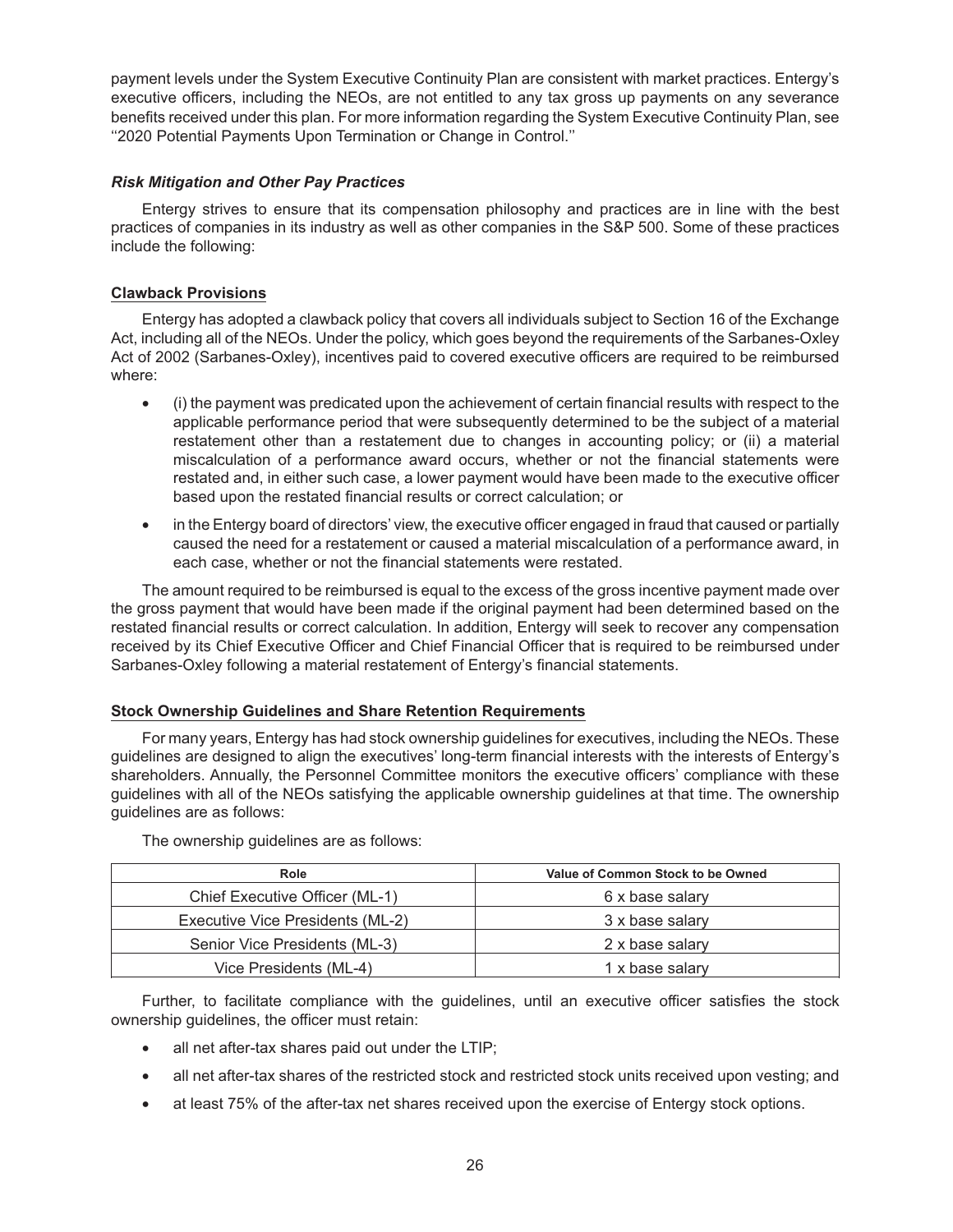## **Trading Controls**

Executive officers, including the NEOs, are required to receive permission from Entergy's General Counsel or his designee prior to entering into any transaction involving Entergy securities, including gifts, other than the exercise of employee stock options. Trading is generally permitted only during specified open trading windows beginning shortly after the release of earnings. Employees, who are subject to trading restrictions, including the NEOs, may enter into trading plans under Rule 10b5-1 of the Exchange Act, but these trading plans may be entered into only during an open trading window and must be approved by Entergy. An NEO bears full responsibility if he or she violates Entergy's policy by buying or selling shares of Entergy stock without pre-approval or when trading is restricted.

Entergy also prohibits directors and executive officers, including the NEOs, from pledging any Entergy securities or entering into margin accounts involving Entergy securities. Entergy prohibits these transactions because of the potential that sales of Entergy securities could occur outside trading periods and without the required approval of the General Counsel.

Entergy also has adopted an anti-hedging policy that prohibits officers, directors, and employees from entering into hedging or monetization transactions involving Entergy's common stock. Prohibited transactions include, without limitation, zero-cost collars, forward sale contracts, purchase or sale of options, puts, calls, straddles or equity swaps or other derivatives that are directly linked to Entergy's stock or transactions involving ''short-sales'' of its common stock.

## **Compensation Consultant Independence**

Annually, the Personnel Committee reviews the relationship with its compensation consultant to determine whether any conflicts of interest exist that would prevent Pay Governance from independently advising the Personnel Committee. Factors considered by the committee when assessing the independence of its compensation consultant included, among others:

- Pay Governance has policies in place to prevent conflicts of interest;
- No member of Pay Governance's consulting team serving the committee has a business relationship with any member of the committee or any of Entergy's executive officers;
- Neither Pay Governance nor any of its principals own any shares of Entergy's common stock; and
- The amount of fees paid to Pay Governance is less than 1% of Pay Governance's total consulting income.

Based on these factors, the Personnel Committee concluded that Pay Governance is independent in accordance with SEC and NYSE rules and that no conflicts of interest exist that would prevent Pay Governance from independently advising the committee.

In addition, Pay Governance has agreed that it will not accept any engagement with management without prior approval from the Personnel Committee, and Entergy's board has adopted a policy that prohibits a compensation consultant from providing other services to it if the aggregate amount for those services would exceed \$120,000 in any year. During 2020, Pay Governance did not provide any services to Entergy other than the services it performed on behalf of the Personnel and Corporate Governance Committees, and it worked with Entergy's management only as directed by the committees.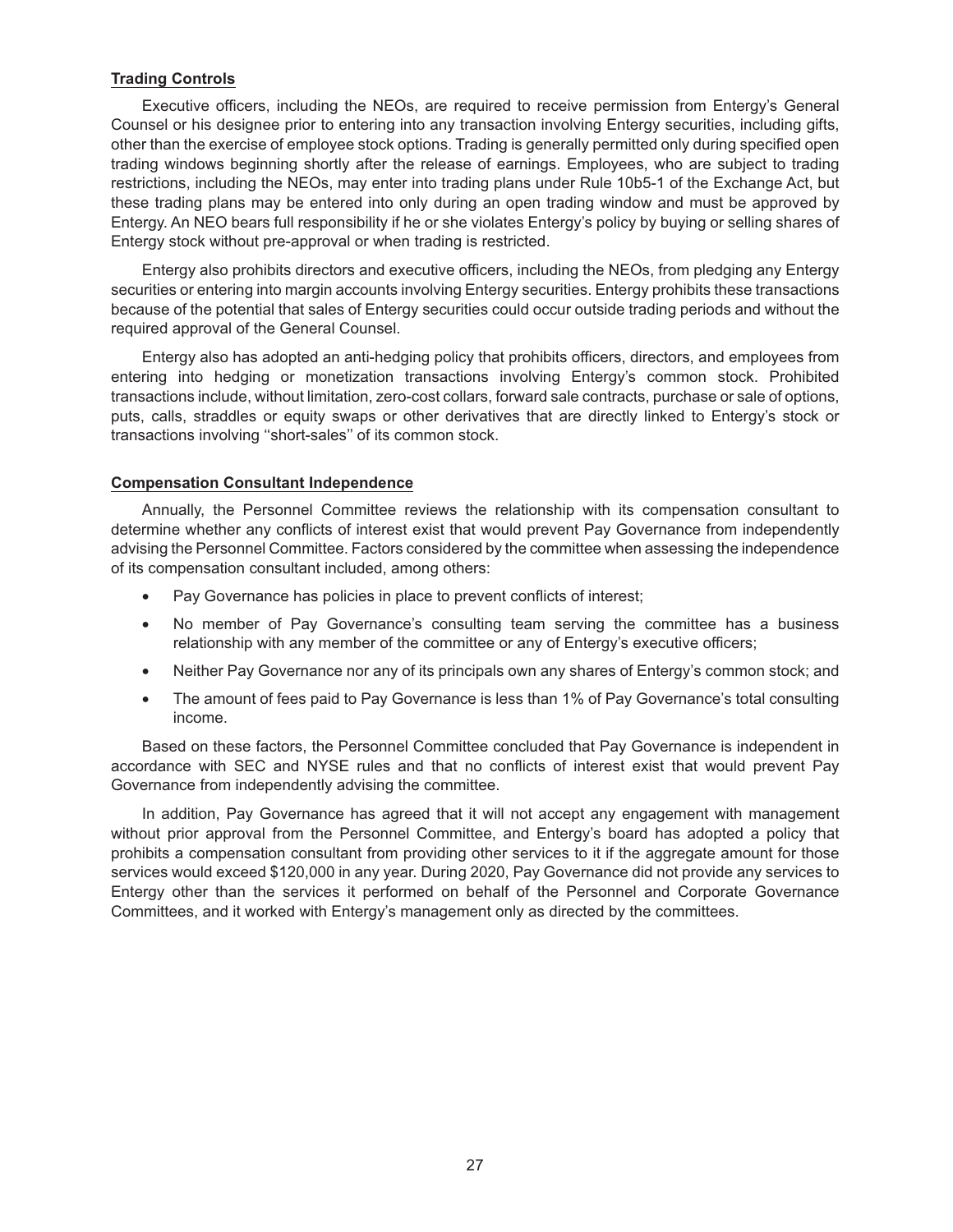## **PERSONNEL COMMITTEE REPORT**

The Personnel Committee Report included in the Entergy Proxy Statement is incorporated by reference, but will not be deemed to be "filed" in this Information Statement. The Company does not have a compensation committee or other board committee performing equivalent functions. The Company's Board is comprised of individuals who are officers or employees of Entergy or the Company. The Board does not make any determination regarding the compensation paid to Entergy's or the Company's executive officers.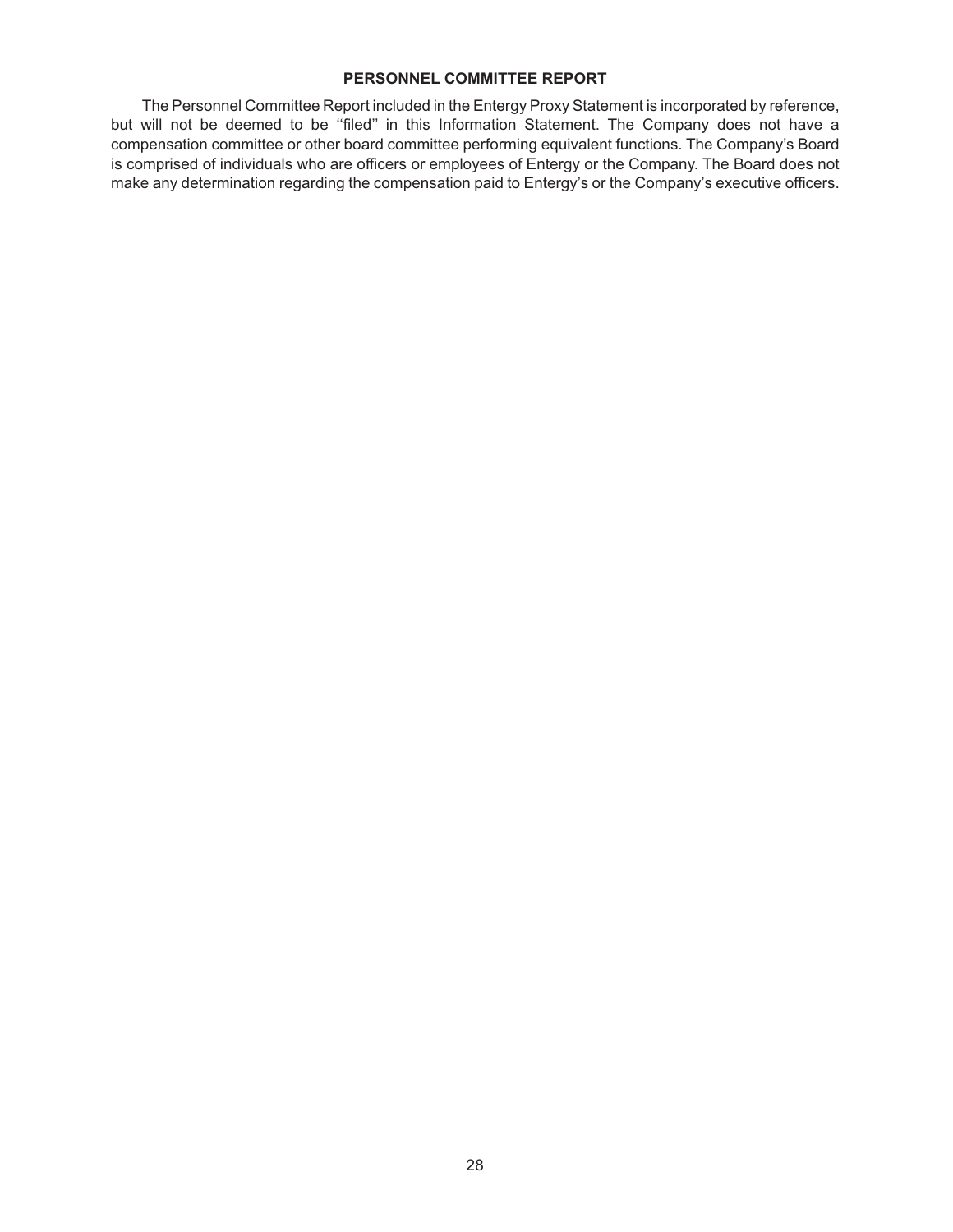#### **EXECUTIVE COMPENSATION TABLES**

#### **2020 Summary Compensation Table**

The following table summarizes the total compensation paid to or earned by each of the NEOs for the fiscal years ended December 31, 2020, 2019 and 2018. The compensation set forth in the table represents the aggregate compensation paid by all Entergy System companies.

| (a)                                                 | (b)     |      | (c)              | (d)          |    | (e)                                   |      | (f)                                            |     | (g)                                                                   |    | (h)                                                                                                                     | (i)                                              |    | (i)                                                                              | (k)                                                            |
|-----------------------------------------------------|---------|------|------------------|--------------|----|---------------------------------------|------|------------------------------------------------|-----|-----------------------------------------------------------------------|----|-------------------------------------------------------------------------------------------------------------------------|--------------------------------------------------|----|----------------------------------------------------------------------------------|----------------------------------------------------------------|
| Name and<br><b>Principal Position</b>               | Year    |      | Salary $(1)$     | <b>Bonus</b> |    | <b>Stock</b><br>Awards <sup>(2)</sup> |      | Option<br>Awards $(3)$                         |     | Non-<br>Equity<br><b>Incentive</b><br>Plan<br>Compen-<br>sation $(4)$ |    | Change in<br><b>Pension</b><br>Value and<br>Non-<br>qualified<br><b>Deferred</b><br>Compen-<br>sation<br>Earnings $(5)$ | All<br>Other<br>Compen-<br>sation <sup>(6)</sup> |    | Total                                                                            | Total<br>Without<br>Change in<br><b>Pension</b><br>Value $(7)$ |
| Sallie T. Rainer                                    | 2020    | \$   | 369,133          | \$—          | \$ | 252,819 \$                            |      | 49,235                                         | \$  |                                                                       |    | 175,713 \$ 663,100                                                                                                      | \$33,383                                         | \$ | 1,543,383 \$                                                                     | 880,283                                                        |
| <b>Chief Executive</b><br>Officer                   | 2019    | -S   | 344,722          | $s-$         | S  | 197.780 \$                            |      | 51,584                                         | \$. | 219.069                                                               | -S | 617,200                                                                                                                 | \$ 37.361                                        | S  | 1.467.716 \$                                                                     | 850,516                                                        |
|                                                     | 2018    | -S   | 335.263          | $s-$         | \$ | 198.449 \$                            |      | 46.134 \$                                      |     | 159,000 \$                                                            |    |                                                                                                                         | $$35,379$ \$                                     |    | 774.225 \$                                                                       | 774,225                                                        |
| Marcus V. Brown                                     | 2020 \$ |      | 709,688          | $s-$         |    | $$1,626,512$ \$                       |      |                                                |     |                                                                       |    |                                                                                                                         |                                                  |    | 327,172 \$ 662,400 \$1,746,000 \$ 78,631 \$ 5,150,403 \$ 3,404,403               |                                                                |
| <b>Executive Vice</b><br>President and              | 2019    | \$   | 661.563          | $s-$         |    | $$1,248,839$ \$                       |      | 297,182 \$                                     |     |                                                                       |    | 684,573 \$1,455,300                                                                                                     | \$ 69,955                                        |    | \$4,417,412 \$2,962,112                                                          |                                                                |
| <b>General Counsel</b>                              |         |      | 2018 \$ 644,231  | $s-$         |    |                                       |      |                                                |     |                                                                       |    |                                                                                                                         |                                                  |    | \$1,041,479 \$ 283,095 \$ 546,000 \$ 371,800 \$ 61,885 \$ 2,948,490 \$ 2,576,690 |                                                                |
| Leo P. Denault.                                     |         |      | 2020 \$1,308,462 | s—           |    |                                       |      |                                                |     |                                                                       |    | \$6,716,017 \$1,350,986 \$2,116,800 \$4,416,700                                                                         |                                                  |    | \$289,632 \$16,198,597 \$11,781,897                                              |                                                                |
| Chairman of the<br>Board and CEO -                  |         |      | 2019 \$1,260,000 | $s-$         |    |                                       |      | \$5.391.253 \$1.282.994                        |     | \$2,416,680 \$3,704,500                                               |    |                                                                                                                         |                                                  |    | \$208,822 \$14,264,249 \$10,559,749                                              |                                                                |
| Entergy Corp.                                       |         |      | 2018 \$1,251,346 | s—           |    |                                       |      | \$4,744,977 \$1,168,029 \$2,041,200 \$ 982,800 |     |                                                                       |    |                                                                                                                         |                                                  |    | \$138,104 \$10,326,456 \$9,343,656                                               |                                                                |
| Andrew S. Marsh                                     | 2020 \$ |      | 704,692          | s—           |    |                                       |      |                                                |     |                                                                       |    | \$2,053,717 \$ 413,105 \$ 703,800 \$2,054,000                                                                           | \$77,741                                         |    | \$ 6,007,055 \$ 3,953,055                                                        |                                                                |
| <b>Executive Vice</b><br>President and CFO          | 2019    | \$   | 641.923          | \$—          |    | $$1.579.663$ \$                       |      | 375.914 \$                                     |     |                                                                       |    | 712,400 \$1,554,300                                                                                                     | \$69.863                                         |    | \$4.934.063                                                                      | \$ 3.379.763                                                   |
|                                                     | 2018 \$ |      | 615.654          | \$—          |    |                                       |      | $$1.057.095$ \$ 342.510 \$                     |     | 531.188 \$                                                            |    | $\overline{\phantom{m}}$                                                                                                |                                                  |    | \$57.638 \$2.604.085 \$2.604.085                                                 |                                                                |
| Roderick K. West                                    | 2020 \$ |      | 754,742          | s—           |    | $$1,804,816$ \$                       |      | 363,022 \$                                     |     |                                                                       |    | 673,314 \$1,976,400                                                                                                     |                                                  |    | \$59,730 \$5,632,024 \$3,655,624                                                 |                                                                |
| <b>Group President</b><br><b>Utility Operations</b> | 2019    | \$   | 709.023          | \$—          |    | \$1.340.679                           | - \$ | 319.039 \$                                     |     |                                                                       |    | 674,742 \$1,604,100                                                                                                     | \$67,191                                         |    | \$4.714.774                                                                      | \$3.110.674                                                    |
|                                                     | 2018    | - \$ | 690,581          | $s-$         |    |                                       |      | \$1,057,095 \$ 297,075 \$ 560,762 \$           |     |                                                                       |    |                                                                                                                         |                                                  |    | $-$ \$ 67,234 \$ 2,672,747 \$ 2,672,747                                          |                                                                |

<sup>(1)</sup> The amounts in column (c) represent the actual base salary paid to the NEOs in the applicable year. The 2020 base salary amounts include an amount attributable to an extra pay period that occurred in 2020 as the NEOs are paid on a bi-weekly basis. The 2020 changes in base salaries noted in the Compensation Discussion and Analysis were effective in April 2020.

(3) The amounts in column (f) represent the aggregate grant date fair value of stock options granted under the Equity Plans calculated in accordance with FASB ASC Topic 718. For a discussion of the relevant assumptions used in valuing these awards, see Note 12 to the financial statements in the Annual Report.

(4) The amounts in column (g) represent annual incentive award cash payments made under the 2019 OIP.

(5) For all NEOs, the amounts in column (h) include the annual actuarial increase in the present value of these NEOs' benefits under all pension plans established by Entergy using interest rate and mortality rate assumptions

<sup>(2)</sup> The amounts in column (e) represent the aggregate grant date fair value of restricted stock and performance units granted under the 2015 Equity Ownership Plan of Entergy Corporation and Subsidiaries (the ''*2015 EOP*'') and the 2019 OIP (together with the 2015 EOP, the ''*Equity Plans*''), each calculated in accordance with FASB ASC Topic 718, without taking into account estimated forfeitures. The grant date fair value of the restricted stock is based on the closing price of Entergy common stock on the date of grant. The grant date fair value of the portion of the performance units with vesting based on the total shareholder return was measured using a Monte Carlo simulation valuation model. The simulation model applies a risk-free interest rate and an expected volatility assumption. The risk-free interest rate is assumed to equal the yield on a three-year treasury bond on the grant date. Volatility is based on historical volatility for the 36-month period preceding the grant date. The performance units in the table are also valued based on the probable outcome of the applicable performance condition at the time of grant. The maximum value of shares that would be received if the highest achievement level is attained with respect to both the total shareholder return and Cumulative ETR Adjusted EPS, for performance units granted in 2020 are as follows: Ms. Rainer, \$250,268; Mr. Brown, \$1,994,504; Mr. Denault, \$8,235,925; Mr. Marsh, \$2,518,486; and Mr. West, \$2,213,159.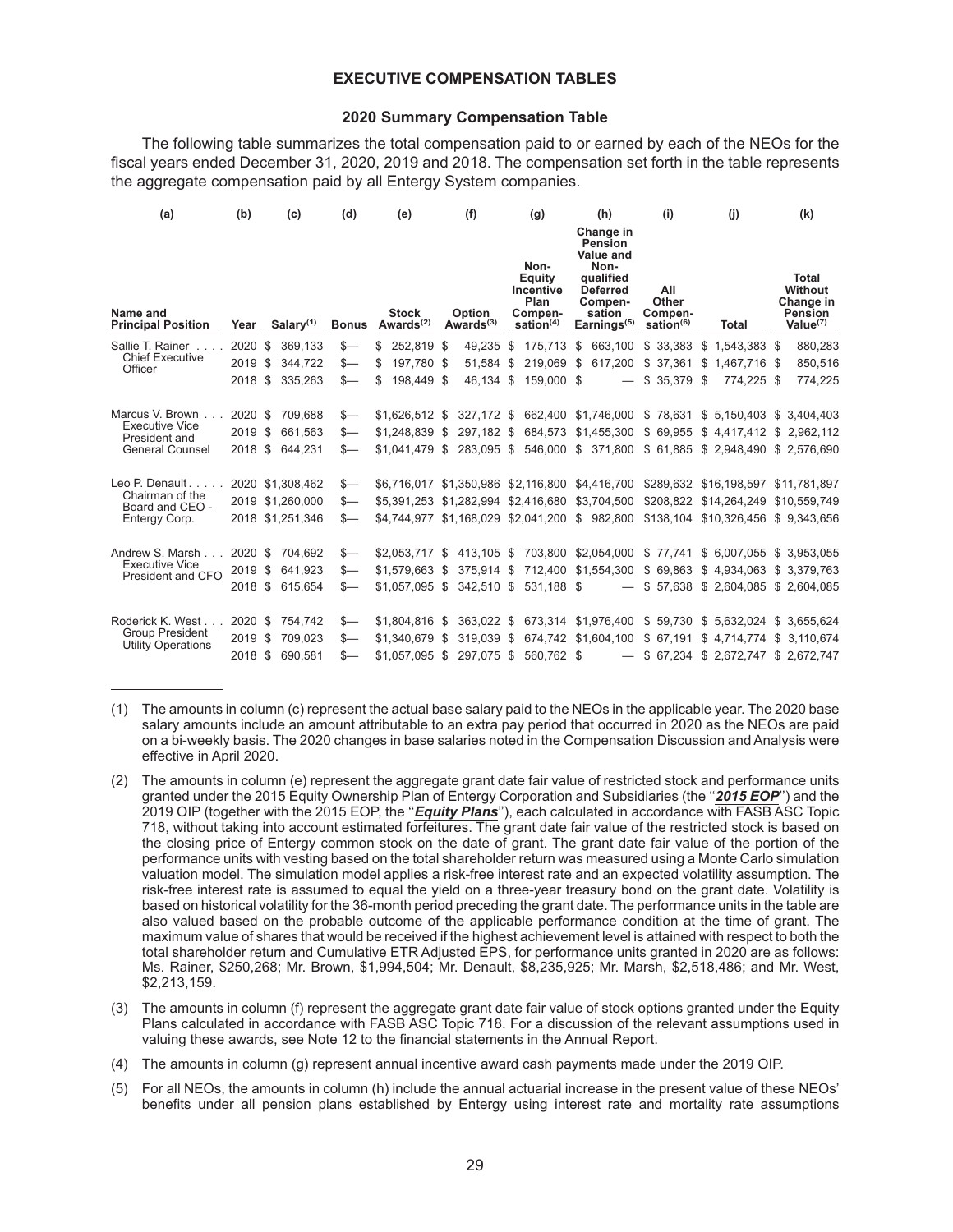consistent with those used in Entergy's financial statements and include amounts which the NEOs may not currently be entitled to receive because such amounts are not vested (see ''2020 Pension Benefits''). The increase in pension benefits for all of the NEOs in 2020 was driven by a decline in the discount rate that was a result of the decrease in prevailing interest rates. None of the increases for any of the NEOs is attributable to above-market or preferential earnings on non-qualified deferred compensation. For 2018, the aggregate change in the actuarial present value was a decrease of pension benefits of \$110,700 for Ms. Rainer, \$163,000 for Mr. Marsh, and \$149,300 for Mr. West.

(6) The amounts in column (i) for 2020 include (a) matching contributions by Entergy under the Savings Plan to each of the NEOs; (b) dividends paid on restricted stock when vested; (c) life insurance premiums; (d) tax gross up payments on club dues; and (e) perquisites and other compensation as described further below. The amounts are listed in the following table:

| <b>Named Executive Officer</b> | Entergy<br>Contribution $-$<br><b>Savings Plan</b> | <b>Dividends</b><br>Paid on<br>Restricted<br>Stock | Life<br>Insurance<br><b>Premium</b> | <b>Tax Gross</b><br>Up<br><b>Payments</b> | <b>Perquisites</b><br>and Other<br><b>Compensation</b> | <b>Total</b> |
|--------------------------------|----------------------------------------------------|----------------------------------------------------|-------------------------------------|-------------------------------------------|--------------------------------------------------------|--------------|
| Sallie T. Rainer               | \$11,970                                           | 8.564<br>S                                         | \$1,580                             | \$2,836                                   | \$8,433                                                | \$33,383     |
| Marcus V. Brown                | \$11,970                                           | \$56,953                                           | \$7,482                             | \$                                        | \$2,226                                                | \$78,631     |
| Leo P. Denault                 | \$11,970                                           | \$173,952                                          | \$11.484                            | \$                                        | \$92,226                                               | \$289,632    |
| Andrew S. Marsh                | \$11,970                                           | \$59,177                                           | \$6,594                             | \$                                        |                                                        | \$77,741     |
| Roderick K. West               | \$11.970                                           | \$41.931                                           | \$4.002                             | \$                                        | \$1,827                                                | \$59,730     |

(7) In order to show the effect that the year-over-year change in pension value had on total compensation, as determined under applicable SEC rules, we have included an additional column to show total compensation minus the change in pension value. The amounts reported in the Total Without Change in Pension Value column may differ substantially from the amounts reported in the Total column required under SEC rules and are not a substitute for total compensation. Total Without Change in Pension Value represents total compensation, as determined under applicable SEC rules, minus the change in pension value reported in the Change in Pension Value and Nonqualified Deferred Compensation Earnings column. The change in pension value is subject to many external variables, such as interest rates, assumptions about life expectancy and changes in the discount rate determined at each year end, which are functions of economic factors and actuarial calculations that are not related to Entergy's performance and are outside of the control of the Personnel Committee.

## *Perquisites and Other Compensation*

The amounts set forth in column (i) also include perquisites and other personal benefits that we provide to our NEOs as part of providing a competitive executive compensation program and for employee retention. The following perquisites were provided to the NEOs in 2020.

| <b>Named Executive Officer</b> | <b>Personal Use</b><br>of Corporate<br>Aircraft | <b>Club Dues</b> | <b>Executive</b><br><b>Physical</b><br><b>Exams</b> |
|--------------------------------|-------------------------------------------------|------------------|-----------------------------------------------------|
| Sallie T. Rainer               |                                                 |                  |                                                     |
| Marcus V. Brown                |                                                 |                  |                                                     |
| Leo P. Denault                 |                                                 |                  |                                                     |
| Andrew S. Marsh                |                                                 |                  |                                                     |
| Roderick K. West               |                                                 |                  |                                                     |

For security and business reasons, Entergy's Chief Executive Officer is permitted to use its corporate aircraft for personal use at Entergy's expense. The other NEOs may use the corporate aircraft for personal travel subject to the approval of Entergy's Chief Executive Officer. The Personnel Committee reviews the level of usage throughout the year. Entergy believes that its officers' ability to use its plane for limited personal use saves time and provides additional security for them, thereby benefiting Entergy. The amounts included in column (i) for the personal use of corporate aircraft reflect the incremental cost to Entergy for use of the corporate aircraft, determined on the basis of the variable operational costs of each flight, including fuel, maintenance, flight crew travel expense, catering, communications, and fees, including flight planning, ground handling, and landing permits. The aggregate incremental aircraft usage cost associated with Mr. Denault's personal use of the corporate aircraft was \$86,618 for fiscal year 2020. In addition, Entergy offers its executives comprehensive annual physical exams at Entergy's expense. None of the other perquisites referenced above exceeded \$25,000 for any of the other NEOs.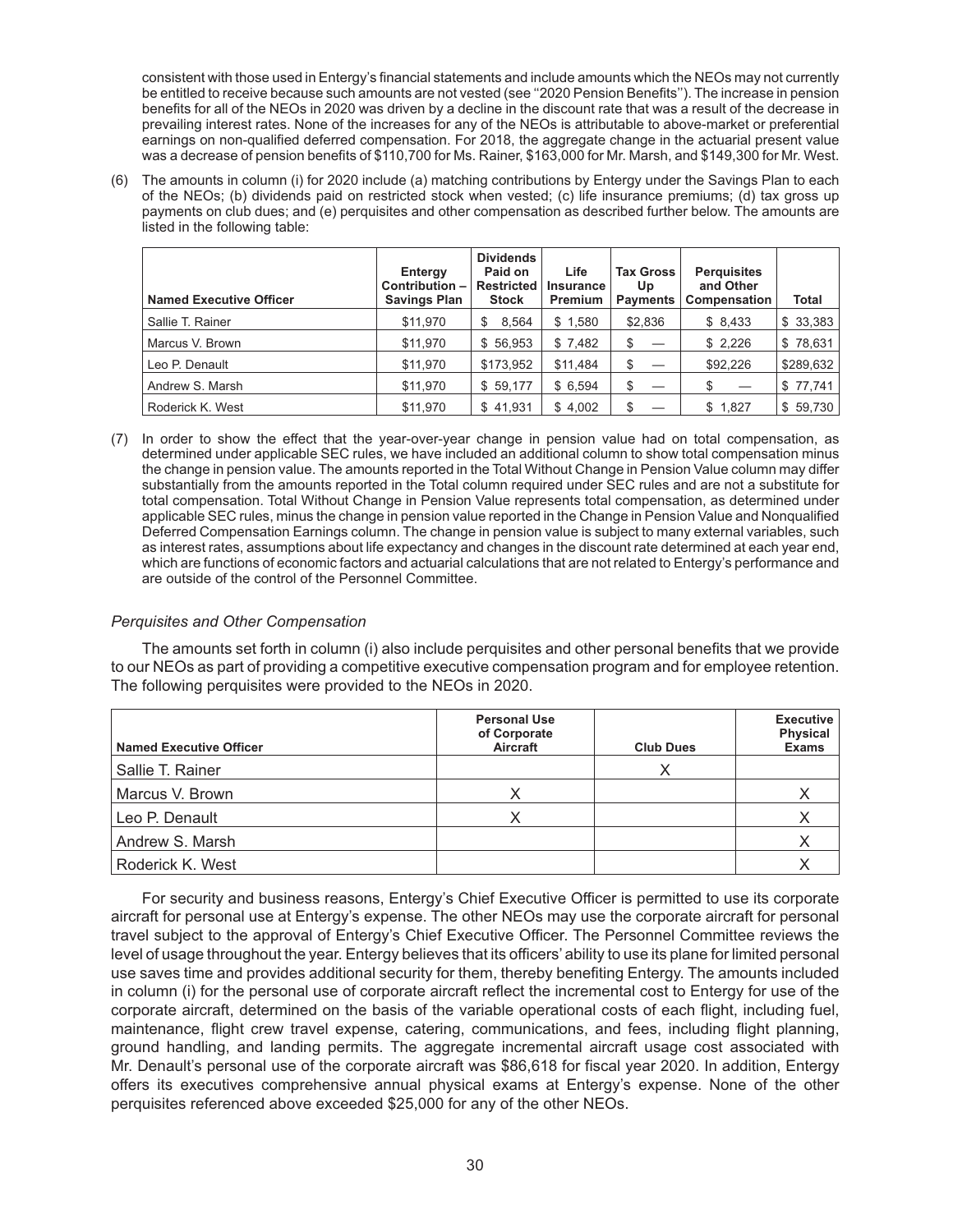#### **2020 Grants of Plan-Based Awards**

#### The following table summarizes award grants during 2020 to the NEOs.

|                           |                                          | <b>Estimated Possible Payouts</b><br>Under Non-Equity Incentive Plan<br>Awards <sup>(1)</sup> |                                 |            |                           | under Equity Incentive<br>Plan Awards <sup>(2)</sup> | <b>Estimated Future Payouts</b> |                                               |                                                                                                                            |                                                                                                                                              |                                                                      |                                                                                                                    |                                           |
|---------------------------|------------------------------------------|-----------------------------------------------------------------------------------------------|---------------------------------|------------|---------------------------|------------------------------------------------------|---------------------------------|-----------------------------------------------|----------------------------------------------------------------------------------------------------------------------------|----------------------------------------------------------------------------------------------------------------------------------------------|----------------------------------------------------------------------|--------------------------------------------------------------------------------------------------------------------|-------------------------------------------|
| (a)<br>Name               | (b)<br>Grant<br>Date                     | (c)<br>Thresh-<br>old<br>$($ \$)                                                              | (d)<br><b>Target</b><br>$($ \$) |            | (e)<br>Maximum<br>$($ \$) | (f)<br>Thresh-<br>old<br>(# )                        | (g)<br>(#)                      | (h)<br><b>Target Maximum or Units</b><br>(# ) | (i)<br>All<br>Other<br><b>Stock</b><br>Awards:<br><b>Number</b><br>of<br><b>Shares</b><br>of Stock<br>$(4)$ <sup>(3)</sup> | (i)<br><b>All Other</b><br>Option<br>Awards:<br><b>Number</b><br>of<br><b>Securities</b><br>Under-<br>lying<br><b>Options</b><br>$(H)^{(4)}$ | (k)<br>Exercise<br>or Base<br>Price of<br>Option<br>Awards<br>(S/Sh) | (1)<br><b>Grant Date</b><br><b>Fair Value of</b><br><b>Stock and</b><br>Option<br>Awards<br>$($ \$) <sup>(5)</sup> |                                           |
| Sallie T.<br>Rainer       | 1/30/20<br>1/30/20<br>1/30/20<br>1/30/20 | $S-$                                                                                          | \$                              | 143,485 \$ | 286,970                   | 238                                                  | 950                             | 1,900                                         | 750                                                                                                                        | 4,300                                                                                                                                        | \$131.72                                                             | \$<br>\$<br>S                                                                                                      | 154,029<br>98,790<br>49,235               |
| Marcus V.<br><b>Brown</b> | 1/30/20<br>1/30/20<br>1/30/20<br>1/30/20 |                                                                                               | \$                              |            | 552,000 \$1,104,000       | 1,893                                                | 7,571                           | 15,142                                        | 3,029                                                                                                                      | 28,574                                                                                                                                       | \$131.72                                                             | S<br>\$                                                                                                            | \$1,227,532<br>398,980<br>327,172         |
| Leo P<br>Denault          | 1/30/20<br>1/30/20<br>1/30/20<br>1/30/20 |                                                                                               |                                 |            | \$1,764,000 \$3,528,000   | 7.816                                                | 31,263                          | 62,526                                        | 12,505                                                                                                                     | 117,990                                                                                                                                      | \$131.72                                                             |                                                                                                                    | \$5,068,858<br>\$1,647,159<br>\$1,350,986 |
| Andrew S.<br>Marsh        | 1/30/20<br>1/30/20<br>1/30/20<br>1/30/20 | \$–                                                                                           | \$                              |            | 586,500 \$1,173,000       | 2,390                                                | 9,560                           | 19,120                                        | 3.824                                                                                                                      | 36.079                                                                                                                                       | \$131.72                                                             | \$<br>\$                                                                                                           | \$1,550,020<br>503,697<br>413,105         |
| Roderick K.<br>West       | 1/30/20<br>1/30/20<br>1/30/20<br>1/30/20 |                                                                                               | S                               |            | 585,490 \$1,170,980       | 2,100                                                | 8,401                           | 16,802                                        | 3,361                                                                                                                      | 31,705                                                                                                                                       | \$131.72                                                             | S<br>\$                                                                                                            | \$1,362,105<br>442,711<br>363,022         |

(1) The amounts in columns (c), (d), and (e) represent minimum, target, and maximum payment levels under the annual incentive program. The actual amounts awarded are reported in column (g) of the Summary Compensation Table.

- (3) The amounts in column (i) represent shares of restricted stock granted under the 2019 OIP. Shares of restricted stock vest one-third on each of the first through third anniversaries of the grant date, have voting rights, and accrue dividends during the vesting period.
- (4) The amounts in column (j) represent options to purchase shares of Entergy's common stock. The options vest one-third on each of the first through third anniversaries of the grant date and have a ten-year term from the date of grant. The options were granted under the 2019 OIP.
- (5) The amounts in column (l) are valued based on the aggregate grant date fair value of the award calculated in accordance with FASB ASC Topic 718 and, in the case of the performance units, are based on the probable outcome of the applicable performance conditions. See Notes 4 and 5 to the 2020 Summary Compensation Table for a discussion of the relevant assumptions used in calculating the grant date fair value.

<sup>(2)</sup> The amounts in columns (f), (g), and (h) represent the minimum, target, and maximum payment levels under the LTIP. Performance under the program is measured by Entergy's TSR relative to the total shareholder returns of the companies included in the Philadelphia Utility Index and Cumulative Entergy Adjusted EPS with total shareholder return weighted eighty percent and Cumulative Entergy Adjusted EPS weighted twenty percent. There is no payout under the program if Entergy's TSR falls within the lowest quartile of the peer companies in the Philadelphia Utility Index and Cumulative Entergy Adjusted EPS is below the minimum performance goal. Subject to the achievement of performance targets, each unit will be converted into one share of Entergy's common stock on the last day of the performance period (December 31, 2022). Accrued dividends on the shares earned will also be paid in Entergy common stock.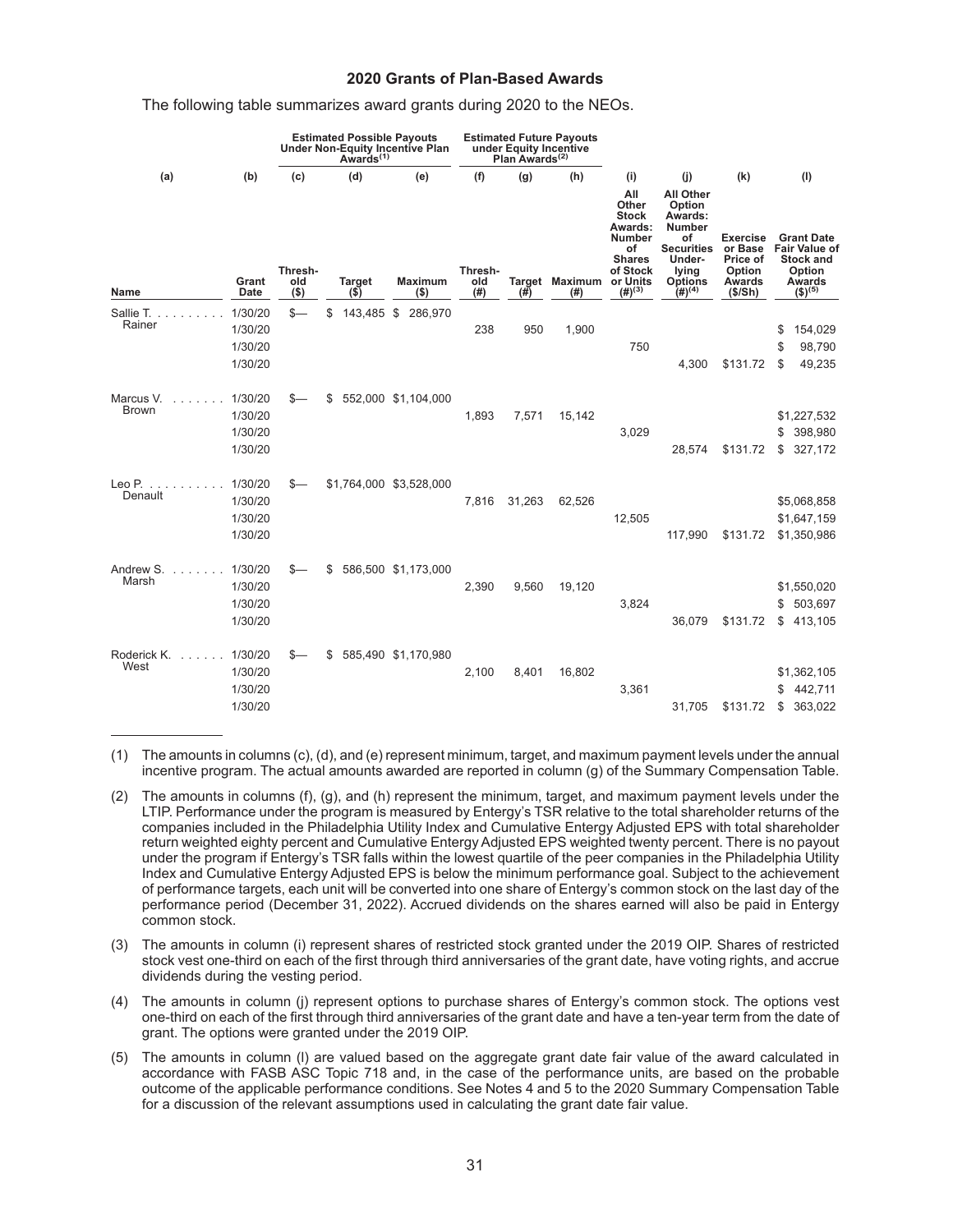# **2020 Outstanding Equity Awards at Fiscal Year-End**

The following table summarizes, for each NEO, unexercised options, restricted stock that has not vested, and equity incentive plan awards outstanding as of December 31, 2020.

|                   |                                                                                                                    | <b>Option Awards</b>                                                                                         | <b>Stock Awards</b>                                                                                                                                       |                                        |                                     |                                                                                            |    |                                                                                                                    |                                                                                                                                                                                |    |                                                                                                                                                                                                          |
|-------------------|--------------------------------------------------------------------------------------------------------------------|--------------------------------------------------------------------------------------------------------------|-----------------------------------------------------------------------------------------------------------------------------------------------------------|----------------------------------------|-------------------------------------|--------------------------------------------------------------------------------------------|----|--------------------------------------------------------------------------------------------------------------------|--------------------------------------------------------------------------------------------------------------------------------------------------------------------------------|----|----------------------------------------------------------------------------------------------------------------------------------------------------------------------------------------------------------|
| (a)               | (b)                                                                                                                | (c)                                                                                                          | (d)                                                                                                                                                       | (e)                                    | (f)                                 | (g)                                                                                        |    | (h)                                                                                                                | (i)                                                                                                                                                                            |    | (j)                                                                                                                                                                                                      |
| Name              | Number of<br><b>Securities</b><br>Underlying<br><b>Unexercised</b><br><b>Options</b><br><b>Exercisable</b><br>(# ) | Number of<br><b>Securities</b><br>Underlying<br><b>Unexercised</b><br><b>Options</b><br>Unexercisable<br>(#) | Equity<br>Incentive<br>Plan<br>Awards:<br>Number of<br><b>Securities</b><br>Underlying<br><b>Unexercised</b><br><b>Unearned</b><br><b>Options</b><br>(# ) | Option<br>Exercise<br>Price<br>$($ \$) | Option<br><b>Expiration</b><br>Date | <b>Number</b><br>of Shares<br>or Units<br>of Stock<br>That<br>Have<br>Not<br>Vested<br>(#) |    | <b>Market</b><br>Value of<br>Shares or<br>Units of<br><b>Stock</b><br>That Have<br>Not<br><b>Vested</b><br>$($ \$) | Equity<br>Incentive<br>Plan<br>Awards:<br>Number<br>of<br><b>Unearned</b><br>Shares,<br>Units or<br>Other<br><b>Rights</b><br>That<br><b>Have Not</b><br><b>Vested</b><br>(# ) |    | <b>Equity</b><br>Incentive<br>Plan<br>Awards:<br><b>Market or</b><br>Payout<br>Value of<br><b>Unearned</b><br>Shares,<br>Units or<br>Other<br><b>Rights</b><br>That Have<br><b>Not Vested</b><br>$($ \$) |
| Sallie T.         |                                                                                                                    | $4,300^{(1)}$                                                                                                |                                                                                                                                                           | \$131.72                               | 1/30/2030                           |                                                                                            |    |                                                                                                                    |                                                                                                                                                                                |    |                                                                                                                                                                                                          |
| Rainer            | 2,066                                                                                                              | $4,134^{(2)}$                                                                                                |                                                                                                                                                           | \$89.19                                | 1/31/2029                           |                                                                                            |    |                                                                                                                    |                                                                                                                                                                                |    |                                                                                                                                                                                                          |
|                   | 2,200                                                                                                              | $2,200^{(3)}$                                                                                                |                                                                                                                                                           | \$78.08                                | 1/25/2028                           |                                                                                            |    |                                                                                                                    |                                                                                                                                                                                |    |                                                                                                                                                                                                          |
|                   | 2,600                                                                                                              |                                                                                                              |                                                                                                                                                           | \$70.53                                | 1/26/2027                           |                                                                                            |    |                                                                                                                    |                                                                                                                                                                                |    |                                                                                                                                                                                                          |
|                   |                                                                                                                    |                                                                                                              |                                                                                                                                                           |                                        |                                     |                                                                                            |    |                                                                                                                    | $238^{(4)}$                                                                                                                                                                    | \$ | 23,712                                                                                                                                                                                                   |
|                   |                                                                                                                    |                                                                                                              |                                                                                                                                                           |                                        |                                     |                                                                                            |    |                                                                                                                    | $2,900^{(5)}$                                                                                                                                                                  | \$ | 289,536                                                                                                                                                                                                  |
|                   |                                                                                                                    |                                                                                                              |                                                                                                                                                           |                                        |                                     | $750^{(6)}$                                                                                | \$ | 74,880                                                                                                             |                                                                                                                                                                                |    |                                                                                                                                                                                                          |
|                   |                                                                                                                    |                                                                                                              |                                                                                                                                                           |                                        |                                     | $400^{(7)}$                                                                                | \$ | 39,936                                                                                                             |                                                                                                                                                                                |    |                                                                                                                                                                                                          |
|                   |                                                                                                                    |                                                                                                              |                                                                                                                                                           |                                        |                                     | $267^{(8)}$                                                                                | \$ | 26,657                                                                                                             |                                                                                                                                                                                |    |                                                                                                                                                                                                          |
| Marcus V.         |                                                                                                                    | $28,574^{(1)}$                                                                                               |                                                                                                                                                           | \$131.72                               | 1/30/2030                           |                                                                                            |    |                                                                                                                    |                                                                                                                                                                                |    |                                                                                                                                                                                                          |
| Brown             |                                                                                                                    | $23,813^{(2)}$                                                                                               |                                                                                                                                                           | \$89.19                                | 1/31/2029                           |                                                                                            |    |                                                                                                                    |                                                                                                                                                                                |    |                                                                                                                                                                                                          |
|                   |                                                                                                                    | $13,500^{(3)}$                                                                                               |                                                                                                                                                           | \$78.08                                | 1/25/2028                           |                                                                                            |    |                                                                                                                    |                                                                                                                                                                                |    |                                                                                                                                                                                                          |
|                   |                                                                                                                    |                                                                                                              |                                                                                                                                                           |                                        |                                     |                                                                                            |    |                                                                                                                    | $1,893^{(4)}$                                                                                                                                                                  | \$ | 188,972                                                                                                                                                                                                  |
|                   |                                                                                                                    |                                                                                                              |                                                                                                                                                           |                                        |                                     |                                                                                            |    |                                                                                                                    | $18,766^{(5)}$                                                                                                                                                                 |    | \$1,873,597                                                                                                                                                                                              |
|                   |                                                                                                                    |                                                                                                              |                                                                                                                                                           |                                        |                                     | $3,029^{(6)}$                                                                              | \$ | 302,415                                                                                                            |                                                                                                                                                                                |    |                                                                                                                                                                                                          |
|                   |                                                                                                                    |                                                                                                              |                                                                                                                                                           |                                        |                                     | $2,357^{(7)}$                                                                              | \$ | 235,323                                                                                                            |                                                                                                                                                                                |    |                                                                                                                                                                                                          |
|                   |                                                                                                                    |                                                                                                              |                                                                                                                                                           |                                        |                                     | $1,667^{(8)}$                                                                              | \$ | 166,433                                                                                                            |                                                                                                                                                                                |    |                                                                                                                                                                                                          |
| Leo P.<br>Denault |                                                                                                                    | $117,990^{(1)}$                                                                                              |                                                                                                                                                           | \$131.72                               | 1/30/2030                           |                                                                                            |    |                                                                                                                    |                                                                                                                                                                                |    |                                                                                                                                                                                                          |
|                   | 51,402                                                                                                             | $102,804^{(2)}$                                                                                              |                                                                                                                                                           | \$89.19                                | 1/31/2029                           |                                                                                            |    |                                                                                                                    |                                                                                                                                                                                |    |                                                                                                                                                                                                          |
|                   | 111,400                                                                                                            | $55,700^{(3)}$                                                                                               |                                                                                                                                                           | \$78.08                                | 1/25/2028                           |                                                                                            |    |                                                                                                                    |                                                                                                                                                                                |    |                                                                                                                                                                                                          |
|                   | 179,400                                                                                                            |                                                                                                              |                                                                                                                                                           | \$70.53                                | 1/26/2027                           |                                                                                            |    |                                                                                                                    |                                                                                                                                                                                |    |                                                                                                                                                                                                          |
|                   | 167,000                                                                                                            |                                                                                                              |                                                                                                                                                           | \$70.56                                | 1/28/2026                           |                                                                                            |    |                                                                                                                    |                                                                                                                                                                                |    |                                                                                                                                                                                                          |
|                   | 88,000                                                                                                             |                                                                                                              |                                                                                                                                                           | \$89.90                                | 1/29/2025                           |                                                                                            |    |                                                                                                                    |                                                                                                                                                                                |    |                                                                                                                                                                                                          |
|                   | 106,000                                                                                                            |                                                                                                              |                                                                                                                                                           | \$63.17                                | 1/30/2024<br>1/31/2023              |                                                                                            |    |                                                                                                                    |                                                                                                                                                                                |    |                                                                                                                                                                                                          |
|                   | 50,000                                                                                                             |                                                                                                              |                                                                                                                                                           | \$64.60                                |                                     |                                                                                            |    |                                                                                                                    | $7,816^{(4)}$                                                                                                                                                                  |    | \$780,324                                                                                                                                                                                                |
|                   |                                                                                                                    |                                                                                                              |                                                                                                                                                           |                                        |                                     |                                                                                            |    |                                                                                                                    | $81,016^{(5)}$                                                                                                                                                                 |    | \$8,088,637                                                                                                                                                                                              |
|                   |                                                                                                                    |                                                                                                              |                                                                                                                                                           |                                        |                                     | $12,505^{(6)}$                                                                             |    | \$1,248,499                                                                                                        |                                                                                                                                                                                |    |                                                                                                                                                                                                          |
|                   |                                                                                                                    |                                                                                                              |                                                                                                                                                           |                                        |                                     | $10,173^{(7)}$                                                                             |    | \$1,015,672                                                                                                        |                                                                                                                                                                                |    |                                                                                                                                                                                                          |
|                   |                                                                                                                    |                                                                                                              |                                                                                                                                                           |                                        |                                     | $5,234^{(8)}$                                                                              |    | \$522,563                                                                                                          |                                                                                                                                                                                |    |                                                                                                                                                                                                          |
|                   |                                                                                                                    |                                                                                                              |                                                                                                                                                           |                                        |                                     |                                                                                            |    |                                                                                                                    |                                                                                                                                                                                |    |                                                                                                                                                                                                          |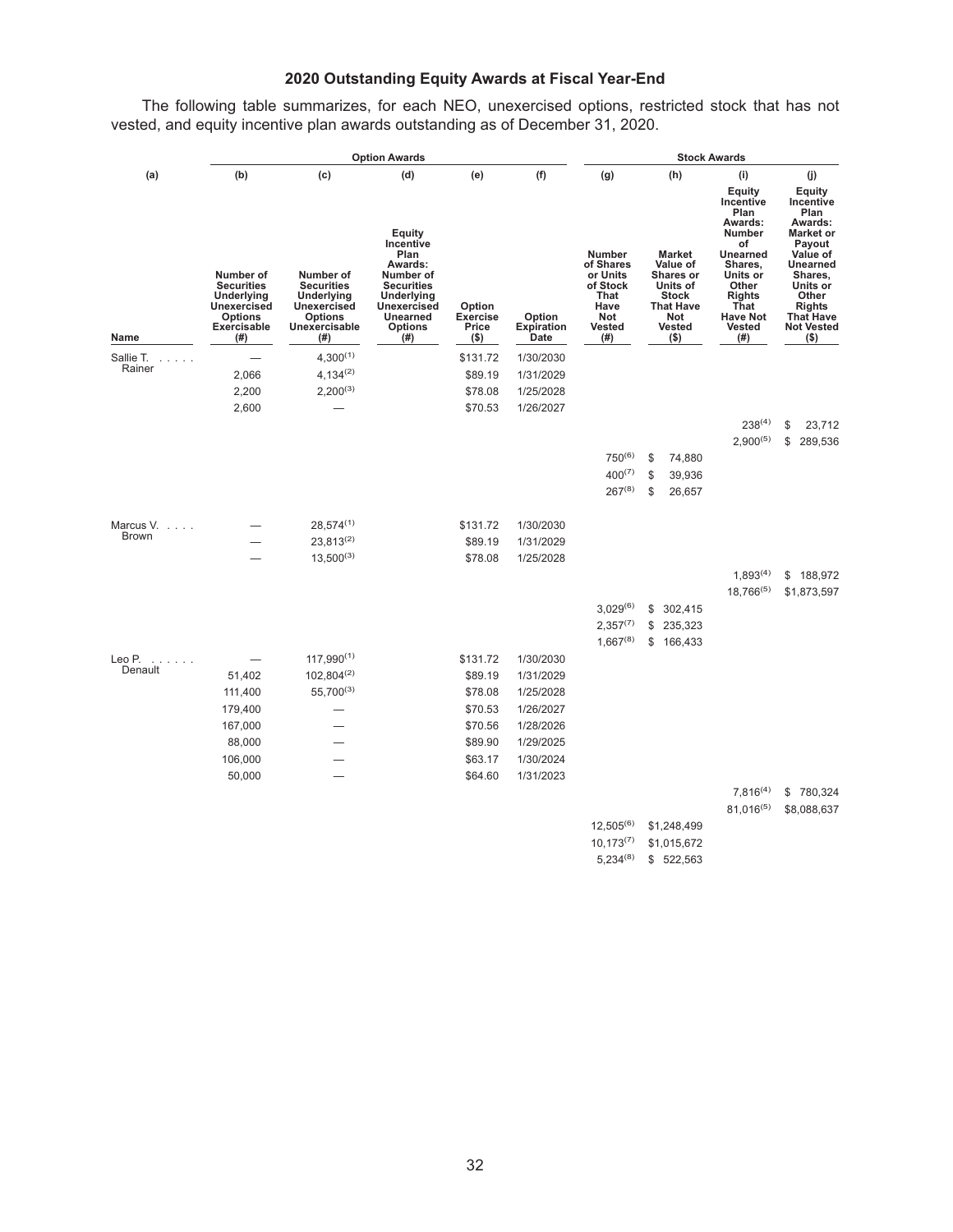|                                             | <b>Option Awards</b>                                                                                        |                                                                                                               |                                                                                                                                                    |                                               |                              |                                                                                             | <b>Stock Awards</b>                                                                                                              |                                                                                                                                                                                       |                                                                                                                                                                                                          |  |  |  |  |
|---------------------------------------------|-------------------------------------------------------------------------------------------------------------|---------------------------------------------------------------------------------------------------------------|----------------------------------------------------------------------------------------------------------------------------------------------------|-----------------------------------------------|------------------------------|---------------------------------------------------------------------------------------------|----------------------------------------------------------------------------------------------------------------------------------|---------------------------------------------------------------------------------------------------------------------------------------------------------------------------------------|----------------------------------------------------------------------------------------------------------------------------------------------------------------------------------------------------------|--|--|--|--|
| (a)                                         | (b)                                                                                                         | (c)                                                                                                           | (d)                                                                                                                                                | (e)                                           | (f)                          | (g)                                                                                         | (h)                                                                                                                              | (i)                                                                                                                                                                                   | (i)                                                                                                                                                                                                      |  |  |  |  |
| Name                                        | Number of<br><b>Securities</b><br>Underlying<br>Unexercised<br><b>Options</b><br><b>Exercisable</b><br>(# ) | Number of<br><b>Securities</b><br>Underlying<br><b>Unexercised</b><br><b>Options</b><br>Unexercisable<br>(# ) | Equity<br>Incentive<br>Plan<br>Awards:<br>Number of<br><b>Securities</b><br>Underlying<br><b>Unexercised</b><br>Unearned<br><b>Options</b><br>(# ) | Option<br><b>Exercise</b><br>Price<br>$($ \$) | Option<br>Expiration<br>Date | <b>Number</b><br>of Shares<br>or Units<br>of Stock<br>That<br>Have<br>Not<br>Vested<br>(# ) | <b>Market</b><br>Value of<br><b>Shares or</b><br>Units of<br><b>Stock</b><br><b>That Have</b><br>Not<br><b>Vested</b><br>$($ \$) | Equity<br>Incentive<br>Plan<br>Awards:<br><b>Number</b><br>of<br><b>Unearned</b><br>Shares,<br>Units or<br>Other<br><b>Rights</b><br>That<br><b>Have Not</b><br><b>Vested</b><br>(# ) | Equity<br>Incentive<br>Plan<br>Awards:<br><b>Market or</b><br>Payout<br>Value of<br><b>Unearned</b><br>Shares,<br>Units or<br>Other<br><b>Rights</b><br><b>That Have</b><br><b>Not Vested</b><br>$($ \$) |  |  |  |  |
| Andrew S                                    |                                                                                                             | $36,079^{(1)}$                                                                                                |                                                                                                                                                    | \$131.72                                      | 1/30/2030                    |                                                                                             |                                                                                                                                  |                                                                                                                                                                                       |                                                                                                                                                                                                          |  |  |  |  |
| Marsh                                       | 15,060                                                                                                      | $30,122^{(2)}$                                                                                                |                                                                                                                                                    | \$89.19                                       | 1/31/2029                    |                                                                                             |                                                                                                                                  |                                                                                                                                                                                       |                                                                                                                                                                                                          |  |  |  |  |
|                                             | 32,666                                                                                                      | $16,334^{(3)}$                                                                                                |                                                                                                                                                    | \$78.08                                       | 1/25/2028                    |                                                                                             |                                                                                                                                  |                                                                                                                                                                                       |                                                                                                                                                                                                          |  |  |  |  |
|                                             | 44,000                                                                                                      |                                                                                                               |                                                                                                                                                    | \$70.53                                       | 1/26/2027                    |                                                                                             |                                                                                                                                  |                                                                                                                                                                                       |                                                                                                                                                                                                          |  |  |  |  |
|                                             | 45,000                                                                                                      |                                                                                                               |                                                                                                                                                    | \$70.56                                       | 1/28/2026                    |                                                                                             |                                                                                                                                  |                                                                                                                                                                                       |                                                                                                                                                                                                          |  |  |  |  |
|                                             | 24,000                                                                                                      |                                                                                                               |                                                                                                                                                    | \$89.90                                       | 1/29/2025                    |                                                                                             |                                                                                                                                  |                                                                                                                                                                                       |                                                                                                                                                                                                          |  |  |  |  |
|                                             | 35,000                                                                                                      |                                                                                                               |                                                                                                                                                    | \$63.17                                       | 1/30/2024                    |                                                                                             |                                                                                                                                  |                                                                                                                                                                                       |                                                                                                                                                                                                          |  |  |  |  |
|                                             | 32,000                                                                                                      |                                                                                                               |                                                                                                                                                    | \$64.60                                       | 1/31/2023                    |                                                                                             |                                                                                                                                  |                                                                                                                                                                                       |                                                                                                                                                                                                          |  |  |  |  |
|                                             | 10,000                                                                                                      |                                                                                                               |                                                                                                                                                    | \$71.30                                       | 1/26/2022                    |                                                                                             |                                                                                                                                  |                                                                                                                                                                                       |                                                                                                                                                                                                          |  |  |  |  |
|                                             | 4,000                                                                                                       |                                                                                                               |                                                                                                                                                    | \$72.79                                       | 1/27/2021                    |                                                                                             |                                                                                                                                  |                                                                                                                                                                                       |                                                                                                                                                                                                          |  |  |  |  |
|                                             |                                                                                                             |                                                                                                               |                                                                                                                                                    |                                               |                              |                                                                                             |                                                                                                                                  | $2,390^{(4)}$                                                                                                                                                                         | \$238,618                                                                                                                                                                                                |  |  |  |  |
|                                             |                                                                                                             |                                                                                                               |                                                                                                                                                    |                                               |                              |                                                                                             |                                                                                                                                  | 23,738(5)                                                                                                                                                                             | \$2,370,002                                                                                                                                                                                              |  |  |  |  |
|                                             |                                                                                                             |                                                                                                               |                                                                                                                                                    |                                               |                              | $3,824^{(6)}$                                                                               | \$381,788                                                                                                                        |                                                                                                                                                                                       |                                                                                                                                                                                                          |  |  |  |  |
|                                             |                                                                                                             |                                                                                                               |                                                                                                                                                    |                                               |                              | $2,981^{(7)}$                                                                               | \$297,623                                                                                                                        |                                                                                                                                                                                       |                                                                                                                                                                                                          |  |  |  |  |
|                                             |                                                                                                             |                                                                                                               |                                                                                                                                                    |                                               |                              | $1,734^{(8)}$                                                                               | \$173,123                                                                                                                        |                                                                                                                                                                                       |                                                                                                                                                                                                          |  |  |  |  |
| Roderick K.<br>$\sim$ $\sim$ $\sim$<br>West |                                                                                                             | $31,705^{(1)}$                                                                                                |                                                                                                                                                    | \$131.72                                      | 1/30/2030                    |                                                                                             |                                                                                                                                  |                                                                                                                                                                                       |                                                                                                                                                                                                          |  |  |  |  |
|                                             |                                                                                                             | $25,564^{(2)}$                                                                                                |                                                                                                                                                    | \$89.19                                       | 1/31/2029                    |                                                                                             |                                                                                                                                  |                                                                                                                                                                                       |                                                                                                                                                                                                          |  |  |  |  |
|                                             |                                                                                                             | $14,167^{(3)}$                                                                                                |                                                                                                                                                    | \$78.08                                       | 1/25/2028                    |                                                                                             |                                                                                                                                  |                                                                                                                                                                                       |                                                                                                                                                                                                          |  |  |  |  |
|                                             |                                                                                                             |                                                                                                               |                                                                                                                                                    |                                               |                              |                                                                                             |                                                                                                                                  | $2,100^{(4)}$                                                                                                                                                                         | \$ 209,689                                                                                                                                                                                               |  |  |  |  |
|                                             |                                                                                                             |                                                                                                               |                                                                                                                                                    |                                               |                              |                                                                                             |                                                                                                                                  | $20,146^{(5)}$                                                                                                                                                                        | \$2,011,377                                                                                                                                                                                              |  |  |  |  |
|                                             |                                                                                                             |                                                                                                               |                                                                                                                                                    |                                               |                              | $3,361^{(6)}$                                                                               | \$335,562                                                                                                                        |                                                                                                                                                                                       |                                                                                                                                                                                                          |  |  |  |  |
|                                             |                                                                                                             |                                                                                                               |                                                                                                                                                    |                                               |                              | $2,530^{(7)}$                                                                               | \$252,595                                                                                                                        |                                                                                                                                                                                       |                                                                                                                                                                                                          |  |  |  |  |
|                                             |                                                                                                             |                                                                                                               |                                                                                                                                                    |                                               |                              | $1,734^{(8)}$                                                                               | \$173,123                                                                                                                        |                                                                                                                                                                                       |                                                                                                                                                                                                          |  |  |  |  |

<sup>(1)</sup> Consists of options granted under the 2019 OIP; 1/3 of the options vested on January 30, 2021 and 1/3 of the remaining options will vest on each of January 30, 2022 and January 30, 2023.

- (3) Consists of options granted under the 2015 EOP that vested on January 25, 2021.
- (4) Consists of performance units granted under the 2019 OIP that will vest on December 31, 2022 based on two performance measures: 1) Entergy's TSR performance over the 2020 – 2022 performance period and 2) Cumulative Entergy Adjusted EPS with TSR weighted eighty percent and Cumulative Entergy Adjusted EPS weighted twenty percent, as described under ''What Entergy Pays and Why - Long-Term Incentive Compensation - 2020 Long-Term Incentive Award Mix - Long-Term Performance Unit Program'' in the Compensation Discussion and Analysis.
- (5) Consists of performance units granted under the 2015 EOP that will vest on December 31, 2021 based on two performance measures: 1) Entergy's TSR performance over the 2019 – 2021 performance period and 2) Cumulative Entergy Adjusted EPS with TSR weighted eighty percent and Cumulative Entergy Adjusted EPS weighted twenty percent.
- (6) Consists of shares of restricted stock granted under the 2019 OIP; 1/3 of the shares of restricted stock vested on January 30, 2021 and 1/3 of the remaining shares will vest on each of January 30, 2022 and January 30, 2023.
- (7) Consists of shares of restricted stock granted under the 2015 EOP; 1/2 of the shares of restricted stock vested on January 31, 2021 and the remaining shares of restricted stock will vest on January 31, 2022.
- (8) Consists of shares of restricted stock granted under the 2015 EOP that vested on January 25, 2021.

<sup>(2)</sup> Consists of options granted under the 2015 EOP; 1/2 of the options vested on January 31, 2021 and the remaining options will vest on January 30, 2022.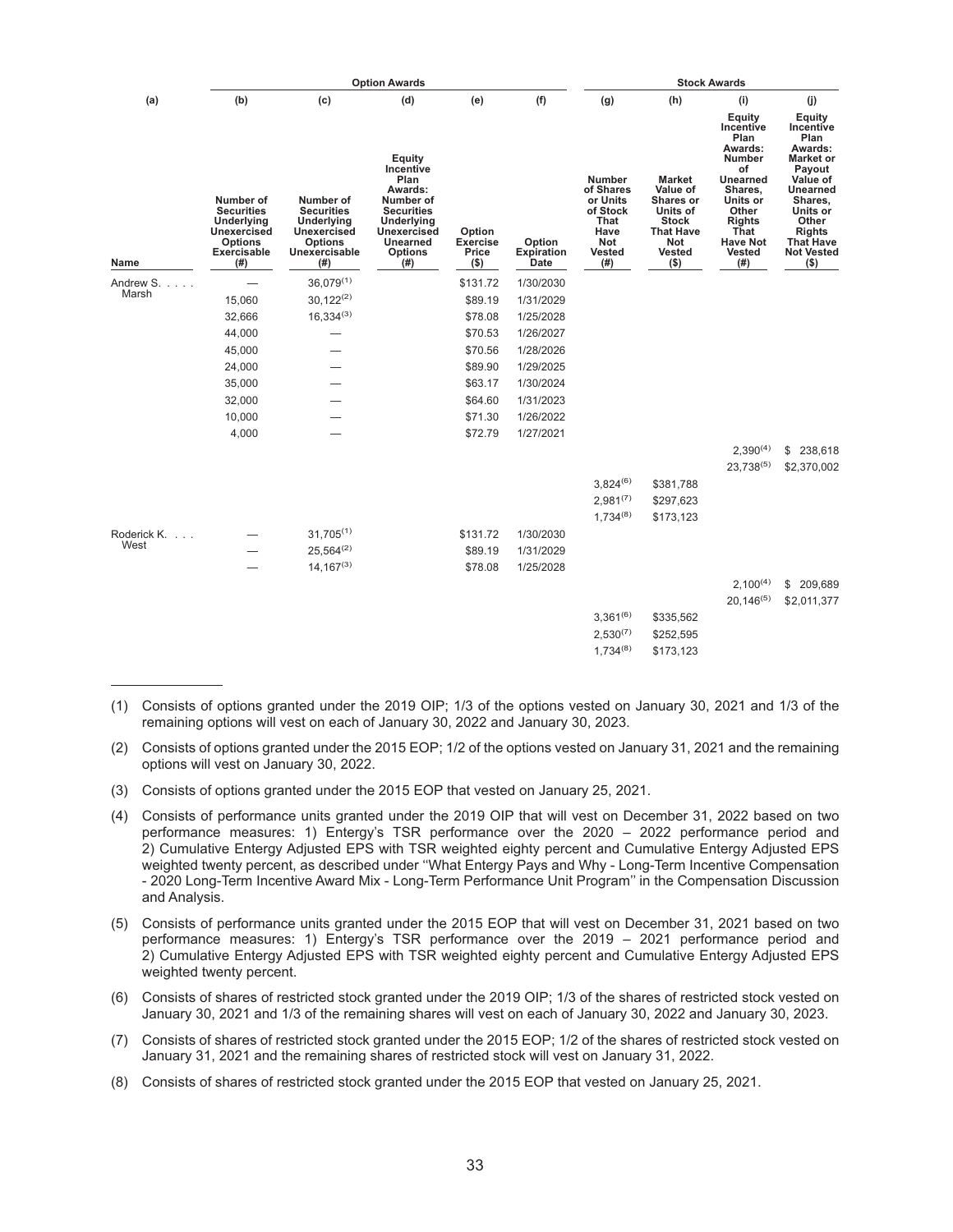#### **2020 Option Exercises and Stock Vested**

The following table provides information concerning each exercise of stock options and each vesting of stock during 2020 for the NEOs.

|                                                                  | <b>Option Awards</b>                                      |                                              | <b>Stock Awards</b>                                      |                                                           |  |  |
|------------------------------------------------------------------|-----------------------------------------------------------|----------------------------------------------|----------------------------------------------------------|-----------------------------------------------------------|--|--|
| (a)                                                              | (b)                                                       | (c)                                          | (d)                                                      | (e)                                                       |  |  |
| <b>Name</b>                                                      | Number of<br><b>Shares Acquired</b><br>on Exercise<br>(#) | <b>Value Realized</b><br>on Exercise<br>(\$) | Number of<br><b>Shares Acquired</b><br>on Vesting<br>(#) | <b>Value Realized</b><br>on Vesting <sup>(1)</sup><br>(5) |  |  |
|                                                                  |                                                           |                                              | 3.140                                                    | \$327,765                                                 |  |  |
| Marcus V. Brown $\ldots, \ldots, \ldots, \ldots, \ldots, \ldots$ | 40.075                                                    | \$2,081,630                                  | 16.366                                                   | \$1,742,234                                               |  |  |
| Leo P. Denault                                                   |                                                           |                                              | 77.044                                                   | \$7,935,333                                               |  |  |
|                                                                  |                                                           |                                              | 37.861                                                   | \$3,959,325                                               |  |  |
|                                                                  | 97.249                                                    | \$4,940,267                                  | 15,436                                                   | \$1,621,930                                               |  |  |

(1) Represents the value of performance units for the 2018 – 2020 performance period (payable solely in shares based on the closing stock price of Entergy on the date of vesting) under the LTIP and the vesting of shares of restricted stock in 2020.

#### **2020 Pension Benefits**

The following table shows the present value as of December 31, 2020, of accumulated benefits payable to each of the NEOs, including the number of years of service credited to each NEO, under the retirement plans sponsored by Entergy, determined using interest rate and mortality rate assumptions set forth in Note 11 to the financial statements. Additional information regarding these retirement plans follows this table.

| Number of<br>Years<br><b>Credited</b><br><b>Service</b>                                                                                                    | <b>Present Value</b><br>οt<br><b>Accumulated</b><br><b>Benefit</b> | <b>Payments</b><br>During 2020 |
|------------------------------------------------------------------------------------------------------------------------------------------------------------|--------------------------------------------------------------------|--------------------------------|
| 30.00                                                                                                                                                      | \$1,850,000                                                        | \$—                            |
| 36.00                                                                                                                                                      | \$2,090,800                                                        | \$—                            |
| 25.74                                                                                                                                                      | \$7,889,100                                                        | \$—                            |
| 25.74                                                                                                                                                      | \$1,385,300                                                        | \$—                            |
| 30.00                                                                                                                                                      | \$30,747,600                                                       | \$—                            |
| 21.83                                                                                                                                                      | \$1,230,700                                                        | s—                             |
| 22.37                                                                                                                                                      | \$6,543,400                                                        | \$—                            |
| 22.37                                                                                                                                                      | 944.000<br>S                                                       | s—                             |
| 21.75                                                                                                                                                      | \$7,667,200                                                        | s—                             |
| 21.75                                                                                                                                                      | 994,300                                                            |                                |
| <b>System Executive Retirement Plan</b><br>System Executive Retirement Plan<br>System Executive Retirement Plan<br><b>System Executive Retirement Plan</b> |                                                                    |                                |

(1) As of December 31, 2020, Ms. Rainer, Mr. Brown and Mr. Denault were retirement eligible.

<sup>(2)</sup> Service under the System Executive Retirement Plan (''*SERP*'') is granted from the date of hire. Service under the qualified Entergy Retirement Plan is granted from the later of the date of hire or the plan participation date. The SERP amounts reflected in the table for Ms. Rainer are calculated based on 30 years of service pursuant to the terms of the SERP.

<sup>(3)</sup> In 2006, Mr. Denault entered into a retention agreement granting him additional years of service and permission to retire under the non-qualified SERP in the event his employment is terminated by his Entergy employer other than for cause (as defined in the retention agreement), by Mr. Denault for good reason (as defined in the retention agreement), or on account of his death or disability. His retention agreement also provides that if he terminates employment for any other reason, he shall be entitled to up to an additional 15 years of service under the SERP only if his Entergy employer grants him permission to retire subject to the overall 30 year cap on service credit under the SERP. The amount reflected in the table for the SERP is calculated based on 30 years of service. The additional years of service credited to Mr. Denault under his retention agreement increased the present value of Mr. Denault's benefit by \$4,020,200.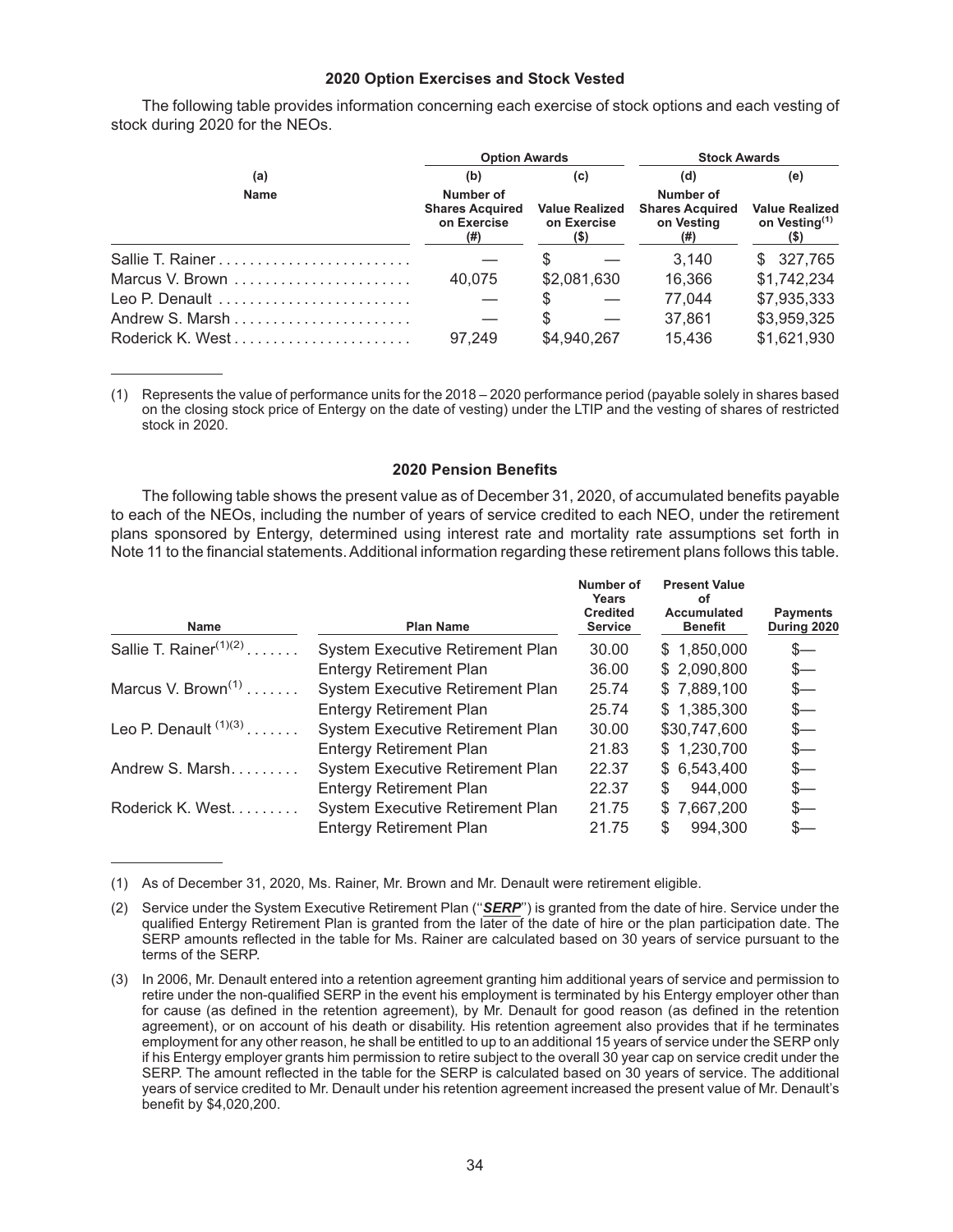## **Retirement Benefits**

The tables below contain summaries of the pension benefit plans sponsored by Entergy that the NEOs participated in during 2020. Benefits for the NEOs who participate in these plans are determined using the same formulas as for other eligible employees.

|                                                  | <b>Entergy Retirement Plan</b>                                                                                                                                                                                                                                                                                                  |
|--------------------------------------------------|---------------------------------------------------------------------------------------------------------------------------------------------------------------------------------------------------------------------------------------------------------------------------------------------------------------------------------|
| <b>Eligibility</b>                               | Non-bargaining employees hired before July 1, 2014                                                                                                                                                                                                                                                                              |
| <b>Vesting</b>                                   | A participant becomes vested in the Entergy Retirement Plan upon<br>attainment of at least 5 years of vesting service or upon attainment of<br>age 65 while actively employed by an Entergy system company.                                                                                                                     |
| <b>Form of Payment Upon</b><br><b>Retirement</b> | Benefits are payable as an annuity. For employees who separate from<br>service on or after January 1, 2018, a single lump sum distribution may be<br>elected by the participant if eligibility criteria are met.                                                                                                                |
| <b>Retirement Benefit</b><br><b>Formula</b>      | Benefits are calculated as a single life annuity payable at age 65 and<br>generally are equal to 1.5% of a participant's Final Average Monthly<br>Earnings (FAME) multiplied by years of service (not to exceed 40).                                                                                                            |
|                                                  | "Earnings" for the purpose of calculating FAME generally includes the<br>employee's base salary and eligible annual incentive awards subject to<br>Internal Revenue Code limitations, and excludes all other bonuses.<br>Executive annual incentive awards are not eligible for inclusion in<br>Earnings under this plan.       |
|                                                  | FAME is calculated using the employee's average monthly Earnings for<br>the 60 consecutive months in which the employee's earnings were highest<br>during the 120 month period immediately preceding the employee's<br>retirement and includes up to 5 eligible annual incentive awards paid<br>during the 60 month period.     |
| <b>Benefit Timing</b>                            | Normal retirement age under the plan is 65.                                                                                                                                                                                                                                                                                     |
|                                                  | A reduced terminated vested benefit may be commenced as early as<br>age 55. The amount of this benefit is determined by reducing the normal<br>retirement benefit by 7% per year for the first 5 years commencement<br>precedes age 65, and 6% per year for each additional year<br>commencement precedes age 65.               |
|                                                  | A subsidized early retirement benefit may be commenced by employees<br>who are at least age 55 with 10 years of service at the time they separate<br>from service. The amount of this benefit is determined by reducing the<br>normal retirement benefit by 2% per year for each year that early<br>retirement precedes age 65. |

## **Qualified Retirement Benefits**

## **Non-qualified Retirement Benefits**

The NEOs are eligible to participate in certain non-qualified retirement benefit plans that provide retirement income, including the Pension Equalization Plan (''*PEP*'') and the SERP. Each of these plans is an unfunded non-qualified defined benefit pension plan that provides benefits to key management employees. In these plans, as described below, an executive may participate in one or more non-qualified plans, but is only paid the amount due under the plan that provides the highest benefit. In general, upon disability, participants in the PEP and the SERP remain eligible for continued service credits until the earlier of recovery, separation from service due to disability, or retirement eligibility. Generally, spouses of participants who die before commencement of benefits may be eligible for a portion of the participant's accrued benefit.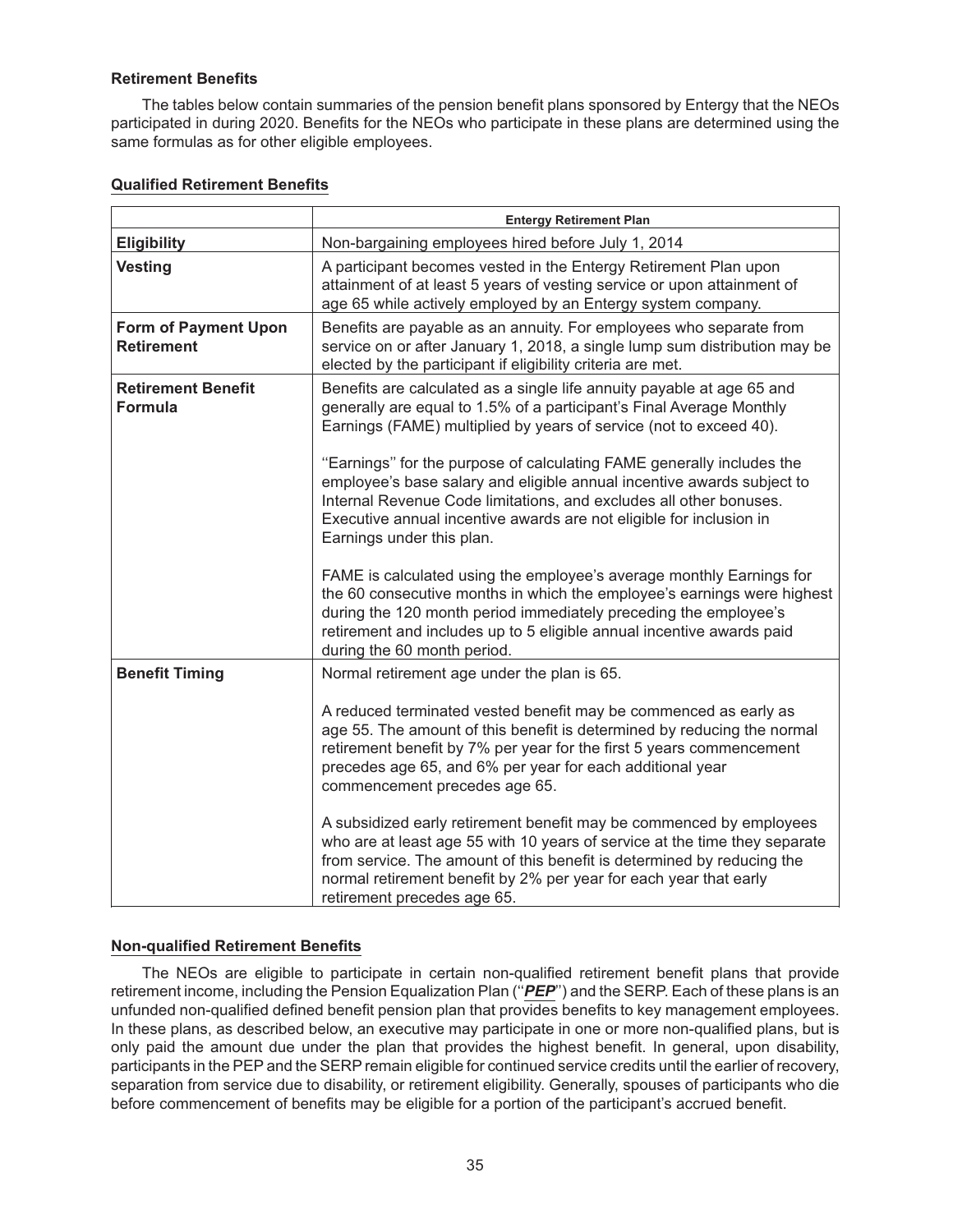| <b>Eligibility</b>                               | Management or highly                                                                                                                                                                                                                                                                                                                                                                                                                                                                                                                                                                                                                                                                                   |                                                                                                                                                                                                                                                                                                                                                                                                                                                                                                                                                                                                                       |
|--------------------------------------------------|--------------------------------------------------------------------------------------------------------------------------------------------------------------------------------------------------------------------------------------------------------------------------------------------------------------------------------------------------------------------------------------------------------------------------------------------------------------------------------------------------------------------------------------------------------------------------------------------------------------------------------------------------------------------------------------------------------|-----------------------------------------------------------------------------------------------------------------------------------------------------------------------------------------------------------------------------------------------------------------------------------------------------------------------------------------------------------------------------------------------------------------------------------------------------------------------------------------------------------------------------------------------------------------------------------------------------------------------|
|                                                  | compensated employees who<br>participate in the Entergy<br><b>Retirement Plan</b>                                                                                                                                                                                                                                                                                                                                                                                                                                                                                                                                                                                                                      | Certain individuals who became<br>executive officers before July 1,<br>2014                                                                                                                                                                                                                                                                                                                                                                                                                                                                                                                                           |
| <b>Form of Payment Upon</b><br><b>Retirement</b> | Single lump sum distribution                                                                                                                                                                                                                                                                                                                                                                                                                                                                                                                                                                                                                                                                           | Single lump sum distribution                                                                                                                                                                                                                                                                                                                                                                                                                                                                                                                                                                                          |
| <b>Retirement Benefit</b><br><b>Formula</b>      | Benefits generally are equal to the<br>actuarial present value of the<br>difference between (1) the amount<br>that would have been payable as<br>an annuity under the Entergy<br>Retirement Plan, including<br>executive annual incentive awards<br>as eligible earnings and without<br>applying limitations of the Internal<br>Revenue Code of 1986, as<br>amended (the "Code") on pension<br>benefits and earnings that may be<br>considered in calculating<br>tax-qualified pension benefits, and<br>(2) the amount actually payable as<br>an annuity under the Entergy<br>Retirement Plan.<br>Executive annual incentive awards<br>are taken into account as eligible<br>earnings under this plan. | Benefits generally are equal to the<br>actuarial present value of a<br>specified percentage, based on the<br>participant's years of service<br>(including supplemental service<br>granted under the plan) and<br>management level of the<br>participant's "Final Average<br>Monthly Compensation" (which is<br>generally 1/36th of the sum of the<br>participant's base salary and<br>annual incentive program award for<br>the 3 highest years during the last<br>10 years preceding separation from<br>service), after first being reduced<br>by the value of the participant's<br>Entergy Retirement Plan benefit. |
| <b>Benefit Timing</b>                            | Payable at age 65<br>Benefits payable prior to age 65 are<br>subject to the same reduced<br>terminated vested or early<br>retirement reduction factors as<br>benefits payable under the Entergy<br>Retirement Plan as described<br>above.<br>An employee with supplemental<br>credited service who terminates<br>employment prior to age 65 must<br>receive prior written consent of the<br>Entergy employer in order to<br>receive the portion of their benefit<br>attributable to their supplemental<br>credited service agreement.<br>Benefits payable upon separation<br>from service subject to the 6 month<br>delay required under the Code                                                      | Payable at age 65<br>Prior to age 65, vesting is<br>conditioned on the prior written<br>consent of the officer's Entergy<br>employer.<br>Benefits payable prior to age 65 are<br>subject to the same reduced<br>terminated vested or subsidized<br>early retirement reduction factors<br>as benefits payable under the<br>Entergy Retirement Plan as<br>described above.<br>Benefits payable upon separation<br>from service subject to the 6 month<br>delay required under Internal<br>Revenue Code Section 409A.                                                                                                    |

Additional Information:

<sup>(1)</sup> Effective July 1, 2014, (a) no new grants of supplemental service may be provided to participants in the PEP; and (b) supplemental credited service granted prior to July 1, 2014 was grandfathered.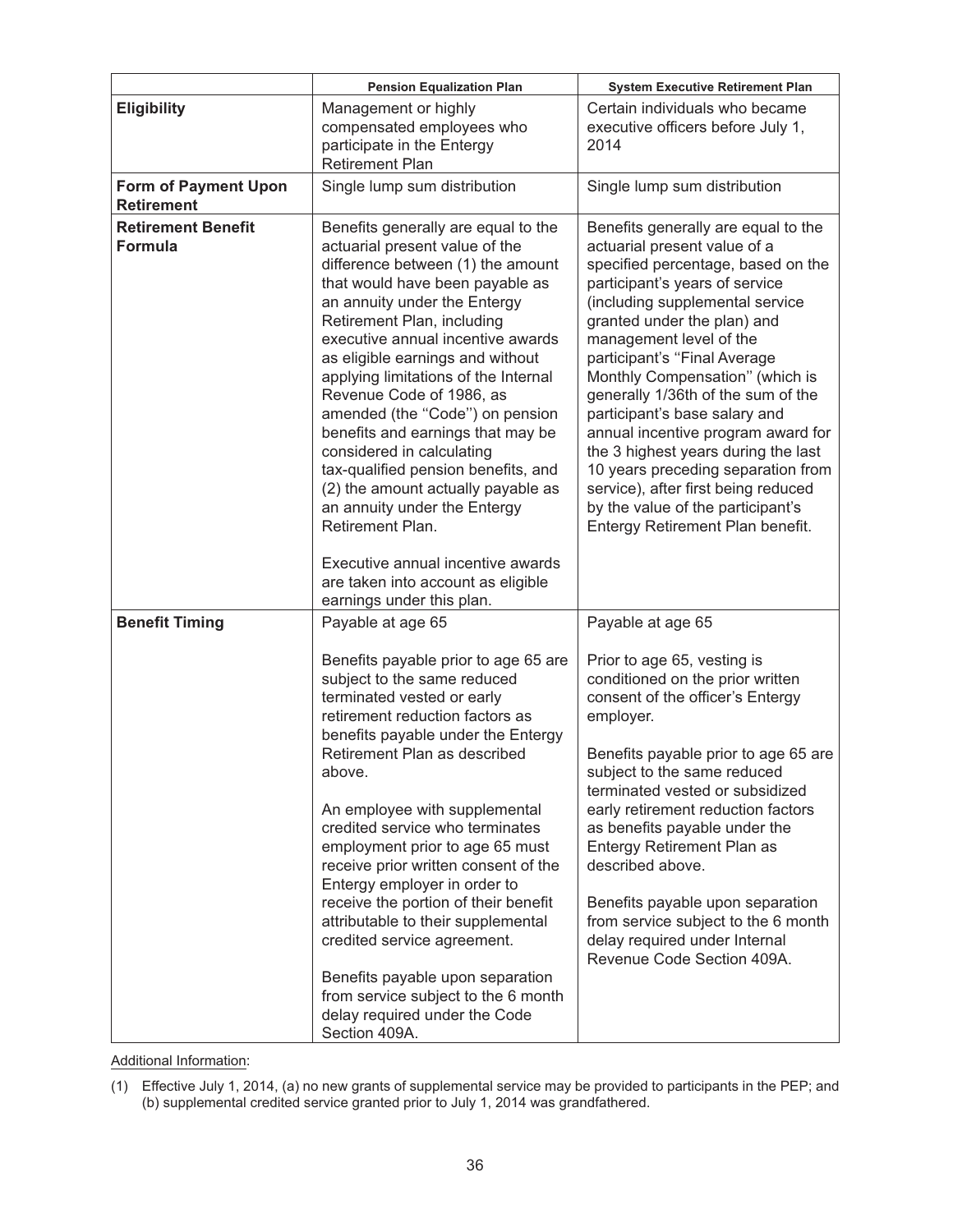- (2) Benefits accrued under the SERP and PEP, if any, will become fully vested if a participant is involuntarily terminated without cause or terminates his or her employment for good reason in connection with a change in control with payment generally made in a lump-sum payment as soon as reasonably practicable following the first day of the month after the termination of employment, unless delayed 6 months under Internal Revenue Code Section 409A.
- (3) The SERP was closed to new executive officers effective July 1, 2014.

## **2020 Potential Payments Upon Termination or Change in Control**

Entergy has plans and other arrangements that provide compensation to a NEO if his or her employment terminates under specified conditions, including following a change in control of Entergy or its subsidiaries.

## *Change in Control*

Under our System Executive Continuity Plan (the ''*Continuity Plan*''), our executive officers, including each of our NEOs, are eligible to receive the severance benefits described below if their employment is terminated by their Entergy System employer other than for cause or if they terminate their employment for good reason during a period beginning with a potential change in control and ending 24 months following the effective date of a change in control (a ''*Qualifying Termination*''). A participant will not be eligible for benefits under the Continuity Plan if such participant: accepts employment with us or any of our subsidiaries; elects to receive the benefits of another severance or separation program; removes, copies or fails to return any property belonging to us or any of our subsidiaries; or violates his or her non-compete provision (which generally runs for two years but extends to three years if permissible under applicable law). We do not have any plans or agreements that provide for payments or benefits to any of our NEOs solely upon a change in control.

In the event of a Qualifying Termination, our executive officers, including our NEOs, generally would receive the benefits below:

| Compensation<br><b>Element</b> | <b>Payment</b>                                                                                                                                                                                                                                                                                                                                                                                                                                                                                                                                                                                                                                                                                                                                                                                                                                                                                                                                                                                                                                                                                                                                                                                                                |
|--------------------------------|-------------------------------------------------------------------------------------------------------------------------------------------------------------------------------------------------------------------------------------------------------------------------------------------------------------------------------------------------------------------------------------------------------------------------------------------------------------------------------------------------------------------------------------------------------------------------------------------------------------------------------------------------------------------------------------------------------------------------------------------------------------------------------------------------------------------------------------------------------------------------------------------------------------------------------------------------------------------------------------------------------------------------------------------------------------------------------------------------------------------------------------------------------------------------------------------------------------------------------|
| Severance*                     | A lump sum severance payment equal to a multiple of the sum of: (a) the<br>participant's annual base salary as in effect at any time within one year prior to the<br>commencement of a change in control period or, if higher, immediately prior to a<br>circumstance constituting good reason, plus (b) the participant's annual incentive,<br>calculated using the average annual target opportunity derived under the annual<br>incentive program for the two calendar years immediately preceding the calendar<br>year in which termination occurs.                                                                                                                                                                                                                                                                                                                                                                                                                                                                                                                                                                                                                                                                       |
| <b>Performance Units</b>       | Under the 2015 EOP and the performance unit agreements in respect of the 2019<br>- 2021 performance period, participants would forfeit outstanding performance<br>units, and in lieu of any payment for any outstanding performance period, would<br>receive a single-lump sum payment calculated by multiplying the target<br>performance units for the most recent performance period preceding (but not<br>including) the calendar year in which termination occurs by the closing price of<br>Entergy's common stock as of the later of the date of such termination or the date<br>of the Change in Control. Under the 2019 OIP and the performance unit<br>agreements in respect of the 2020 - 2022 performance unit period, participants<br>would receive a number of shares of Entergy common stock equal to the greater<br>of (1) the target number of performance units subject to the performance unit<br>agreement or (2) the number of units that would vest under the performance unit<br>agreement calculated based on Company performance through the participant's<br>termination date, in either case pro-rated based on the portion of the performance<br>period that occurs through the termination date. |
| <b>Equity Awards</b>           | All unvested stock options, shares of restricted stock and restricted stock units will<br>vest immediately upon a Qualifying Termination pursuant to the terms of the<br>Equity Plans.                                                                                                                                                                                                                                                                                                                                                                                                                                                                                                                                                                                                                                                                                                                                                                                                                                                                                                                                                                                                                                        |
| <b>Retirement Benefits</b>     | Benefits already accrued under our SERP and PEP, if any, will become fully<br>vested.                                                                                                                                                                                                                                                                                                                                                                                                                                                                                                                                                                                                                                                                                                                                                                                                                                                                                                                                                                                                                                                                                                                                         |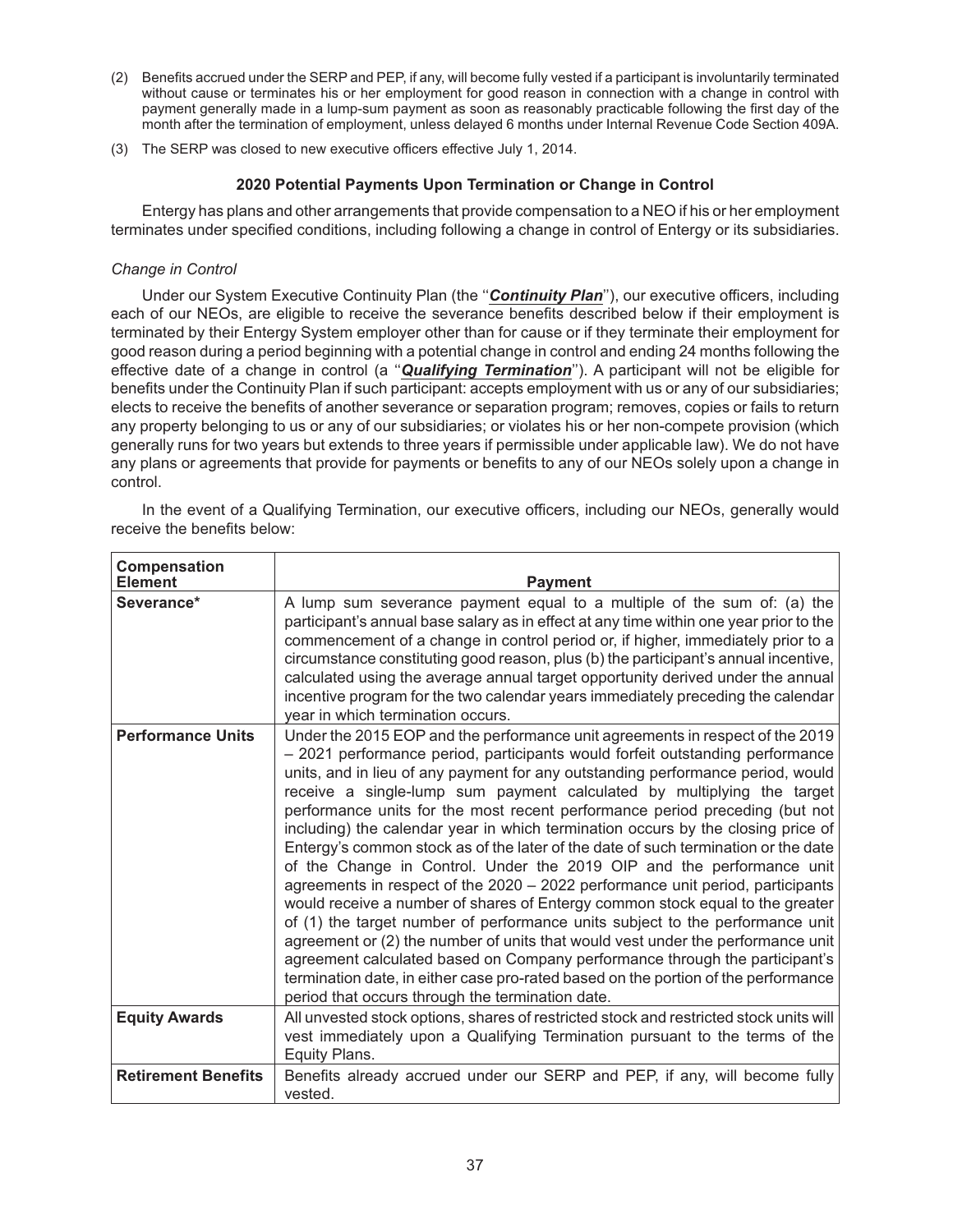| <b>Compensation</b><br>∣ Element | <b>Payment</b>                                                               |
|----------------------------------|------------------------------------------------------------------------------|
| Welfare Benefits                 | Participants who are not retirement-eligible would be eligible to receive    |
|                                  | Entergy-subsidized COBRA benefits for a period ranging from 12 to 18 months. |

Cash severance payments are capped at 2.99 times the sum of (a) an executive's annual base salary, plus (b) the higher of his or her actual annual incentive payment under the annual incentive program calculated using the average annual target opportunity derived under the annual incentive program for the two calendar years immediately preceding the calendar year in which termination occurs. Any cash severance payments to be paid under the Continuity Plan in excess of this cap will be forfeited by the participant.

To protect shareholders and our business model, executives are required to comply with non-compete, non-solicitation, confidentiality and non-denigration provisions. If an executive discloses non-public data or information concerning us or any of our subsidiaries or violates his or her non-compete provision, he or she will be required to repay any benefits previously received under the Continuity Plan.

For purposes of the Continuity Plan, the following events are generally defined as:

- *Change in Control:* (a) the purchase of 30% or more of either our common stock or the combined voting power of our voting securities; (b) the merger or consolidation of the Company (unless our Board members constitute at least a majority of the board members of the surviving entity); (c) the liquidation, dissolution or sale of all or substantially all of our assets; or (d) a change in the composition of our Board such that, during any two-year period, the individuals serving at the beginning of the period no longer constitute a majority of our Board at the end of the period.
- *Potential Change in Control:* (a) the Company or an affiliate enters into an agreement the consummation of which would constitute a Change in Control; (b) the Board adopts resolutions determining that, for purposes of the Continuity Plan, a potential Change in Control has occurred; (c) a System Company or other person or entity publicly announces an intention to take actions that would constitute a Change in Control; or (d) any person or entity becomes the beneficial owner (directly or indirectly) of outstanding shares of common stock of the Company constituting 20% or more of the voting power or value of the Company's outstanding common stock.
- *Cause:* The participant's (a) willful and continuous failure to perform substantially his or her duties after written demand for performance; (b) engagement in conduct that is materially injurious to us or any of our subsidiaries; (c) conviction or guilty or nolo contendere plea to a felony or other crime that materially and adversely affects either his or her ability to perform his or her duties or our reputation; (d) material violation of any agreement with us or any of our subsidiaries; or (e) disclosure of any of our confidential information without authorization.
- *Good Reason:* The participant's (a) nature or status of duties and responsibilities is substantially altered or reduced; (b) salary is reduced by 5% or more; (c) primary work location is relocated outside the continental United States; (d) compensation plans are discontinued without an equitable replacement; (e) benefits or number of vacation days are substantially reduced; or (f) Entergy employer purports to terminate his employment other than in accordance with the Continuity Plan.

To protect shareholders and Entergy's business model, executives are required to comply with non-compete, non-solicitation, confidentiality and non-denigration provisions. If an executive discloses non-public data or information concerning Entergy or any of its subsidiaries or violates his or her non-compete provision, he or she will be required to repay any benefits previously received under the Continuity Plan.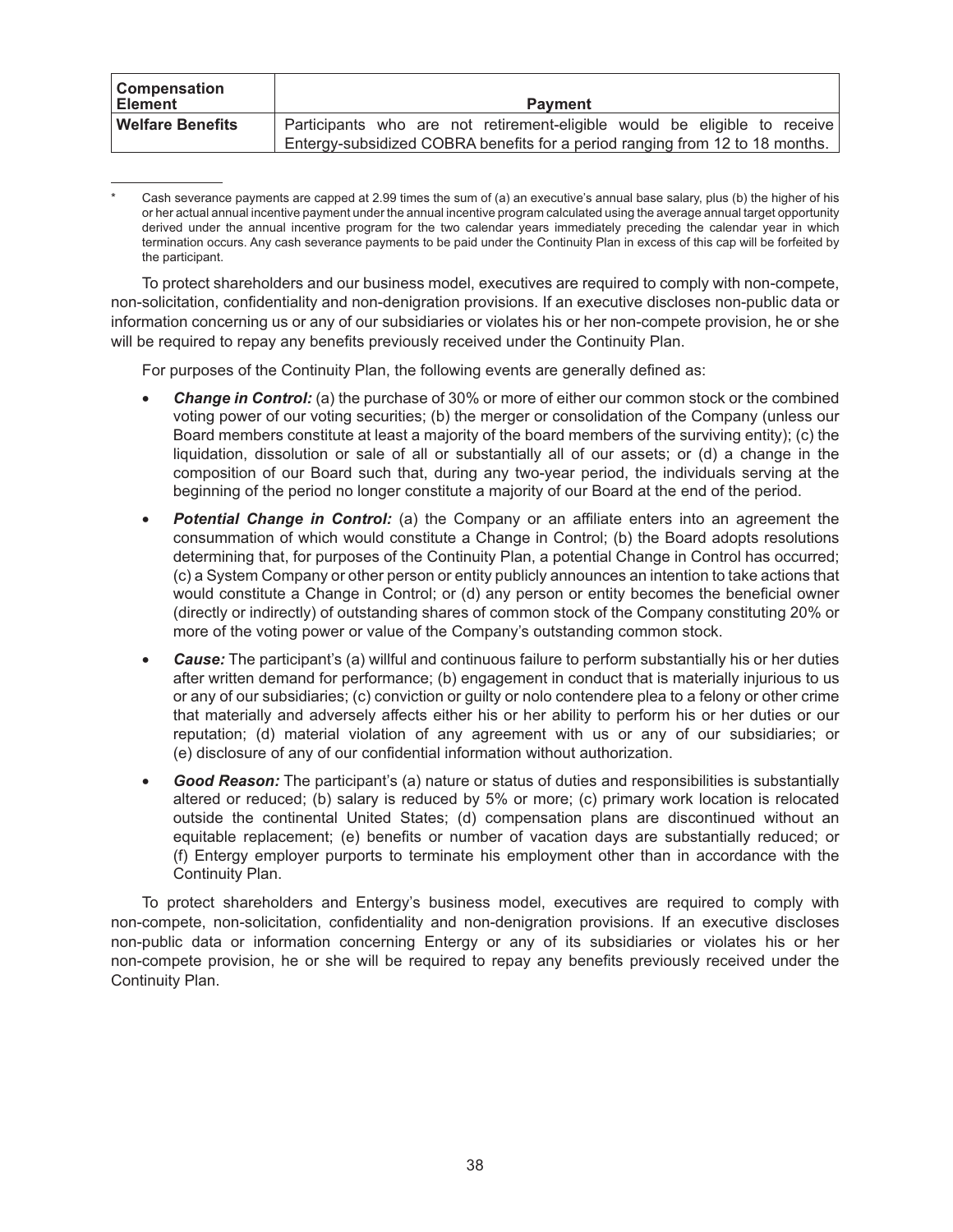# *Other Termination Events*

For termination events, other than in connection with a Change in Control, the executive officers, including the NEOs, generally will receive the benefits set forth below:

| <b>Termination</b><br><b>Event</b>     | <b>Severance</b> | <b>Annual</b><br><b>Incentive</b>                                                             | <b>Stock</b><br><b>Options</b>                                                                                                                                                                                                                                                                                                                                                                                                                                                                          | <b>Restricted</b><br><b>Stock</b> | <b>Performance</b><br><b>Units</b>                                                                                                                                                                                |
|----------------------------------------|------------------|-----------------------------------------------------------------------------------------------|---------------------------------------------------------------------------------------------------------------------------------------------------------------------------------------------------------------------------------------------------------------------------------------------------------------------------------------------------------------------------------------------------------------------------------------------------------------------------------------------------------|-----------------------------------|-------------------------------------------------------------------------------------------------------------------------------------------------------------------------------------------------------------------|
| <b>Voluntary</b><br><b>Resignation</b> | None             | Forfeited*                                                                                    | Unvested options are<br>forfeited. Vested<br>options expire on the<br>earlier of (i) 90 days<br>from the last day of<br>active employment<br>and (ii) the option's<br>normal expiration<br>date.                                                                                                                                                                                                                                                                                                        | Forfeited                         | Forfeited**                                                                                                                                                                                                       |
| <b>Termination</b><br>for Cause        | None             | Forfeited                                                                                     | Forfeited                                                                                                                                                                                                                                                                                                                                                                                                                                                                                               | Forfeited                         | Forfeited                                                                                                                                                                                                         |
| <b>Retirement</b>                      | None             | Pro-rated<br>based on<br>number of<br>days<br>employed<br>during the<br>performance<br>period | Unvested stock<br>options granted<br>before 2020 vest on<br>the retirement date<br>and expire the earlier<br>of (i) five years from<br>the retirement date<br>and (ii) the option's<br>normal expiration<br>date. Unvested stock<br>options, granted in<br>2020 continue to vest<br>following retirement,<br>in accordance with<br>the original vesting<br>schedule and expire<br>the earlier of (i) five<br>years from the<br>retirement date and<br>(ii) the option's<br>original expiration<br>date. | Forfeited                         | Officers with a<br>minimum of 12<br>months of<br>participation are<br>eligible for a<br>pro-rated award<br>based on actual<br>performance<br>and full months<br>of service<br>during the<br>performance<br>period |
| Death/Disability None                  |                  | Pro-rated<br>based on<br>number of<br>days<br>employed<br>during the<br>performance<br>period | Unvested stock<br>options vest on the<br>termination date and<br>expire the earlier of<br>(i) five years from the<br>termination date and<br>(ii) the option's<br>normal expiration<br>date                                                                                                                                                                                                                                                                                                             | <b>Fully Vest</b>                 | Officers are<br>eligible for a<br>pro-rated award<br>based on actual<br>performance<br>and full months<br>of service<br>during the<br>performance<br>period                                                       |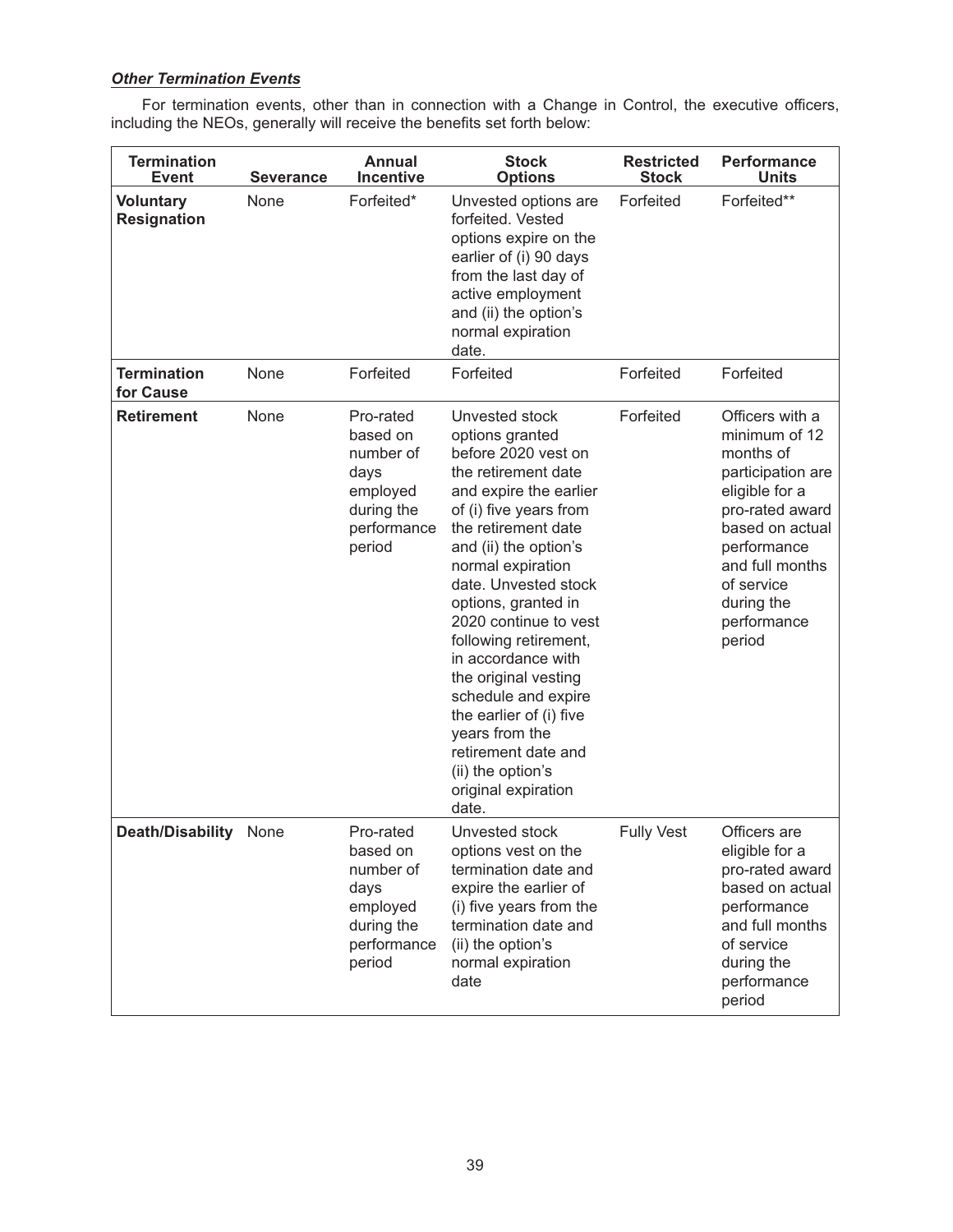| <b>Termination</b>      | <b>Severance</b> | Annual                                                                                        | <b>Stock</b>                                                                                                                                                                                   | <b>Restricted</b> | <b>Performance</b>                                                                                                                                         |
|-------------------------|------------------|-----------------------------------------------------------------------------------------------|------------------------------------------------------------------------------------------------------------------------------------------------------------------------------------------------|-------------------|------------------------------------------------------------------------------------------------------------------------------------------------------------|
| <b>Event</b>            |                  | <b>Incentive</b>                                                                              | <b>Options</b>                                                                                                                                                                                 | <b>Stock</b>      | <b>Units</b>                                                                                                                                               |
| <b>Death/Disability</b> | None             | Pro-rated<br>based on<br>number of<br>days<br>employed<br>during the<br>performance<br>period | Unvested stock<br>options vest on the<br>termination date and<br>expire on the earlier<br>of (i) five years from<br>the termination date<br>and (ii) the option's<br>normal expiration<br>date | <b>Fully Vest</b> | Officers are<br>eligible for pro-<br>rated award<br>based on actual<br>performance<br>and full months<br>of service<br>during the<br>performance<br>period |

If an officer resigns after the completion of an annual incentive program, he or she may receive, at Entergy's discretion, an annual incentive payment.

If an officer resigns after the completion of a LTIP performance period, he or she may receive a payout under the LTIP based on the outcome of the performance period.

#### *Mr. Denault's 2006 Retention Agreement*

In 2006, Entergy entered into a retention agreement with Mr. Denault that provides benefits to him in addition to, or in lieu of, the benefits described above. Specifically, in the event of a Termination Event (as defined in his agreement): 1) Mr. Denault is entitled to a Target LTIP Award calculated by using the average annual number of performance units with respect to the two most recent performance periods preceding the calendar year in which his employment termination occurs, assuming all performance goals were achieved at target; and 2) all of Mr. Denault's unvested stock options and shares of restricted stock will immediately vest.

In the event of death or disability, Mr. Denault would receive the greater of the Target LTIP Award calculated as described above or the pro-rated number of performance units for all open performance periods, based on the number of months of his participation in each open performance period.

Under the terms of his 2006 retention agreement, Mr. Denault's employment may be terminated for cause upon Mr. Denault's: (a) continuing failure to substantially perform his duties (other than because of physical or mental illness or after he has given notice of termination for good reason) that remains uncured for 30 days after receiving a written notice from the Personnel Committee; (b) willfully engaging in conduct that is demonstrably and materially injurious to Entergy; (c) conviction of or entrance of a plea of guilty or nolo contendere to a felony or other crime that has or may have a material adverse effect on his ability to carry out his duties or upon Entergy's reputation; (d) material violation of any agreement that he has entered into with Entergy; or (e) unauthorized disclosure of Entergy's confidential information.

Mr. Denault may terminate his employment for good reason upon: (a) the substantial reduction in the nature or status of his duties or responsibilities from those in effect immediately prior to the date of the retention agreement, other than de minimis acts that are remedied after notice from Mr. Denault; (b) a reduction of 5% or more in his base salary as in effect on the date of the retention agreement; (c) the relocation of his principal place of employment to a location other than the corporate headquarters; (d) the failure to continue to allow him to participate in programs or plans providing opportunities for equity awards, incentive compensation and other plans on a basis not materially less favorable than enjoyed at the time of the retention agreement (other than changes similarly affecting all senior executives); (e) the failure to continue to allow him to participate in programs or plans with opportunities for benefits not materially less favorable than those enjoyed by him under any of the pension, savings, life insurance, medical, health and accident, disability or vacation plans or policies at the time of the retention agreement (other than changes similarly affecting all senior executives); or (f) any purported termination of his employment not taken in accordance with his retention agreement.

#### *Aggregate Termination Payments*

The tables below reflect the amount of compensation each of the NEOs would have received if his or her employment had been terminated as of December 31, 2020 under the various scenarios described above.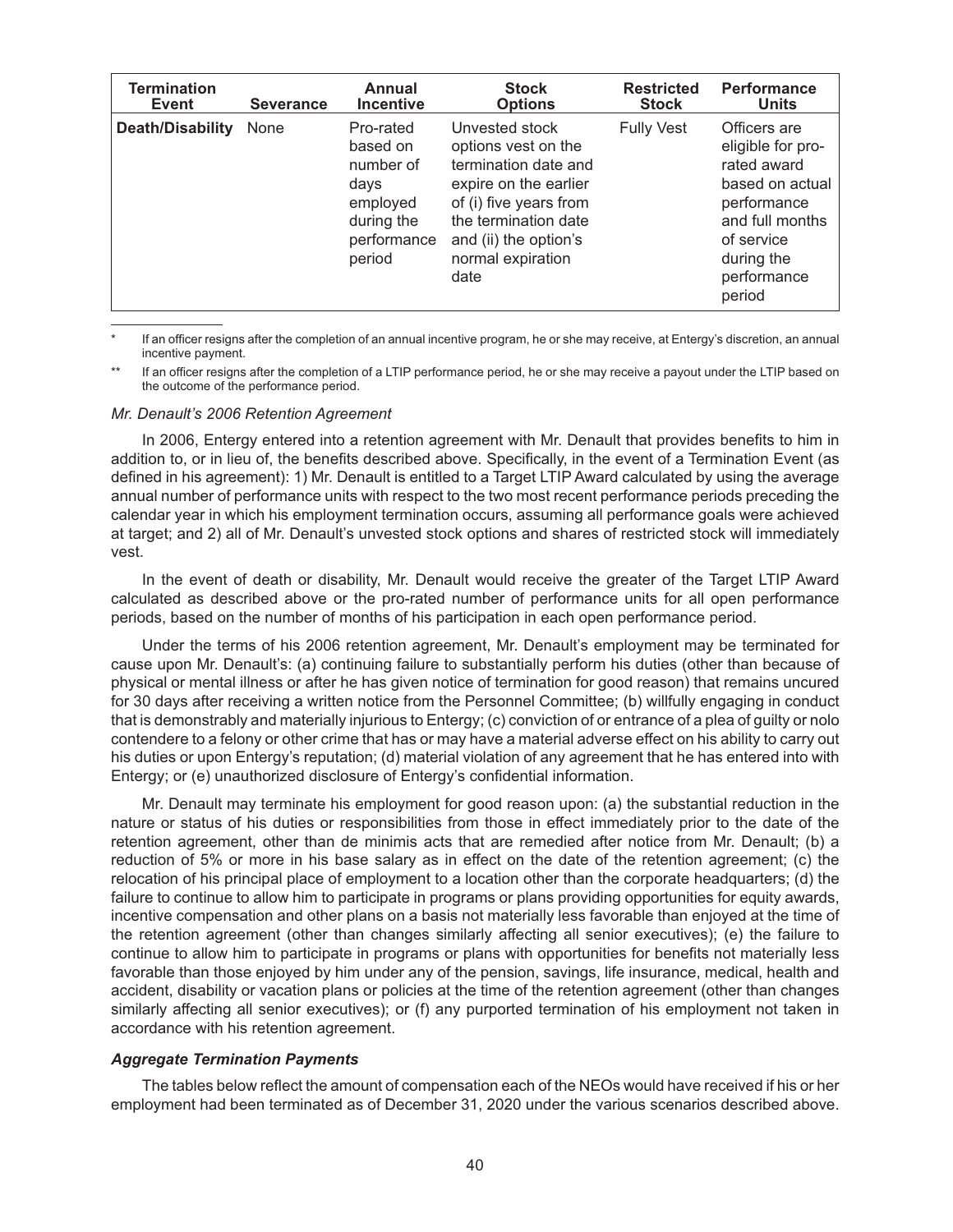For purposes of these tables, a stock price of \$99.84 was used, which was the closing market price of Entergy stock on December 31, 2020, the last trading day of the year.

| <b>Benefits and</b><br><b>Payments</b><br>Upon<br><b>Termination</b> | <b>Voluntary</b><br>Resignation | For<br>Cause             | Termination<br>for Good<br><b>Reason or</b><br>Not for<br>Cause | <b>Retirement</b> |      | <b>Disability</b>           | <b>Death</b>       |    | Termination<br>Related to a<br><b>Change in Control</b> |
|----------------------------------------------------------------------|---------------------------------|--------------------------|-----------------------------------------------------------------|-------------------|------|-----------------------------|--------------------|----|---------------------------------------------------------|
| Sallie T. Rainer <sup>(1)</sup>                                      |                                 |                          |                                                                 |                   |      |                             |                    |    |                                                         |
| Severance Payment                                                    |                                 |                          |                                                                 |                   |      |                             |                    | \$ | 502,198                                                 |
| Performance Units <sup>(3)</sup>                                     |                                 |                          |                                                                 | \$<br>128,194 \$  |      | 128,194 \$                  | 128,194            | \$ | 128,194                                                 |
| Stock Options                                                        | $\overline{\phantom{0}}$        |                          | $-$ \$                                                          | 91,899 \$         |      | 91,899 \$                   | 91,899             | \$ | 91,899                                                  |
| Restricted Stock                                                     |                                 |                          |                                                                 |                   | \$   | 150,174 \$                  | 150,174            | \$ | 150,174                                                 |
| Welfare Benefits $(5)$                                               |                                 |                          |                                                                 |                   |      |                             |                    |    |                                                         |
| Marcus V. Brown <sup>(1)</sup>                                       |                                 |                          |                                                                 |                   |      |                             |                    |    |                                                         |
| Severance Payment                                                    |                                 |                          |                                                                 |                   |      |                             |                    | S. | 3,570,750                                               |
| Performance Units <sup>(3)</sup>                                     |                                 |                          |                                                                 | \$<br>876,595 \$  |      | 876,595 \$                  | 876,595            | \$ | 1,080,668                                               |
| Stock Options                                                        | $\overline{\phantom{0}}$        |                          |                                                                 | \$<br>547,368 \$  |      | 547,368 \$                  | 547,368            | \$ | 547,368                                                 |
| Restricted Stock                                                     |                                 |                          |                                                                 | $-$ \$            |      | 751,664 \$                  | 751,664            | \$ | 751,664                                                 |
| Welfare Benefits <sup>(5)</sup>                                      |                                 |                          |                                                                 |                   |      |                             |                    |    |                                                         |
| Leo P. Denault $(1)$                                                 |                                 |                          |                                                                 |                   |      |                             |                    |    |                                                         |
| Severance Payment                                                    |                                 |                          |                                                                 |                   |      |                             |                    |    | \$10,993,273                                            |
| Performance Units <sup>(3)(4)</sup>                                  | $\overline{\phantom{0}}$        |                          | \$4,512,768 \$3,736,712 \$4,512,768 \$4,512,768                 |                   |      |                             |                    | \$ | 5,902,641                                               |
| Stock Options                                                        |                                 |                          | \$2,306,895 \$2,306,895 \$2,306,895 \$2,306,895                 |                   |      |                             |                    |    | \$2,306,895                                             |
| Restricted Stock                                                     |                                 | $\overline{\phantom{0}}$ | \$2,966,300                                                     |                   |      | $-$ \$2,966,300 \$2,966,300 |                    |    | \$2,966,300                                             |
| Welfare Benefits <sup>(5)</sup>                                      |                                 |                          |                                                                 |                   |      |                             |                    |    |                                                         |
| Andrew S. Marsh (2)                                                  |                                 |                          |                                                                 |                   |      |                             |                    |    |                                                         |
| Severance Payment                                                    |                                 |                          |                                                                 |                   |      |                             |                    | \$ | 3,622,500                                               |
| Performance Units <sup>(3)</sup>                                     | $\overline{\phantom{0}}$        |                          |                                                                 |                   |      | $-$ \$1,108,224 \$1,108,224 |                    | \$ | 1,146,862                                               |
| Stock Options                                                        |                                 |                          |                                                                 |                   |      | \$ 676,227 \$ 676,227       |                    | \$ | 676,227                                                 |
| Restricted Stock                                                     |                                 |                          |                                                                 | $-$ \$            |      |                             | 908,105 \$ 908,105 | \$ | 908,105                                                 |
| Welfare Benefits <sup>(6)</sup>                                      | $\overline{\phantom{0}}$        |                          |                                                                 |                   |      |                             |                    | \$ | 29,862                                                  |
| Roderick K. West <sup>(2)</sup>                                      |                                 |                          |                                                                 |                   |      |                             |                    |    |                                                         |
| Severance Payment                                                    |                                 |                          |                                                                 |                   |      |                             |                    | \$ | 3,732,501                                               |
| Performance Units <sup>(3)</sup>                                     |                                 |                          |                                                                 |                   | - \$ |                             | 950,177 \$ 950,177 | \$ | 1,108,324                                               |
| Stock Options                                                        |                                 |                          |                                                                 |                   | -\$  | 580,531                     | \$<br>580,531      | \$ | 580,531                                                 |
| Restricted Stock                                                     |                                 |                          |                                                                 |                   | \$   | 811,984 \$                  | 811,984            | \$ | 811,984                                                 |
| Welfare Benefits <sup>(6)</sup>                                      | $\overline{\phantom{0}}$        |                          |                                                                 |                   |      |                             |                    | \$ | 29,862                                                  |

<sup>1)</sup> As of December 31, 2020, Ms. Rainer, Mr. Brown and Mr. Denault are retirement eligible and would retire rather than voluntarily resign, and in addition to the payments and benefits in the table, Ms. Rainer, Mr. Brown and Mr. Denault also would be entitled to receive their vested pension benefits under the Entergy Retirement Plan. For a description of these benefits, see ''2020 Pension Benefits.''

- 2) See ''2020 Pension Benefits'' for a description of the pension benefits Mr. Marsh and Mr. West may receive upon the occurrence of certain termination events.
- 3) For purposes of the table, in the event of a qualifying termination related to a change in control, each NEO would receive a payment in respect of his performance units for the 2019 – 2021 performance period and a number of performance units for the 2020 – 2022 performance period, calculated as follows.

For the 2019 – 2021 performance period, each NEO would be entitled to receive a single-lump sum payment calculated using the target number of performance units that the officer would have been entitled to receive under the 2015 EOP with respect to the most recent performance period that precedes and does not include the officer's date of termination. The value of Mr. Denault's payments was calculated by multiplying the target performance units for the 2017 – 2019 LTIP performance period (48,700) by the closing price of Entergy stock on December 31, 2020 (\$99.84), which would equal a payment of \$4,862,208 for the forfeited performance units for the 2019 – 2021 performance period. The value of Mr. Brown's, Mr. Marsh's, and Mr. West's was calculated by multiplying the target performance units for the 2017 – 2019 LTIP performance period (8,300) by the closing price of Entergy stock on December 31, 2020 (\$99.84), which would equal a payment of \$828,672 for the forfeited performance units for the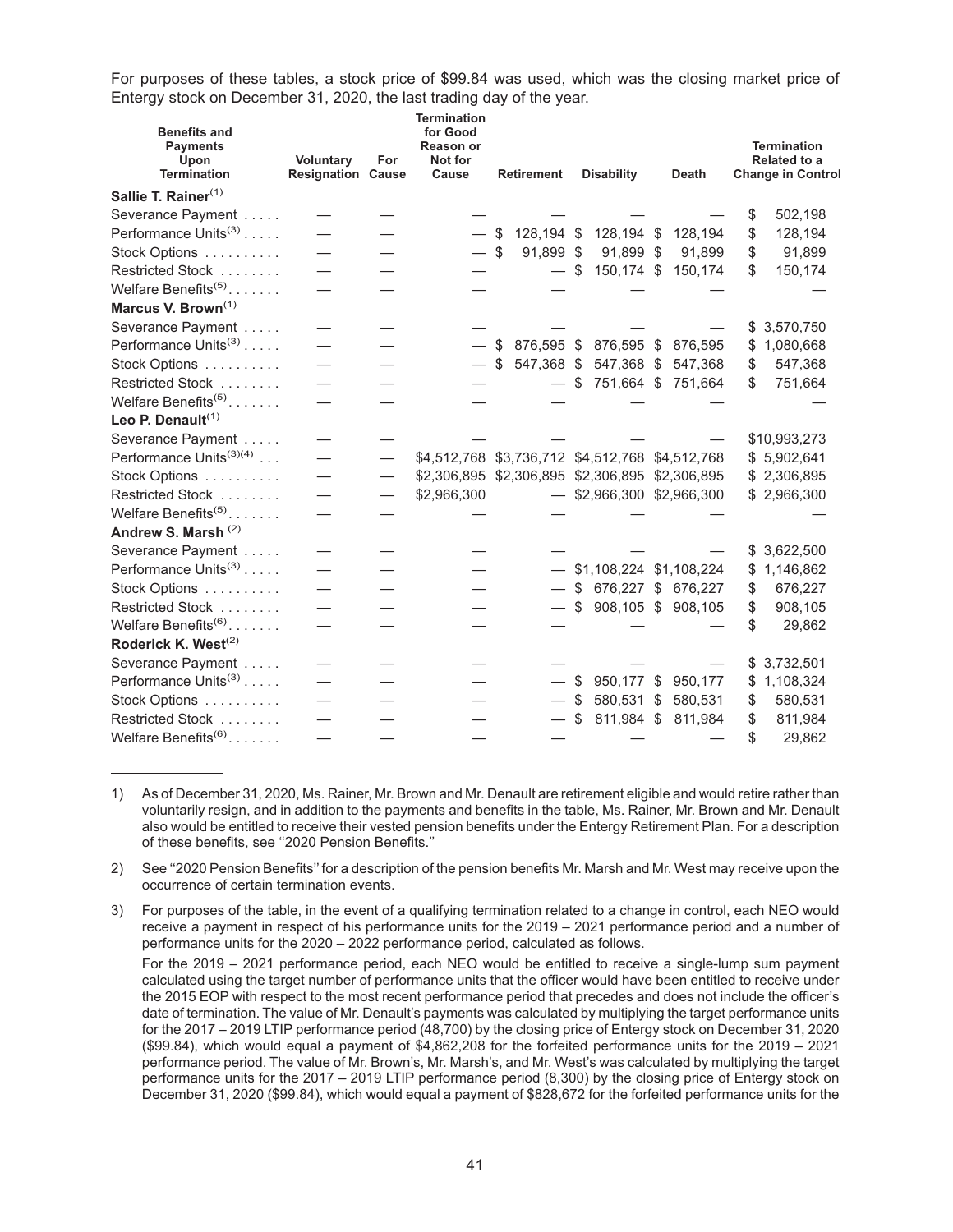2019 – 2021 performance period. The value of Ms. Rainer's payment was calculated by multiplying the target performance units for the 2017 – 2019 LTIP performance period (1,850) by the closing price of Entergy stock on December 31, 2020 (\$99.84), which would equal a payment of \$184,704 for the forfeited performance units for the 2019 – 2021 performance period.

For the 2020 – 2022 performance period, in the event of a Qualifying Termination related to a change in control, each NEO would be entitled to receive a number of shares of Entergy stock equal to the greater of (1) the target number of performance units subject to the 2020 – 2022 performance unit agreement or (2) the number of performance units that would vest under the 2020 – 2022 performance unit agreement calculated based on Entergy's actual performance through the NEO's termination date, in either case pro-rated based on the portion of the performance period that occurs through the termination date. For purposes of the table, the values of the performance unit awards for the 2020 – 2022 performance period for each NEO were calculated as follows, based on the assumption that the target number of performance units was the greater number:

Ms. Rainer: 317 (12/36\*950) performance units at target, assuming a stock price of \$99.84 = \$31,649

Mr. Brown: 2,524 (12/36\*7,571) performance units at target, assuming a stock price of \$99.84 = \$251,996

Mr. Denault:  $10,421$  ( $12/36*31,263$ ) performance units at target, assuming a stock price of \$99.84 = \$1,040,433

Mr. Marsh: 3,187 (12/36\*9,560) performance units at target, assuming a stock price of \$99.84 = \$318,190

Mr. West: 2,801 (12/36\*8,401) performance units at target, assuming a stock price of \$99.84 = \$279,652

The total values of the single sum payment for the 2019 – 2021 performance period and the performance units award for the 2020 – 2022 performance period upon a change in control for each NEO is as follows:

- Ms. Rainer: \$184,704 + \$31,649 = \$216,353
- Mr. Brown: \$828,672 + \$251,996 = \$1,080,668
- Mr. Denault: \$4,862,208 + \$1,040,433 = \$5,902,641
- Mr. Marsh: \$828,672 + \$318,190 = \$1,146,862
- Mr. West: \$828,672 + \$279,652 = \$1,108,324

For purposes of the table, the values of the awards payable in the event of retirement in the case of Ms. Rainer, Mr. Brown and Mr. Denault, or upon death or disability, other than Mr. Denault, for each NEO were calculated as follows:

Ms. Rainer's:

2019 – 2021 LTIP Performance Period: 967 (24/36\*1,450) performance units at target, assuming a stock price of \$99.84 = \$96,545

2020 – 2022 LTIP Performance Period: 317 (12/36\*950) performance units at target, assuming a stock price of \$99.84 = \$31,649

Total: \$128,194

Mr. Brown's:

2019 – 2021 LTIP Performance Period: 6,256 (24/36\*9,383) performance units at target, assuming a stock price of \$99.84 = \$624,599

2020 – 2022 LTIP Performance Period: 2,524 (12/36\*7,571) performance units at target, assuming a stock price of \$99.84 = \$251,996

Total: \$876,595

Mr. Denault's:

2019 – 2021 LTIP Performance Period: 27,006 (24/36\*40,508) performance units at target, assuming a stock price of \$99.84 = \$2,696,279

2020 – 2022 LTIP Performance Period: 10,421 (12/36\*31,263) performance units at target, assuming a stock price of \$99.84 = \$1,040,433

Total: \$3,736,712

Mr. Marsh's:

2019 – 2021 LTIP Performance Period: 7,913 (24/36\*11,869) performance units at target, assuming a stock price of \$99.84 = \$790,034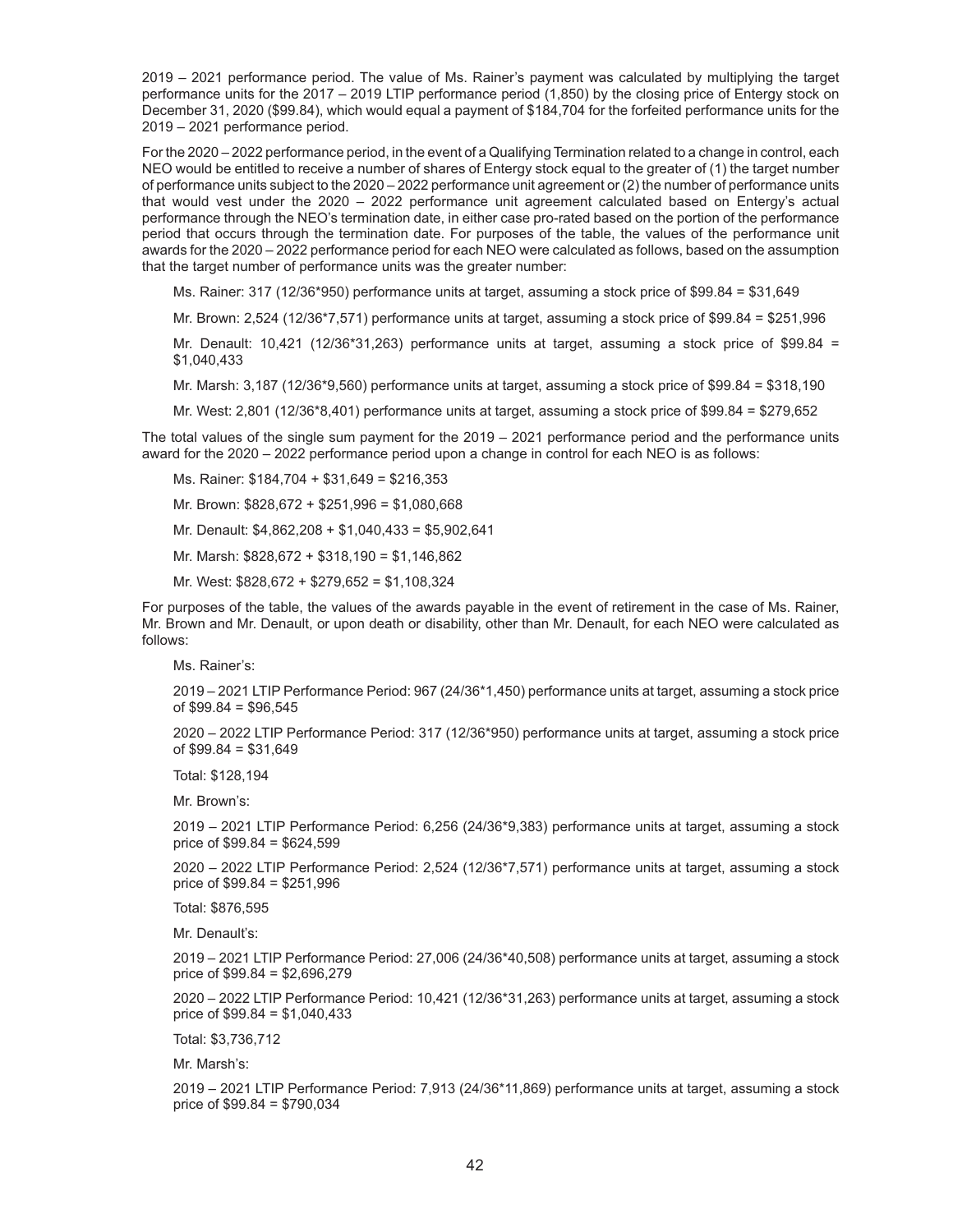2020 – 2022 LTIP Performance Period: 3,187 (12/36\*9,560) performance units at target, assuming a stock price of \$99.84 = \$318,190

Total: \$1,108,224

Mr. West's:

2019 – 2021 LTIP Performance Period: 6,716 (24/36\*10,073) performance units at target, assuming a stock price of \$99.84 = \$670,525

2020 – 2022 LTIP Performance Period: 2,801 (12/36\*8,401) performance units at target, assuming a stock price of \$99.84 = \$279,652

Total: \$950,177

- 4) For purposes of the table, the value of Mr. Denault's retention payment was calculated by taking an average of the target performance units from the 2016 - 2018 LTIP (41,700) and from the 2017 – 2019 LTIP (48,700). This average number of units (45,200) multiplied by the closing price of Entergy stock on December 31, 2020 (\$99.84) would equal a payment of \$4,512,768.
- 5) Upon retirement, Ms. Rainer, Mr. Brown and Mr. Denault would be eligible for retiree medical and dental benefits, the same as all other retirees.
- 6) Pursuant to the SERP, in the event of a termination related to a change in control, Mr. Marsh, and Mr. West would be eligible to receive Entergy-subsidized COBRA benefits for 18 months.

#### **Pay Ratio**

As required by Section 953(b) of the Dodd-Frank Wall Street Reform and Consumer Protection Act, the Company is providing the following disclosure about the relationship of the annual total compensation of our employees to the annual total compensation of Sallie T. Rainer, our President and Chief Executive Officer.

#### *Ratio*

For 2020,

- The median of the annual total compensation of all of our employees, other than Ms. Rainer, was \$160,680.
- Ms. Rainer's annual total compensation, as reported in the total column of the 2020 Summary Compensation Table, was \$1,543,383.
- Based on this information, the ratio of the annual total compensation of Ms. Rainer to the median of the annual total compensation of all employees is estimated to be 10:1.

#### *Identification of Median Employee*

We selected October 2, 2020 as the date on which to determine the median employee. While the date is different from the date used last year, the methodology used to determine the date is consistent with that used last year. These dates correspond to the first day of the three month period prior to fiscal year-end for which information can be obtained about our employees and all subsidiaries have the same number of pay cycles.

To identify the median employee from our employee population base, all compensation included in Box 5 of Form W-2 was considered with all before-tax deductions added back to this compensation (''Box 5 Compensation''). For purposes of determining the median employee, we selected Box 5 Compensation as we believe it is representative of the compensation received by all employees and is readily available. The calculation of annual total compensation of the median employee is the same calculation used to determine total compensation for purposes of the 2020 Summary Compensation Table with respect to each of the NEOs.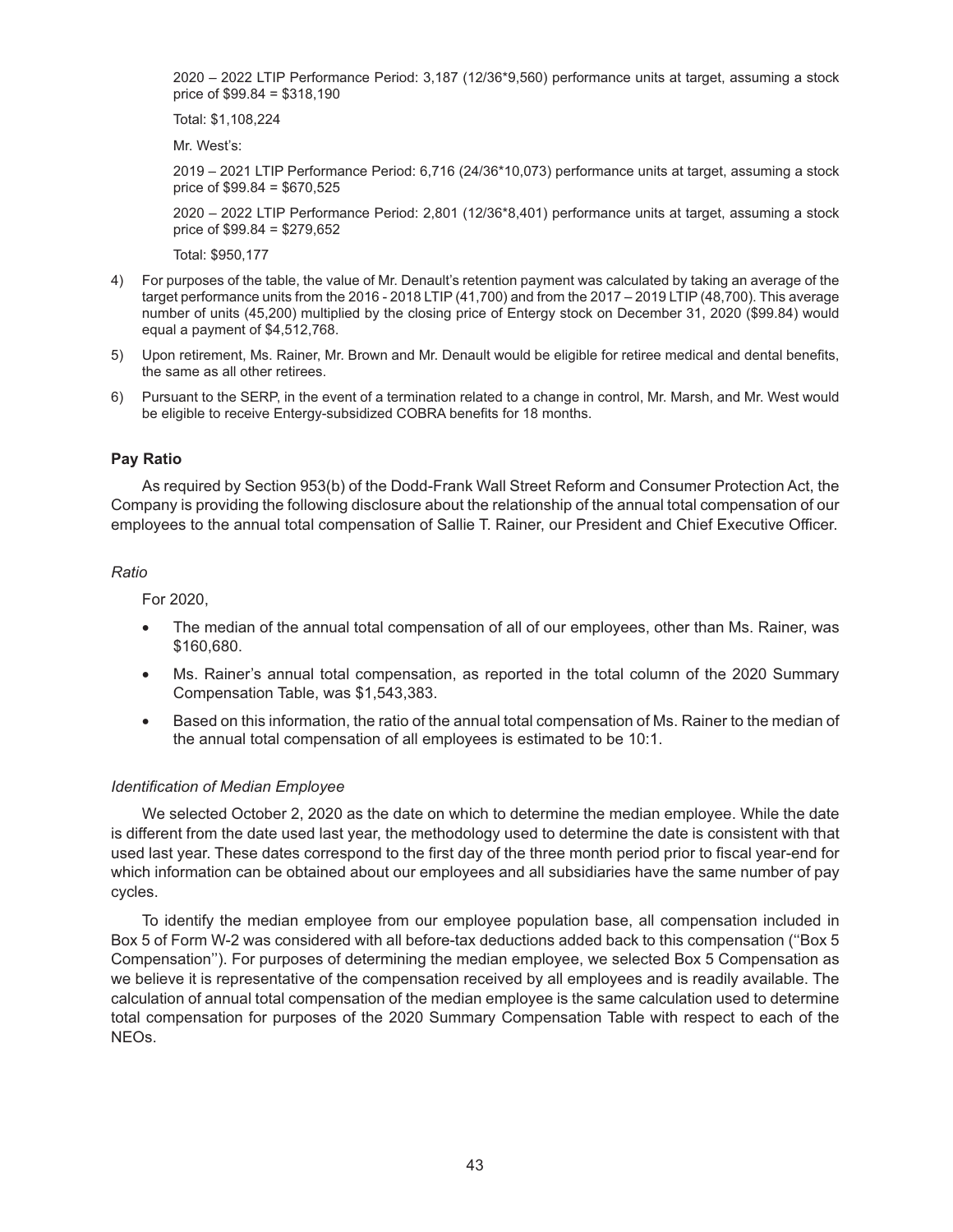## **OTHER IMPORTANT MATTERS**

### *Other Matters*

No matters other than those discussed in this Information Statement are contained in the Shareholder Consent signed by the Common Shareholder.

## *Dissenter's Rights*

Under Texas law, there are no dissenter's rights available to our shareholders in connection with any of the actions approved in the Shareholder Consent.

#### *Interest Of Certain Persons In Or Opposition To Matters Acted Upon*

#### *Directors and Executive Officers*

No officer or director of the Company has any substantial interest in the matters acted upon, other than his or her role as an officer or director of the Company. No director of the Company opposed the action disclosed herein.

#### *Beneficial Owners of More Than Five Percent of Entergy Texas Stock*

Entergy owns 100% of all of the outstanding shares of our common stock (46,525,000 shares). None of the Company's directors or officers own any of the Company's securities.

#### *Expense Of Information Statement*

The expenses of mailing this Information Statement will be borne by the Company, including expenses in connection with the preparation and mailing of this Information Statement and all documents that now accompany or may hereafter supplement it. It is contemplated that brokerage houses, custodians, nominees and fiduciaries will be requested to forward the Information Statement to the beneficial owners of the Preferred Stock held of record by such persons and that the Company will reimburse them for their reasonable expenses incurred in connection therewith.

## *Delivery Of Documents To Shareholders Sharing An Address*

Only a single copy of the Notice of Internet Availability or, if you requested printed versions by mail, this Information Statement and the Annual Report are being delivered to multiple shareholders who share the same address, unless the Company has received contrary instructions from one or more of the shareholders. The Company shall deliver promptly upon written or oral request a separate copy of the Information Statement to a shareholder at a shared address to which a single copy of the documents was delivered. A shareholder can notify the Company that the shareholder wishes to receive a separate copy of the Notice of Internet Availability or, if you requested printed versions by mail, the Information Statement and Annual Report by sending a written request to the Company at the address below or by calling the Company at 504-576-5225 and requesting copies of the Information Statement and Annual Report. A shareholder may utilize the same address and telephone number to request either separate copies or a single copy for a single address for all future information statements and annual reports.

## *How To Obtain Our Annual Report*

A copy of our Annual Report, as filed with the SEC, will be sent to any shareholder without charge upon written request addressed to:

Entergy Corporation Investor Relations P. O. Box 61000 New Orleans, Louisiana 70161

You may also obtain our Annual Report over the Internet at the SEC's web site, www.sec.gov.

By order of the Board of Directors,

*Chair of the Board, President and Chief Executive Officer* Dated: July 16, 2021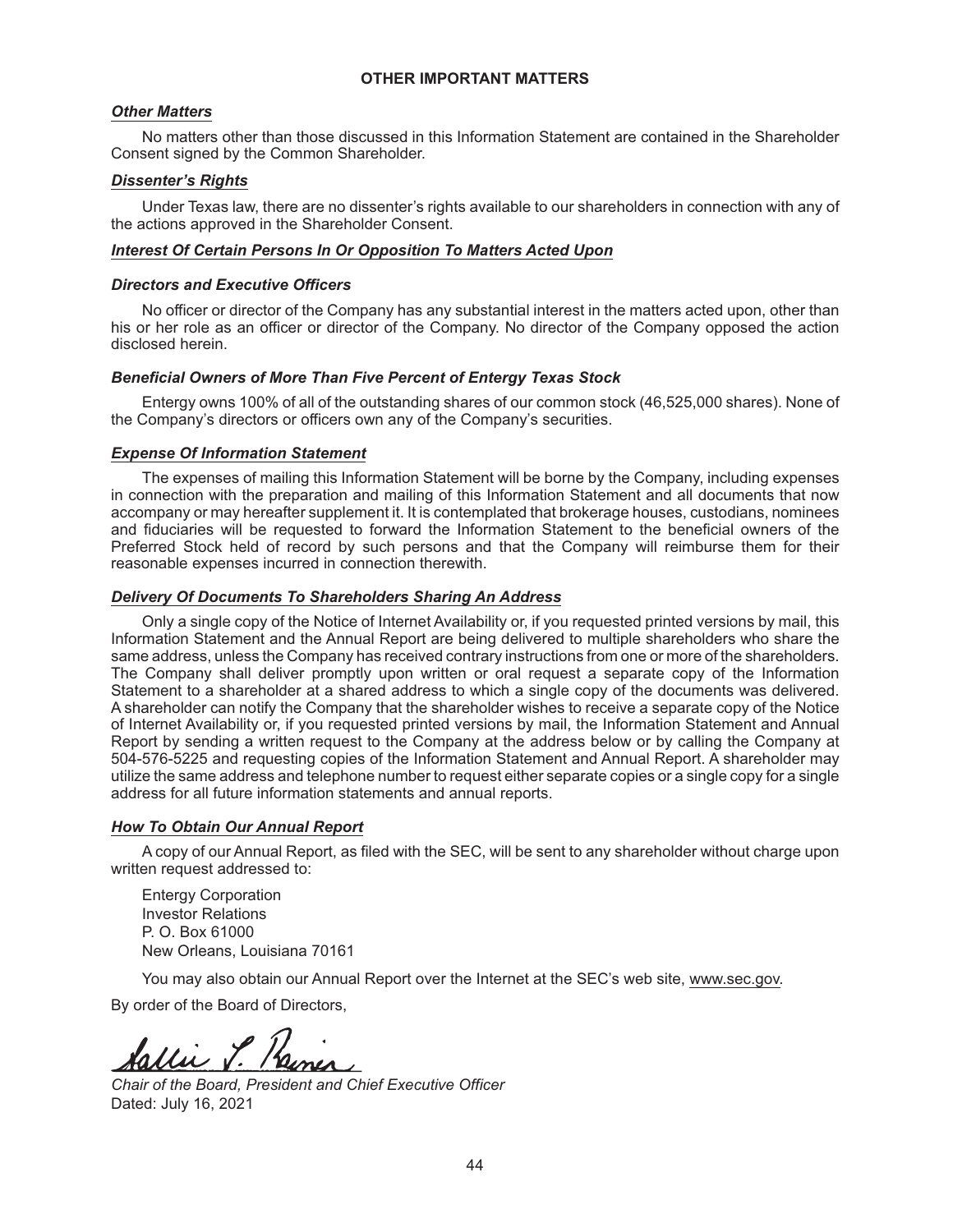## **APPENDIX A**

## **Reconciliation of GAAP and Non-GAAP Financial Measures**

Entergy reports its financial results in accordance with generally accepted accounting principles (GAAP). However, we believe that certain non-GAAP financial measures calculated on an adjusted basis provide useful information to investors in evaluating the ongoing results of Entergy's business and assist investors in comparing Entergy's operating performance to the operating performance of other companies in the Utility sector.

Entergy uses the non-GAAP measures of Entergy Adjusted Earnings and Entergy Adjusted Earnings Per Share (ETR Adjusted EPS), which exclude the effect of certain ''adjustments,'' including the removal of the Entergy Wholesale Commodities (EWC) segment in light of Entergy's decision to exit the merchant power business. Adjustments are unusual or non-recurring items or events or other items or events that management believes do not reflect the ongoing business of Entergy, such as the results of the EWC segment, significant tax items, and other items such as certain costs, expenses, or other specified items. Entergy believes that these financial metrics provide useful information to investors in evaluating the ongoing results of Entergy's businesses and assist investors in comparing Entergy's financial performance to the financial performance of other companies in the Utility sector. These non-GAAP financial measures should be viewed in addition to, and not as an alternative for, Entergy's reported results prepared in accordance with GAAP.

The earnings measure for our annual incentive program, ETR Tax Adjusted Earnings Per Share (ETR Tax Adjusted EPS), is based on the externally reported ETR Adjusted EPS, which is then adjusted to add back the effect of significant tax items, and to eliminate the effect of major storms, the resolution of certain unresolved regulatory litigation matters, changes in federal income tax law and unrealized gains or losses on equity securities (the Pre-Determined Exclusions). The cash flow measure for our annual incentive program, ETR Adjusted Operating Cash Flow (ETR Adjusted OCF), is calculated based on Entergy's as-reported (GAAP) operating cash flow, adjusted to eliminate the effect of any of the Pre-Determined Exclusions and the effect on operational cash flow of additional voluntary contributions made to Entergy's pension plan in 2020 over and above the required level of contributions.

Below is a reconciliation of GAAP and non-GAAP financial measures used in this Proxy Statement.

| GAAP to Non-GAAP Reconciliation – 2020 ETR Adjusted and ETR Tax Adjusted Results |
|----------------------------------------------------------------------------------|
|----------------------------------------------------------------------------------|

|                                                                                 | <b>Earnings</b> | <b>EPS</b>                   |
|---------------------------------------------------------------------------------|-----------------|------------------------------|
| 2020                                                                            |                 | (after tax,<br>\$ per share) |
| Less adjustments:                                                               | 1.388           | 6.90                         |
| Utility: SERI regulatory liability for potential refund for rate base reduction |                 |                              |
|                                                                                 | (20)            | (0.09)                       |
| Utility: 2014 / 2015 IRS settlement - E-LA business combination                 | 396             | 1.96                         |
| P Parent & Other: 2014 / 2015 IRS settlement – E-LA business combination        | (61)            | (0.31)                       |
|                                                                                 | (65)            | (0.32)                       |
| Add:                                                                            | 1,138           | 5.66                         |
| Tax adjustments related to tax strategy (Utility, EWC, Parent & Other)          |                 | 1.14                         |
| Pre-Determined Exclusions – effect of major storms                              |                 | 0.10                         |
|                                                                                 |                 | 6.90                         |